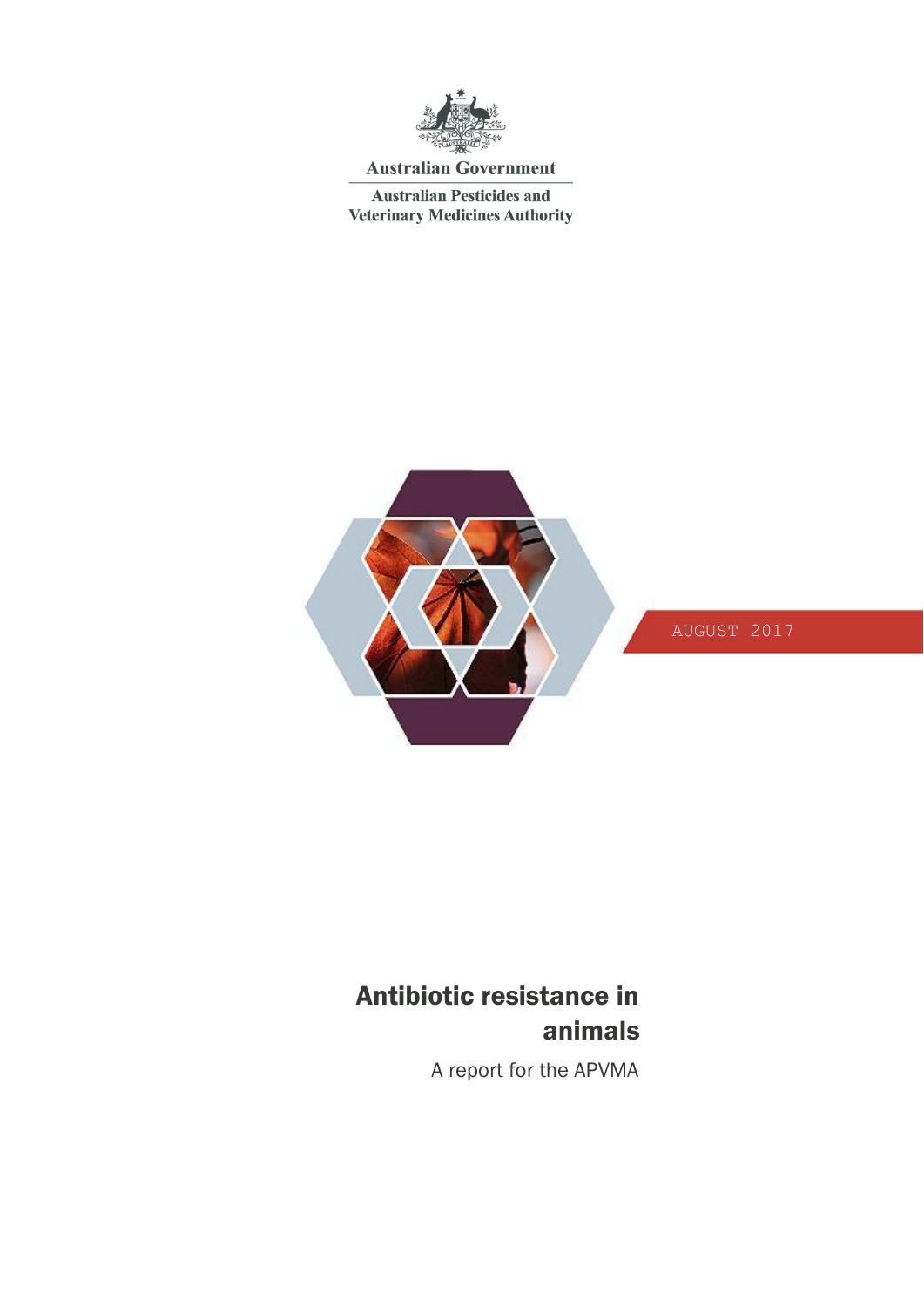### © Australian Pesticides and Veterinary Medicines Authority 2017

ISBN 978-1-925390-84-1 (electronic)

### **Ownership of intellectual property rights in this publication**

Unless otherwise noted, copyright (and any other intellectual property rights, if any) in this publication is owned by the Australian Pesticides and Veterinary Medicines Authority (APVMA).

### **Creative Commons licence**

With the exception of the Coat of Arms and other elements specifically identified, this publication is licensed under a Creative Commons Attribution 4.0 Australia Licence. This is a standard form agreement that allows you to copy, distribute, transmit and adapt this publication provided that you attribute the work.



A summary of the licence terms is available from [www.creativecommons.org/licenses/by/3.0/au/deed.en.](http://www.creativecommons.org/licenses/by/3.0/au/deed.en) The full licence terms are available from [www.creativecommons.org/licenses/by/3.0/au/legalcode.](http://www.creativecommons.org/licenses/by/3.0/au/legalcode)

The APVMA's preference is that you attribute this publication (and any approved material sourced from it) using the following wording:

*Source: Licensed from the Australian Pesticides and Veterinary Medicines Authority (APVMA) under a Creative Commons Attribution 4.0 Australia Licence.* 

In referencing this document the Australian Pesticides and Veterinary Medicines Authority should be cited as the author, publisher and copyright owner.

### **Use of the Coat of Arms**

The terms under which the Coat of Arms can be used are set out on the Department of the Prime Minister and Cabinet website (see [www.dpmc.gov.au/pmc/publication/commonwealth-coat-arms-information-and-guidelines\)](http://www.dpmc.gov.au/pmc/publication/commonwealth-coat-arms-information-and-guidelines).

#### **Disclaimer**

The material in or linking from this report may contain the views or recommendations of third parties. Third party material does not necessarily reflect the views of the APVMA, or indicate a commitment to a particular course of action. There may be links in this document that will transfer you to external websites. The APVMA does not have responsibility for these websites, nor does linking to or from this document constitute any form of endorsement. The APVMA is not responsible for any errors, omissions or matters of interpretation in any third-party information contained within this document.

### **Comments and enquiries regarding copyright:**

Director Public Affairs and Communication Australian Pesticides and Veterinary Medicines Authority PO Box 6182 KINGSTON ACT 2604 Australia

Telephone: +61 2 6210 4988

Email: [communications@apvma.gov.au](mailto:communications@apvma.gov.au)

This publication is available from the APVMA website[: www.apvma.gov.au](http://www.apvma.gov.au/)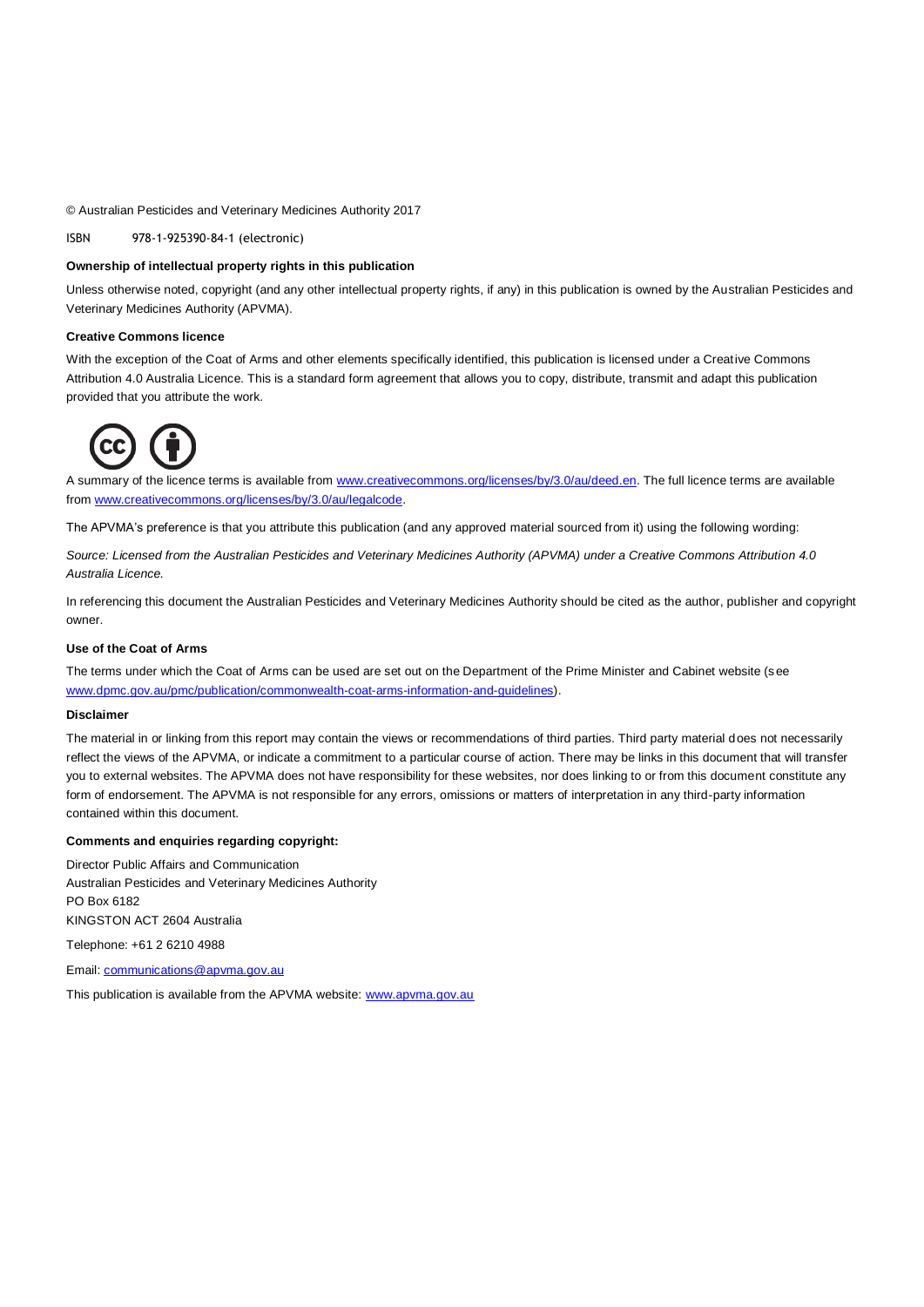# **CONTENTS**

| Preamble                |                                                                          | 1              |  |
|-------------------------|--------------------------------------------------------------------------|----------------|--|
|                         | <b>Executive Summary</b><br>$\mathbf{2}$                                 |                |  |
| $\mathbf{1}$            | <b>BACKGROUND</b>                                                        | 3              |  |
| 1.1                     | Molecular determinants of antibiotic resistance                          | 4              |  |
| $\mathbf{2}$            | MODERN HISTORY OF ANTIMICROBIAL RESISTANCE ASSOCIATED WITH ANIMALS       | $\overline{7}$ |  |
| 2.1                     | Antibiotic use in animals                                                | 7              |  |
| 2.2                     | A global perspective on antimicrobial resistance associated with animals | 8              |  |
| 2.3                     | The Australian situation                                                 | 12             |  |
| $\overline{3}$          | <b>ANTIBIOTIC SUSCEPTIBILITY TESTING</b>                                 | 14             |  |
| 3.1                     | Phenotypic antibiotic susceptibility testing                             | 14             |  |
| 3.2                     | Molecular testing for antibiotic resistance                              | 15             |  |
| 4                       | <b>GOVERNMENT AND AGENCY RESPONSES TO ANTIMICROBIAL RESISTANCE</b>       | 16             |  |
| 4.1                     | International                                                            | 16             |  |
| 4.2                     | <b>Australia</b>                                                         | 17             |  |
| 5                       | MITIGATION OF ANTIBIOTIC RESISTANCE                                      | 20             |  |
| 6                       | <b>CONCLUSION</b>                                                        | 22             |  |
| <b>ABBREVIATIONS</b>    |                                                                          | 24             |  |
|                         | <b>GLOSSARY</b>                                                          |                |  |
| <b>USEFUL RESOURCES</b> |                                                                          | 28             |  |
| <b>REFERENCES</b>       |                                                                          | 29             |  |
|                         |                                                                          |                |  |

# LIST OF TABLES

Table 1. Examples of some common resistance mechanisms (based on Davies and Davies, 2010) 5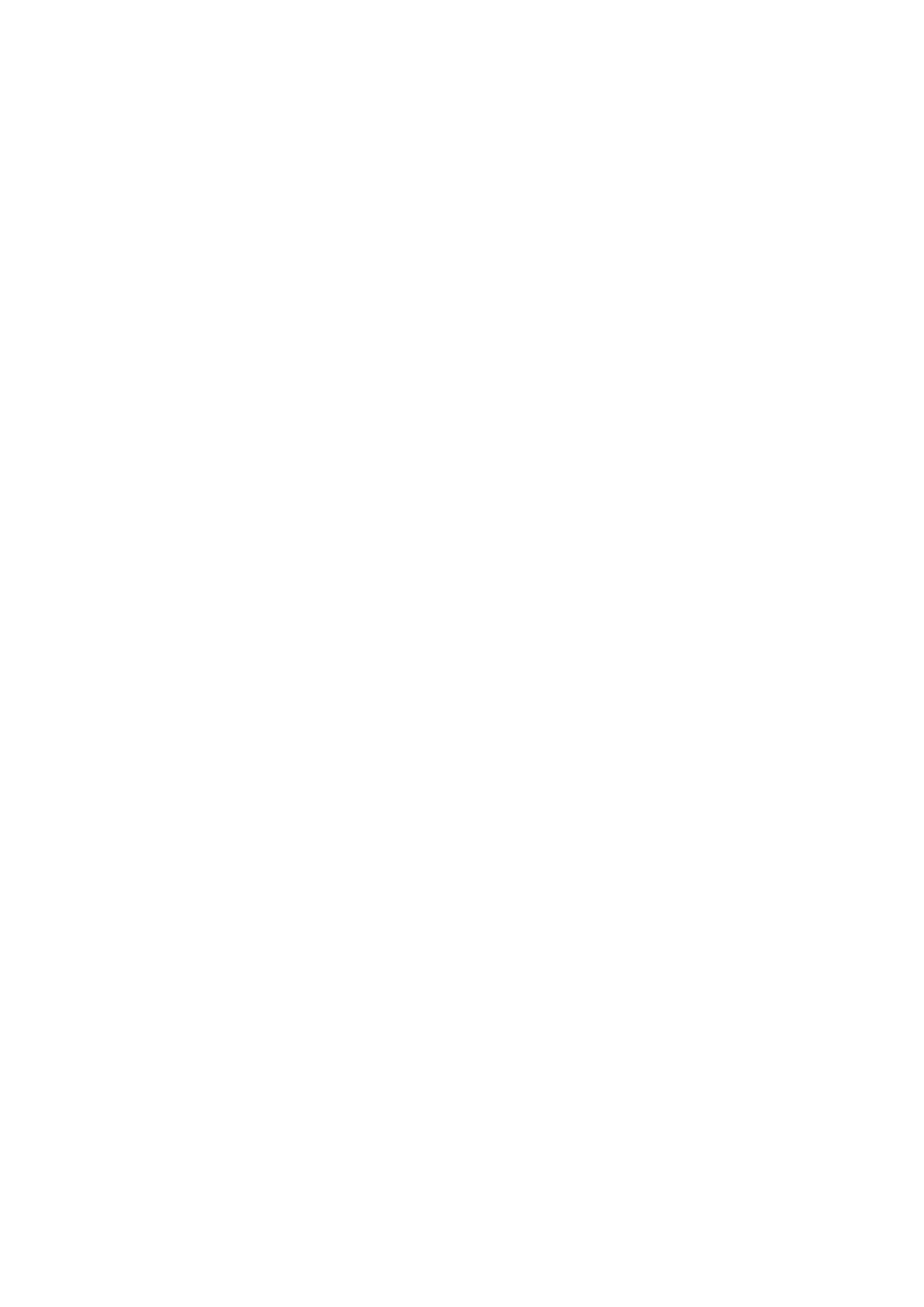## <span id="page-4-0"></span>Preamble

It was in 1929 that Alexander Fleming discovered that an obscure mould on a glass plate in his laboratory could kill bacteria (Fleming 1929). But it was Australian scientist Howard Florey working at Oxford University who isolated the bacteria-killing substance found in the mould and named it penicillin. Nicknamed the 'wonder drug' it heralded the dawn of the antibiotic age. It's difficult to imagine but before penicillin, a simple scratch while pruning your roses could kill you if it became infected. By 1944, with American laboratory help, the antibiotic drug was mass produced and saved the lives of tens of thousands of war injured. Since then it and its derivatives have saved millions of people globally.

However, within four years of penicillin's introduction as a therapeutic, infections resistant to the drug were beginning to appear. While new antibiotics were successful for a few years, the bugs soon developed resistance to them too. The problem is, we have been overusing antibiotics, over-prescribing them often for illnesses they can't treat anyway. They have also been used by vets to treat animal diseases and by farmers as feed additives because one of their side-effects promotes growth in animals. Over time bacteria have become progressively resistant to more than one class of antibiotic and now doctors and vets are struggling to match the rate at which multi-drug resistant bacteria are developing.

On the front line, the Australian Pesticides and Veterinary Medicines Authority (APVMA) is working to regulate antibiotic use in animals. The Australian Technical Advisory Group on Antimicrobial Resistance (ASTAG), of which APVMA is a member, is using a One Health approach to develop and implement Australia's antimicrobial resistance strategy with the aim of reducing the impact of antibiotic resistance on human and animal health. Although 'antibiotic-free' is not an answer there is an urgent imperative to reduce unnecessary use of antibiotics in humans and animals. Best-practice guidelines and a science-based approach to the responsible use of antibiotics in agriculture are critical in balancing animal welfare and human health. This report documents the global response to antimicrobial resistance (AMR) and describes the APVMA's work in helping to coordinate Australia's human health and veterinary agencies to control it.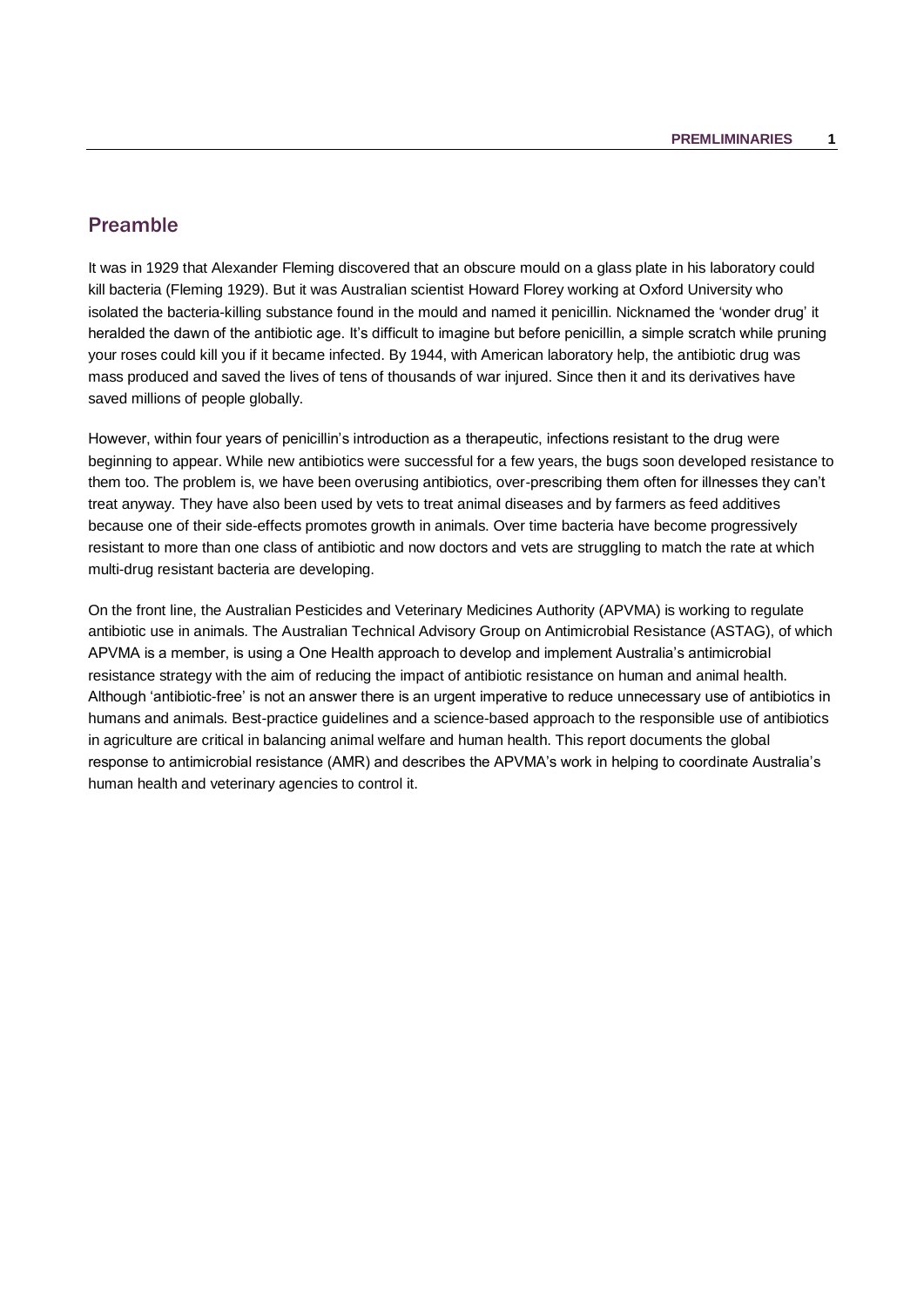## <span id="page-5-0"></span>Executive Summary

Antimicrobial resistance is a global public health, animal health and welfare concern. Its development and spread is influenced by both human and animal antibiotic use. The APVMA plays a central role in regulating antibiotic use in animals. In this role a principal APVMA objective is to lessen the risk of antibiotic resistance further developing in bacterial populations, particularly where resistance has appeared in antibiotics also used in human medicine. This report addresses the major issues relating to antibiotic resistance associated with the use of antibiotics in animals.

Veterinary antibiotics are medicines used to cure animals of bacterial infection. They are also used controversially in animals as growth promotants and as prophylactics to prevent infections. There is increasing support for a global ban on the use of antimicrobial growth promotants, including from the Australian Veterinary Association (Finance and Public References Committee 2013). Many countries have already banned the use of antibiotics as growth promotants. Some understanding of growth promotants' role in the emergence of resistance to antibiotics important in human medicine arose after enterococci were found to be resistant to glycopeptide and streptogramin antibiotics following their use in animal feeds. Now that avoparcin (a glycopeptide) is no longer used in animals, animal-associated vancomycin resistant enterococci (VRE) is very rarely reported in animals. There has also been a marked reduction in use of virginiamycin. There is concern too about multidrug resistance in zoonotic bacteria such as *Salmonella* and campylobacter and attention is now focussed on multi-drug resistance in *E. coli,* other coliforms and other Gram-negative bacteria. Also concerning is the legal therapeutic use of fluoroquinolones, colistin and 3rd generation cephalosporins in livestock and companion animals in some countries.

International human and animal health agencies have responded in various ways to AMR. In 1998 the Australian Government took an early lead by establishing the Joint Expert Technical Advisory Committee on Antimicrobial Resistance (JETACAR). JETACAR carried out the most comprehensive study at that time in Australia on adverse effects of AMR on humans and in 1999 recommended improvements across human and animal sectors (JETACAR 1999). However, only some recommendations were adopted and in 2013 an Australian Senate Committee called for action on the other JETACAR recommendations. Australia is currently developing a national One Health strategy to reduce the impact of antimicrobial resistance in human and animal health (Department of Health 2015).

Monitoring antibiotic use in agriculture has markedly improved over recent years, as has self-regulation, notably by the pig and poultry industries, and an evidence base for policy development is progressing. However, the emergence and spread of antibiotic resistance remains a priority if antibiotic use is to be regulated effectively. Only then can appropriate regulatory controls be introduced to manage antibiotic use in animals and strategies developed to mitigate antibiotic resistance. Crucially, the Australian Government is now coordinating medical and veterinary regulatory agencies to address animal, human health and environmental issues. One Health is a worldwide strategy, of which Australia is a part, aiming for the collaborative effort of many disciplines to target these issues. Harmonising multinational efforts and harnessing multidisciplinary approaches to disease detection and prevention, the environment and biodiversity, are essential because the health of humans is indivisibly connected with that of animals and the environment.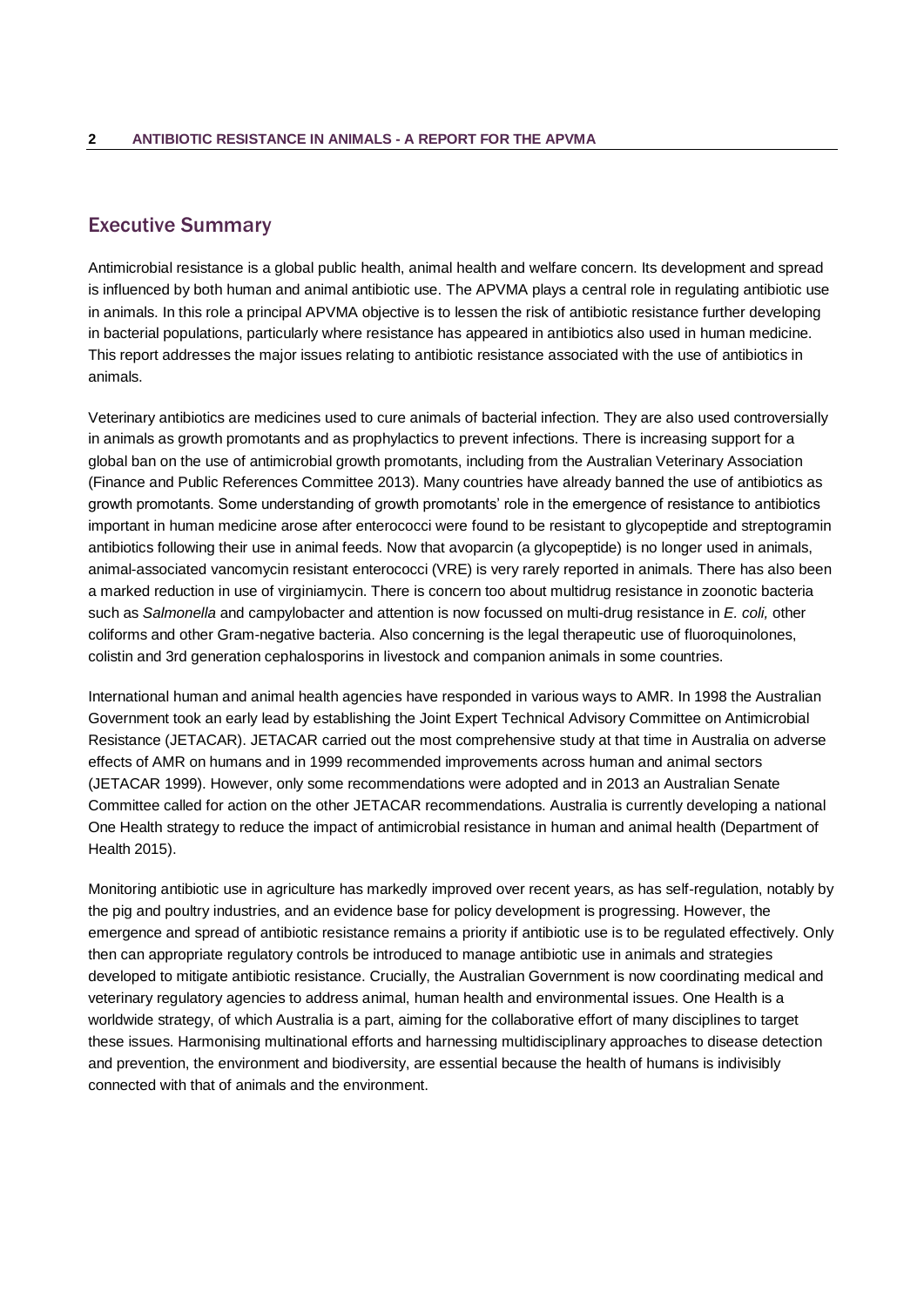## <span id="page-6-0"></span>1 BACKGROUND

In 2001 the World Health Organization (WHO) described AMR as the major global health challenge of the 21st Century. Resistance to antimicrobials is a key issue in treating many human infections including bacterial (eg tuberculosis, staphylococcal bacteraemia, gonococcal infections, multi-drug resistant *Escherichia coli*), protozoan (eg malaria) and viral (eg HIV-AIDS) diseases. Most people would accept that the use of antimicrobials in human medicine is the major driver of resistance development but, in the case of bacterial infections, it is evident that using antibiotics in animals also plays a role, though the data available to date are insufficient to quantify the contribution (EFSA 2017b, EFSA 2017a, Wall et al. 2016). A recent paper by Forslund et al. (2014) demonstrates that antibiotic use both in humans and in animals determines the resistance profile of bacteria in the human gut. In the US more than 70 per cent of antibiotics defined as medically important for humans are sold for use in animals (O'Neill 2016). In this report discussion will be limited to antibiotics, substances that are active against bacteria: antivirals are rarely used in animals (none are currently registered in Australia) and resistance to antifungals and antiprotozoal drugs, such as coccidiostats and ionophores, used in animals although of concern are not as high a priority.

Increasingly we hear that we are entering the post-antibiotic era, a challenging concept when we recognise that antibiotics have only been used in human and veterinary medicine for around 70 years. Although much of the blame is attached to what is called overuse or misuse, any use of antibiotics can lead to the emergence of resistant strains. Another issue is a change in demographics: with increasing use of transplanted organs, significant numbers of people undergoing chemotherapy treatments for cancer, more very premature babies surviving and more people living into their 70s, 80s and beyond, there are more immunocompromised people in the community. More antibiotics are used in these susceptible populations so there is a greater likelihood of resistant strains emerging. We should not be surprised.

Bacteria have been around for nearly four billion years and, as single-celled organisms evolving in very hostile environments, an essential characteristic for survival would have been the capacity to deal with noxious chemicals through mechanisms such as efflux pumps, selective porin channels or inactivating enzymes, and to take rapid advantage of beneficial mutations in binding sites and cellular structures (Blair et al. 2015, Rodríguez-Rojas et al. 2013). Compared with such a history, the advent of human and veterinary clinical use of antibiotics has not provided bacteria with much of a challenge. Also, many of the antibiotics we use originated in soil fungi and bacteria. Bacteria and other microflora sharing the same habitats must have developed antibiotic resistance mechanisms to protect themselves. The ability of bacteria to develop resistance may further increase with ongoing changes in temperature, humidity and weather patterns caused by global climate change. It is worth noting that in studies of DNA extracted from 30,000-year-old permafrost cores, resistance genes to β-lactams, tetracycline and vancomycin were found (D'Costa et al. 2011). Thus Alexander Fleming's comments in his [Nobel Prize address](http://www.nobelprize.org/nobel_prizes/medicine/laureates/1945/fleming-lecture.pdf) in 1945 (before antibiotics were widely used) that resistance is likely to emerge were well-founded (Fleming 1945).

Another important attribute of bacteria is their capacity to share DNA by horizontal transfer (Huddleston 2014). The most important mechanism in terms of antibiotic resistance is conjugal transfer of plasmids and other mobile genetic elements (Carattoli 2013, Iyer et al. 2013). Plasmids carrying resistance genes were first described by Ochiai and co-workers in 1959 (Ochiai et al. 1959) and the extent to which bacteria use this mechanism to share resistance genes has been revealed over the last 50 years (Brown-Jaque et al. 2015, Hawkey & Jones 2009). Resistance genes can also spread through bacterial populations by direct uptake of naked DNA (natural transformation) (Bae et al. 2014, Domingues et al. 2012) and by the action of bacteriophages (transduction) (Shousha et al. 2015, Balcazar 2014).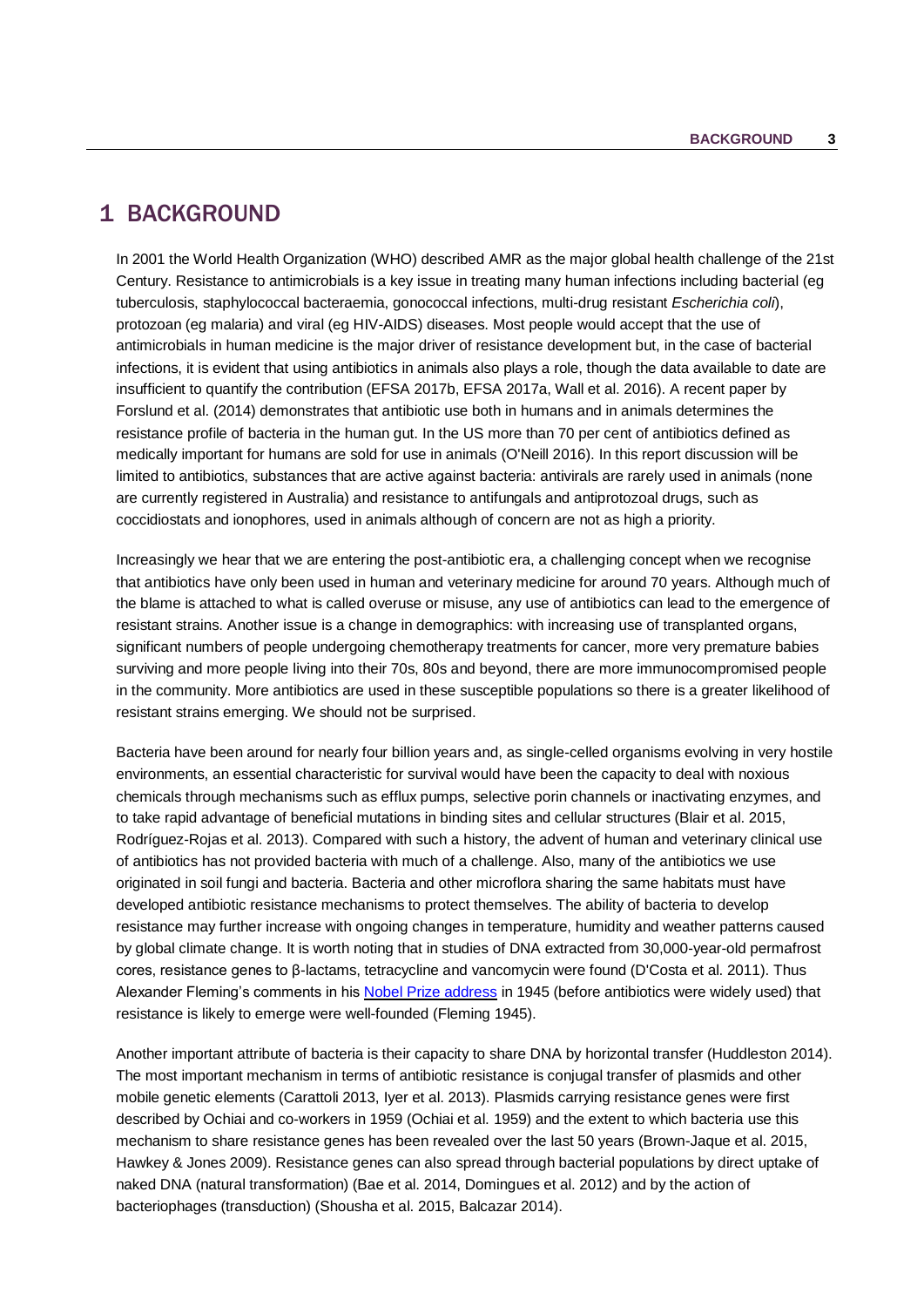#### <span id="page-7-0"></span> $1.1$ Molecular determinants of antibiotic resistance

Over the last 50 years much has been learned about the molecular determinants of resistance but new challenges constantly arise. One new area of particular concern is the rapid emergence of multiple drug resistant bacteria (Davies & Davies 2010) and, in particular, the emergence of Extended Spectrum β-lactamase (ESBL) producing Gram-negative bacteria (Rubin & Pitout 2014). More than 1,300 ESBL enzymes have now been identified and they can be classified into four major molecular groups, further divided into three functional groups (Bush 2013). The enzymes are encoded by families of *bla<sup>1</sup>* genes including *bla*TEM, *bla*SHV, *bla*CTX, *bla*OXA, and *bla*KPC. The enzymes of even more heightened concern are the carbapenemases (eg KPC, OXA, IMP, VIM β $l$ actamases)<sup>2</sup> which inactivate the carbapenems—the last line treatment for MDR Gram-negative infections in humans. The enzymes that attack the 3rd and 4th generation cephalosporins such as ceftiofur and cefquinome respectively are now often referred to as Extended Spectrum Cephalosporinases (ESCs). A key feature of many of the ESBL/ESC genes is their location on plasmids and other transferable genetic elements (Trott 2013). Resistance to macrolides, such as erythromycin, is an issue with many Gram-positive human pathogens and resistance is usually not confined to the macrolides—but the same genes encode resistance to other related classes of antibiotics such as lincosamides, streptogramins and pleuromutilins in what is described as the MLSB phenotype (Lambert 2012, Roberts 2011) and the PLSA phenotype (Zhang et al. 2015). One key point in relation to aminoglycoside resistance is that the same gene (*aac*(3)-IV) (Herrero-Fresno et al. 2016, Jensen et al. 2006, Johnson et al. 1994) encodes resistance to apramycin and gentamicin. One aminoglycoside inactivating enzyme also inactivates fluoroquinolones. Aspects of aminoglycoside resistance have been reviewed recently (Ho et al. 2014, Ramirez & Tolmasky 2010).

Some examples of resistance mechanisms and determinants for veterinary antibiotics are listed in Table 1. It is worth noting how many multiple modes of resistance to the various classes of antibiotics there are and the multiplicity of resistance genes that have been identified so far. Read the table with the understanding that not all resistance mechanisms are found in all species of bacteria; particular resistance determinants are found in particular bacteria. For example, resistance to macrolides is determined by different mechanisms in campylobacter compared with those in staphylococci. Useful reviews are available on the various mechanisms including: an overview of acquired resistance genes (Schwarz et al. 2017, van Hoek et al. 2011); efflux-mediated antibiotic resistance (Li et al. 2015); tetracycline mechanisms and resistance determinants (Nguyen et al. 2014, Roberts 2011); antibiotics targeting bacterial cell walls and cell membranes (Bush 2012); and fluoroquinolone resistance (Yanat et al. 2017, Jacoby et al. 2014, Pallo-Zimmerman et al. 2010, Fàbrega et al. 2009). Of particular concern is combined resistance to fluoroquinolones and cephalosporins and the emergence of global MDR strains such as *E.coli* ST131 (Mathers et al. 2015, Nicolas-Chanoine et al. 2014). Some 'old' antibiotics such as colistin, used in some countries to control *E coli* infections (Rhouma et al. 2016), have been retrieved to try to manage the emerging pan-resistant Gram-negative infections (Giske 2015, Theuretzbacher et al. 2015). However, the appearance in China of a colistin resistance mechanism, involving the *mcr-1* gene, has raised concerns about the efficacy of this drug in humans due to the emergence of resistance (Bialvaei & Samadi Kafil 2015, Catry et al. 2015, Liu et al. 2015). More recently, a novel *mcr* gene, called *mcr-2*, was identified in Belgium in porcine and bovine colistin-resistant *E. coli* that did not contain *mcr-1* (Al-Tawfiq et al. 2016, Xavier et al. 2016).

l

 $1$  bla: bla is a gene that encodes the enzyme beta-lactamase.

<sup>2</sup> KPC: *Klebsiella pneumoniae* carbapenamase*;* OXA: O*xacillinase;* IMP: *Imipenemase*; VIM: *Verona integron-encoded metallo-ß-lactamase.*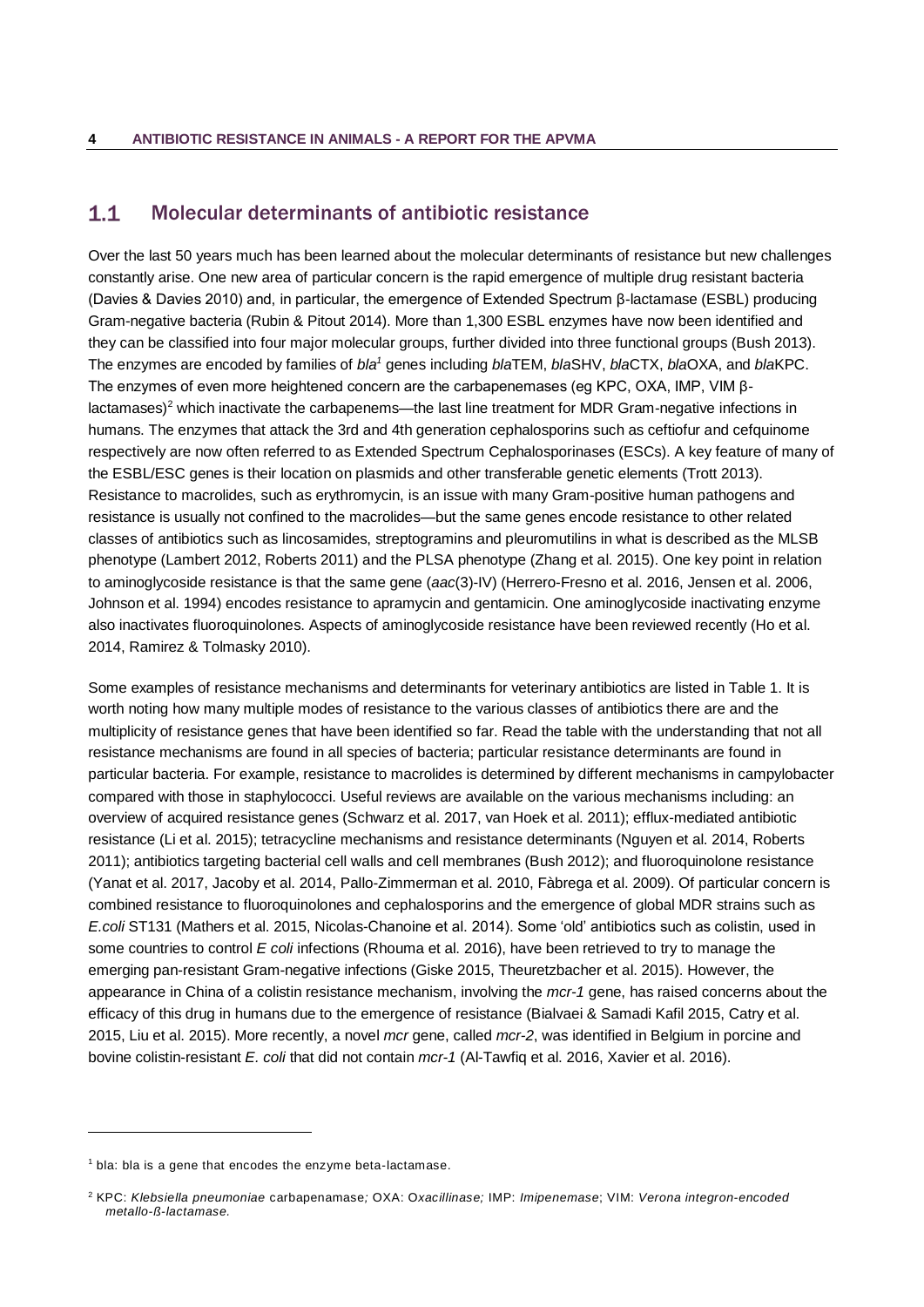An important constraint on the use of multiple antibiotics from a single class is the phenomenon of crossresistance—where genes encoding resistance to one antibiotic in a class have the capacity to encode resistance to all antibiotics in that class. Another issue is co-selection for resistance (Cantón & Ruiz-Garbajosa 2011). This occurs when multiple antibiotic resistance genes are located on a single plasmid or other mobile genetic element, so one of the co-located genes selects for resistance to all antibiotics on that plasmid or mobile genetic element. The converse situation is collateral sensitivity that occurs when an organism which has developed resistance to one drug displays increased sensitivity to a second antibiotic (Pál et al. 2015).

| <b>Class</b>   | <b>Examples of antibiotics</b>                                                                        | <b>Target</b>              | <b>Resistance</b><br>mechanisms                                                | <b>Examples of</b><br>genes                                    |
|----------------|-------------------------------------------------------------------------------------------------------|----------------------------|--------------------------------------------------------------------------------|----------------------------------------------------------------|
| Tetracyclines  | Oxytetracycline<br>$\bullet$<br>Chlortetracycline<br>Doxycycline<br>٠                                 | Ribosome                   | Efflux altered<br>target,<br>modification of<br>antibiotic                     | tet, otr families                                              |
| Polypeptide    | <b>Bacitracin</b><br>$\bullet$                                                                        | Peptidoglycan<br>synthesis | Efflux                                                                         | bcr                                                            |
| Macrolides     | Erythromycin<br>Tylosin<br>Tilmicosin<br>Tulathromycin<br>٠<br>Kitasamycin<br>$\bullet$<br>Spiramycin | Ribosome                   | Altered target,<br>hydrolysis,<br>glycosylation,<br>phosphorylation,<br>efflux | erm, ere, mph,<br>mef, msr, cfr<br>families, 23S<br>rRNA SNPs* |
| Streptogramin  | Virginiamycin                                                                                         | Ribosome                   | Altered target,<br>efflux, inactivation                                        | erm, vga, Isa,<br>vga, vgb, vat, cfr<br>families               |
| Lincosamides   | Lincomycin<br>Clindamycin                                                                             | Ribosome                   | Inactivation,<br>altered target.<br>efflux                                     | erm, msr, Isa,<br>inu, vga, cfr<br>families*                   |
| Pleuromutilins | Tiamulin<br>Valnemulin                                                                                | Ribosome                   | Efflux, altered<br>target                                                      | vga, Isa, sal, cfr,<br>23S rRNA SNPs*                          |

### Table 1. Examples of some common resistance mechanisms (based on Davies and Davies, 2010)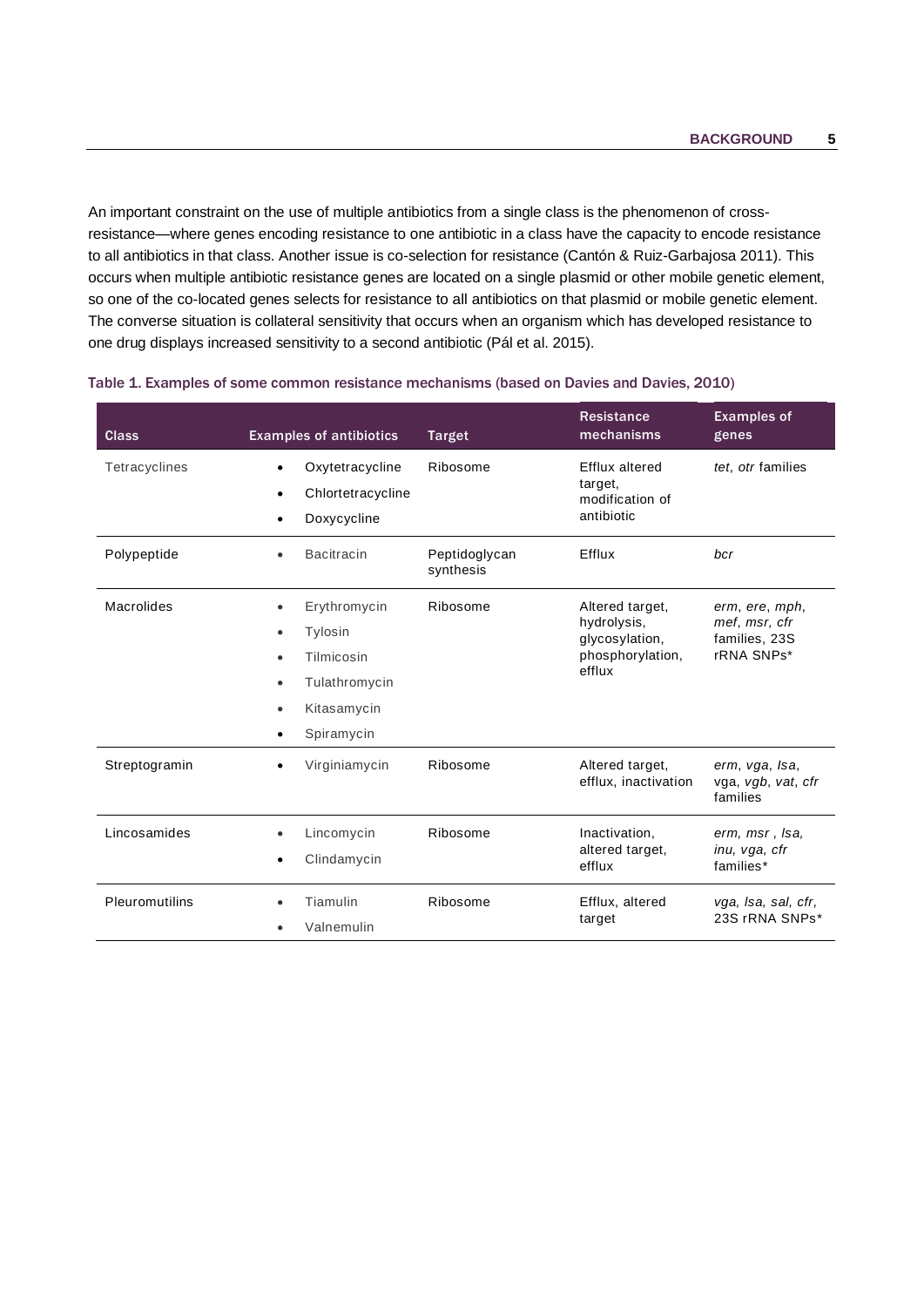## **6 ANTIBIOTIC RESISTANCE IN ANIMALS - A REPORT FOR THE APVMA**

| Class                    | <b>Examples of antibiotics</b>                                                                                                                                                                                                                    | <b>Target</b>              | <b>Resistance</b><br>mechanisms            | <b>Examples of</b><br>genes                               |
|--------------------------|---------------------------------------------------------------------------------------------------------------------------------------------------------------------------------------------------------------------------------------------------|----------------------------|--------------------------------------------|-----------------------------------------------------------|
| $\beta$ -lactams         | Penicillin<br>$\bullet$<br>Ampicillin<br>0<br>Amoxicillin<br>$\bullet$<br>Amoxicillin-clavulanate<br>٠<br>Cloxacillin<br>0<br>Cefuroxime<br>Cephalexin<br>0<br>Cephalonium<br>$\bullet$<br>Ceftiofur<br>Cefovecin<br>0<br>Cefquinome<br>$\bullet$ | Peptidoglycan<br>synthesis | Hydrolysis, altered<br>target, efflux      | bla, mec, ade,<br>mex, cme<br>families                    |
| Aminoglycosides          | Gentamicin<br>$\bullet$<br>Neomycin<br>0<br>Spectinomycin<br>Apramycin<br>$\bullet$<br>Framycetin                                                                                                                                                 | Ribosome                   | Inactivation,<br>altered target,<br>efflux | aac, ant, aph<br>families, rmt,<br>arm, ade, spw,<br>spd  |
| Phenicols                | Florfenicol<br>$\bullet$<br>Chloramphenicol                                                                                                                                                                                                       | Ribosome                   | Inactivation,<br>efflux, altered<br>target | flo, cfr, cat, cml<br>families, optr                      |
| Fluoroquinolones         | Enrofloxacin<br>$\bullet$<br>Marbofloxacin<br>$\bullet$<br>Orbifloxacin<br>٠<br>Ibafloxacin<br>Pradofloxacin                                                                                                                                      | DNA replication            | Inactivation,<br>efflux, altered<br>target | Mutations in<br>gyrA, parC, qnr,<br>$aac(6')$ -lb-cr, oqx |
| Sulphonamides            | Sulfamethoxazole<br>$\bullet$                                                                                                                                                                                                                     | Folic acid synthesis       | Altered target,<br>efflux                  | sul family, acr<br>family                                 |
| Pyrimidines              | Trimethoprim<br>$\bullet$                                                                                                                                                                                                                         | Folic acid synthesis       | Altered target,<br>efflux                  | dhfr family, bpr-<br>opc family                           |
| Nitrofurans              | Nitrofurazone<br>Nitrofurantoin                                                                                                                                                                                                                   | <b>DNA</b>                 | Target<br>modification,<br>porin changes   | nfs, omp                                                  |
| Cationic<br>polypeptides | Polymixin B<br>Colistin<br>$\bullet$                                                                                                                                                                                                              | Cell membrane              | Altered target,<br>efflux                  | mgr, pmrAB<br>mutations                                   |

\*SNPs – single nucleotide polymorphisms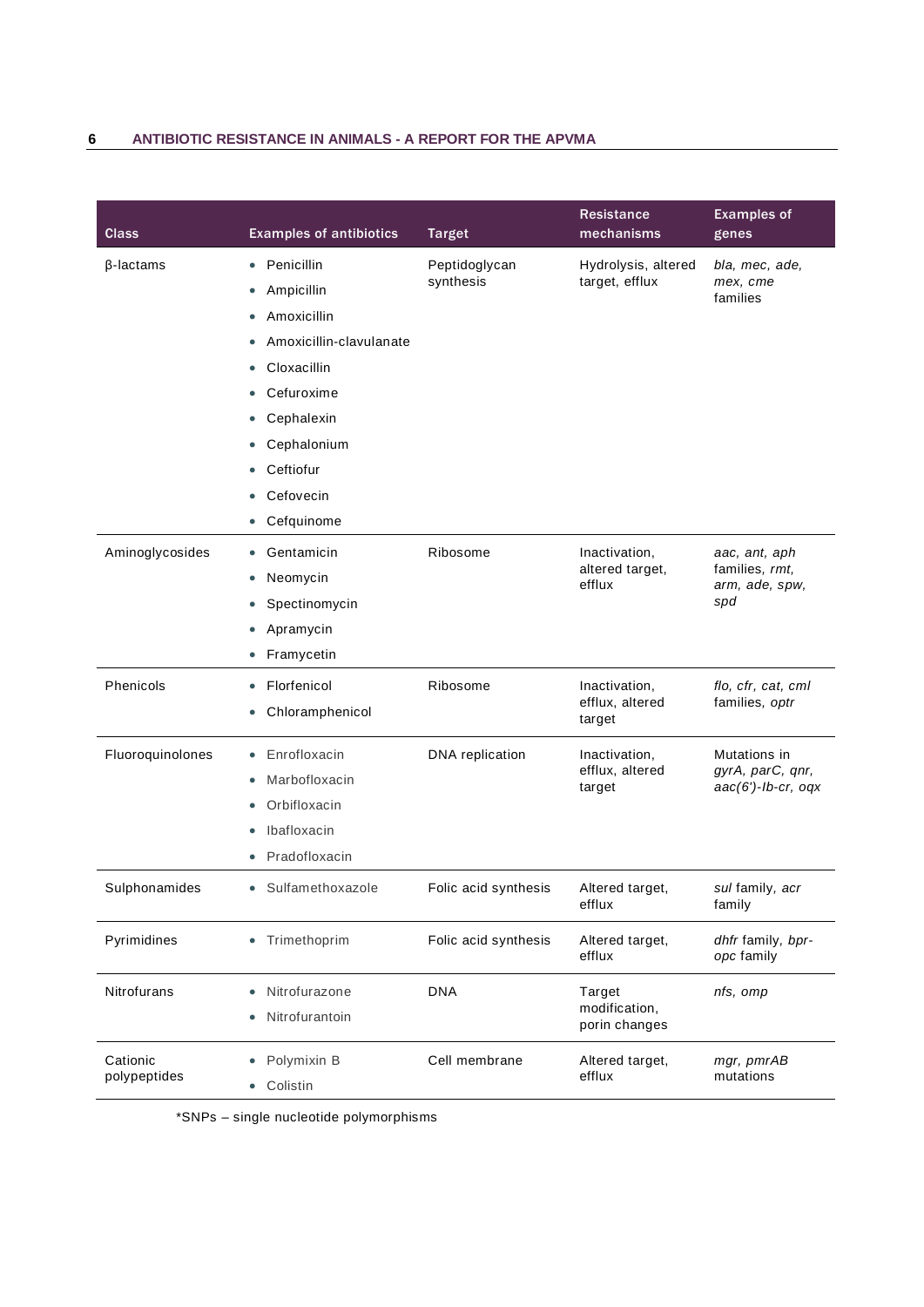# <span id="page-10-0"></span>2 MODERN HISTORY OF ANTIMICROBIAL RESISTANCE ASSOCIATED WITH ANIMALS

#### <span id="page-10-1"></span> $2.1$ Antibiotic use in animals

Antibiotics are used in animals as antibiotic growth promotants, for prophylaxis and metaphylaxis and therapeutically.

## Growth promotant use

Using antibiotics to promote growth in animals has raised the most concern about selection pressure for antibiotic resistance. This approach involves in-feed use of low (generally sub-therapeutic) concentrations of antimicrobials, some of which belong to classes containing antibiotics that are of critical importance to human medicine. However ionophores, as yet not associated with antimicrobial resistance to therapeutic antibiotics in either humans or animals, make up by far the greatest quantity of in-feed antimicrobials. They are used as coccidiostats and rumen microflora modifiers and have some Gram-positive activity and hence promote growth. Antibiotic growth promotants (AGPs) are fed to animals in medicated feeds for extended periods of time, even for the whole life of the animal. Thus the use of such AGPs creates an ideal environment for selection of antibiotic-resistant bacteria and the spread of resistance genes in the intestinal tract of treated animals (Roy Chowdhury et al. 2014). Selection of antibiotic-resistant strains at low antibiotic concentrations has been reviewed by Sandegren (2014). The mode of action of AGPs remains unclear but they appear to exert their effect by:

- causing lethal or sublethal damage to Gram-positive bacteria (particularly) including intestinal pathogens
- reducing the production of bacterial toxins
- reducing the amount of essential nutrients used by bacteria
- allowing increased synthesis of vitamins and other growth factors
- improving absorption of nutrients by reducing the thickness of the intestinal epithelium
- reducing mucosa cell epithelial turnover and intestinal motility (Hao et al. 2014, Shryock & Page 2013).

However, there is evidence that the growth response to AGPs is small in optimised production systems where there are high standards of hygiene and disease control [\(Laxminarayan et al. 2015\)](#page-40-0), reflecting the view that AGPs may exert their effect by controlling some subclinical enteric diseases associated with poor animal husbandry. Quantifying the extent to which growth responses are attributable to changes in the gut microflora or the control of subclinical enteric diseases is difficult [\(Brown et al. 2017,](#page-34-0) [Callaway et al. 2003\)](#page-35-0). Recent molecular advances have enabled studies into the effect of antibiotics on the non-cultivable gut microbiome, revealing that antibiotics cause disturbances to the beneficial gut microbial community which may have long term effects on immune system development, nutrient absorption and protection from pathogens (Nobel et al. 2015, Schulfer & Blaser 2015, Holman & Chénier 2014, Looft et al. 2014).

## Therapeutic use

Therapeutic use generally involves individual animal treatment for larger livestock but, for chickens particularly, treatment is through drinking water or medicated feed. One problem with this dosing route is ensuring that each animal receives an appropriate dose; in particular, sick animals which may lose their appetite. Nevertheless, there is significant use of medicated feeds to treat larger livestock [\(Apley et al. 2012,](#page-33-0) [Love et al. 2011\)](#page-41-0).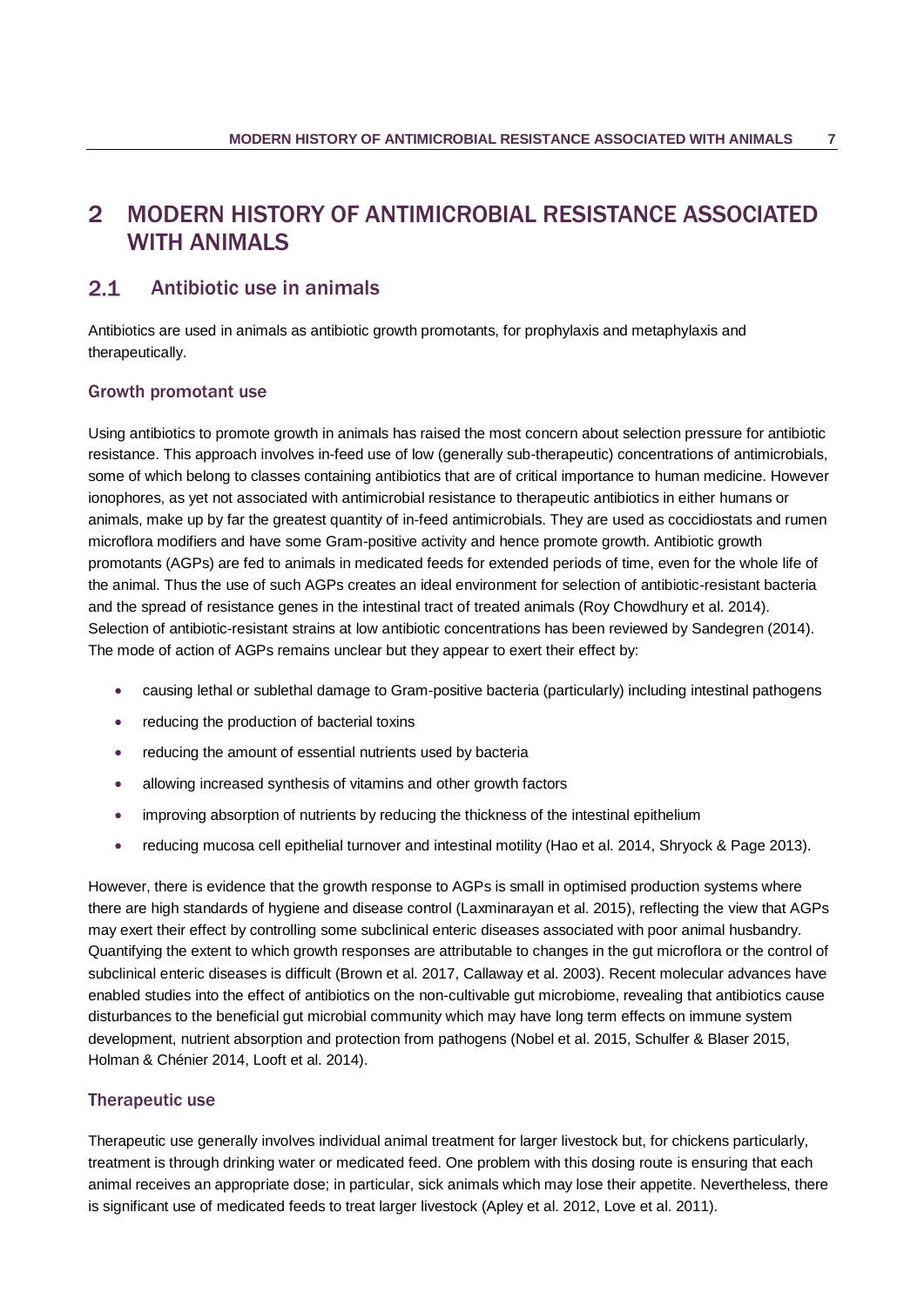Prophylactic and metaphylactic use both commonly involve administering antibiotics by injection (for example in cattle practice) or adding antibiotics to animal feeds. The intention is to use the medicated feed only in the face of a potential disease outbreak or to protect animals exposed to an infectious disease, so the treatment is only required for a limited period of time. There are use controls indicated on labels, and these should be complied with. The concentration of antibiotics in the feed for therapeutic use is usually much higher than for AGP use.

#### <span id="page-11-0"></span> $2.2$ A global perspective on antimicrobial resistance associated with animals

Antimicrobial resistance in *E. coli* isolates from pigs and chickens was reported by Smith (1967) but it was not until the Swann Committee in the UK published its report on the emergence of MDR *Salmonella* in humans identical to strains causing infections in calves (Swann 1969) that much attention was paid to antibiotic use and resistance in animals. The committee recommended antibiotics important to human medicine be removed from animal feeds stating that "permission to supply and use an antibiotic without prescription for adding to animal feed should be restricted to antibiotics which:

- are of economic value in livestock production under UK farming conditions
- have little or no application as therapeutic agents in man or animals
- will not impair the efficacy of a prescribed therapeutic antibiotic or antibiotics through the development of resistant strains of organisms."

The UK and some countries including Australia responded by removing antibiotics such as penicillin and tetracyclines from non-prescription stock feeds. Other countries, such as the USA, did not take any action. The Food and Drug Administration (FDA) did recommend restrictions on the use of these antibiotics in feeds but Congress overruled the FDA and referred the matter to the National Academy of Sciences. The Academy was sceptical that low-level antibiotic use could increase the transmission of bacterial drug resistance from animals to humans and recommended that no restrictive actions on antibiotics be taken [\(Feinman 1998\)](#page-38-0). However researchers in the USA [\(Levy 1985,](#page-40-1) [Levy 1978\)](#page-40-2) had already demonstrated that strains of *E coli* from animals, including strains carrying antibiotic resistance genes, could be transmitted to humans.

In the 1970s and 1980s increasing antibiotic resistance was recognised in zoonotic enteric bacteria such as *Salmonella* and campylobacter, as was the emergence of MDR strains, particularly in *Salmonella* and *E.coli*, but apart from expressions of concern, little action was taken [\(Barton 2000,](#page-34-1) [Fone & Barker 1994,](#page-38-1) [Levy 1985,](#page-40-1) [Linton](#page-41-1)  [1984\)](#page-41-1). In 1986 the Swedish government banned the use of AGPs [\(Commission on Antibacterial Feed Additives](#page-36-0)  [1997\)](#page-36-0) and when Sweden joined the EU in 1995 special approval was required from the EU to maintain this ban [\(Wierup 2001\)](#page-46-0). There was a sudden change in attitude when in 1995 *van*A vancomycin-resistant *Enterococcus faecium* was found in pigs and poultry that had been fed avoparcin-medicated feed [\(Bager et al. 1997\)](#page-33-1). As a result, avoparcin was banned in Denmark in 1995 and other European countries soon followed suit. Apart from avoparcin there were also concerns about virginiamycin and co-selection for resistance to the human streptogramin quinupristin-dalfopristin [\(Werner et al.](#page-46-1) 1998), as well as tylosin in selecting for macrolide resistance and co-selecting for avoparcin resistance [\(Butaye et al. 1999\)](#page-35-1).

There followed much debate about the use of AGPs and many reports were published with some supporting a ban on their use and others suggesting there was insufficient information to act [\(Barton 2000\)](#page-34-1). In 1996 the EU suspended the registration of avoparcin. In 1999 it suspended the use of tylosin, spiramycin, bacitracin and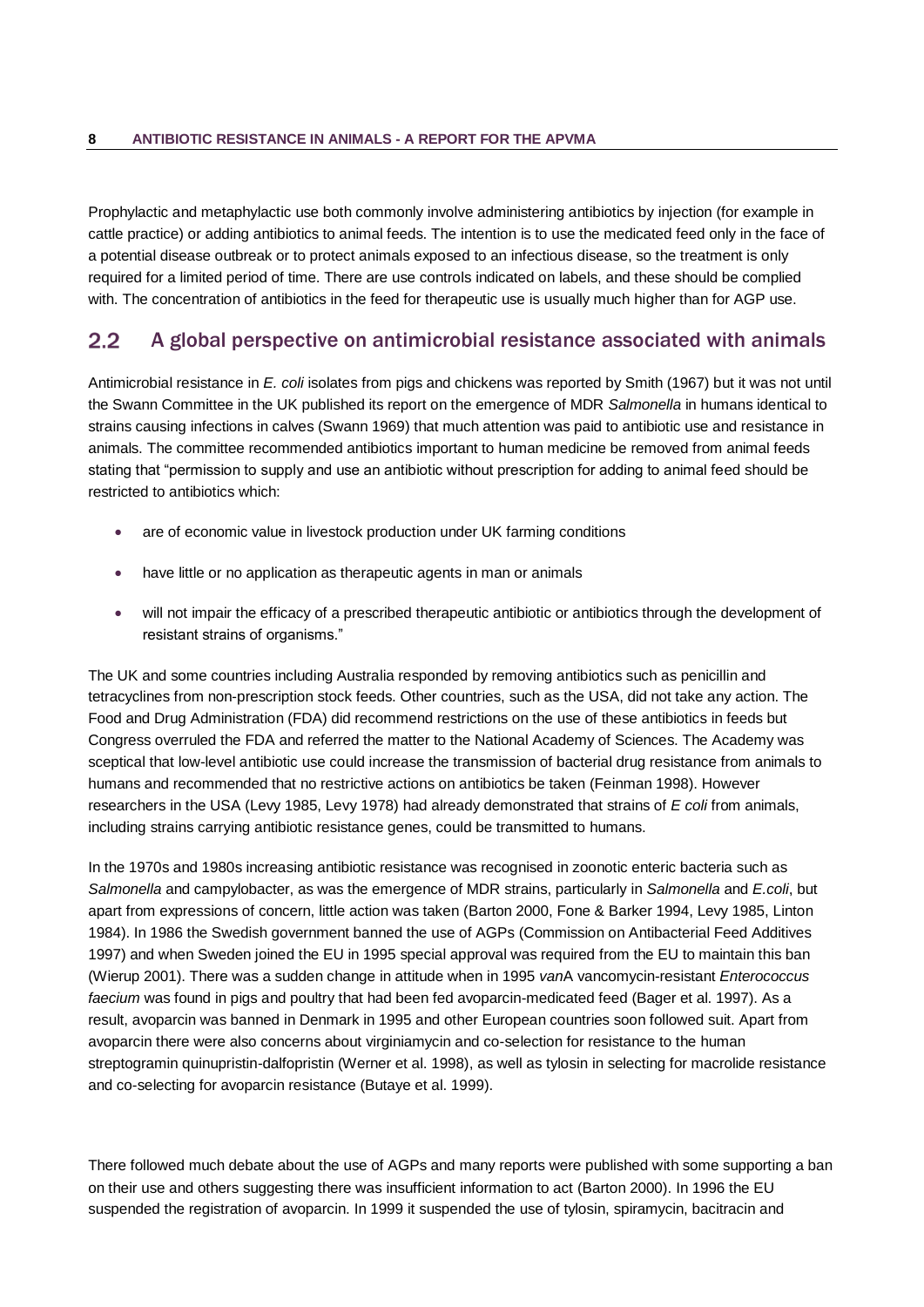virginiamycin as well. By 2006 [no AGPs remained registered in the EU](http://europa.eu/rapid/press-release_IP-05-1687_en.htm) [\(European Commission 2005\)](#page-37-0). However some have raised concerns about the ban, suggesting it had no effect on vancomycin resistance in enterococci but had adverse effects on animal health [\(Casewell et al. 2003\)](#page-35-2) and no benefits to human health [\(Phillips 2007\)](#page-43-0). Other studies indicated that removing AGPs resulted in a substantial decline in antibiotic use [\(Millet & Maertens](#page-41-2)  [2011\)](#page-41-2), had not increased the use of therapeutic antibiotics except in weaner pigs in Denmark [\(Grave et al. 2006\)](#page-38-2) and had led to a decline in antibiotic resistance in enterococci isolated from animals and food [\(Wegener 2003\)](#page-46-2). In the 1990s, after the EU decision to phase out the use of AGPs, Denmark led the way by instituting a full voluntary ban in 1998, making it compulsory in 2000. The impact of the ban was discussed at a workshop in 2010 [\(Cogliani](#page-36-1)  [et al. 2011\)](#page-36-1) and the conclusion was that animal production continued to thrive in countries where a ban on AGPs was enforced. However some still advocate for the continued use of AGPs [\(Hao et al. 2014\)](#page-39-0).

Concern about global food security and problems in providing animal protein to a growing world population have invigorated the debate [\(Van Boeckel et al. 2015,](#page-45-0) [Lean 2013\)](#page-40-3), with calls to develop non-antibiotic growth promotants [\(Aiking 2014\)](#page-32-1). It is worth noting that antibiotic resistance in enterococci is still an issue with *van*B *E faecium* endemic in many hospitals around the world, including in Australia (*van*B-encoded resistance is associated with vancomycin use in hospitals, not use of glycopeptides in animal feeds as the *van*B gene has not yet been recovered from enterococci of animal origin). Prevalence of *van*A VRE has increased in some countries too [\(Agersø et al. 2014\)](#page-32-2) and is found in wastewater [\(Kim et al. 2017,](#page-40-4) [Roberts et al. 2016\)](#page-43-1) which could lead to contamination of agricultural products and animals. Recently linezolid resistance encoded by the *optrA* genes has been reported in *E faecium* and *E faecalis* isolated from food animals and carcasses [\(Tamang et al. 2017\)](#page-45-1). Thus antibiotic resistance in enterococci remains a significant human health challenge [\(Werner et al. 2013\)](#page-46-3). Heavy metals in animal feeds also have the potential to select for resistance to antibiotics due to the co-location of resistance determinants—copper and zinc have both been incriminated [\(Yu et al. 2017,](#page-47-0) [Yazdankhah et al. 2014\)](#page-47-1) and the EU has now recommended banning zinc oxide in animal feeds. Tylosin has had an impact on macrolide resistance in the non-enteric organism *Streptococcus suis* [\(Palmieri et al. 2011\)](#page-43-2); [Aarestrup et al. \(1998\)](#page-32-3) suggested that using too much tylosin in pigs led to this problem.

Until quite recently the focus was almost entirely on AGPs and there was limited interest in antibiotics used therapeutically in animals, perhaps in the mistaken belief by some in the medical sector and the wider community that all antibiotics were used for growth promotion. However, attention soon turned to two classes of antimicrobials critical in human medicine, the fluoroquinolones and 3rd generation cephalosporins. Also, resistant animal pathogens with multi-resistance conjugative elements and multi-resistance genes, such as *cfr*, which encodes resistance to phenicols, lincosamides, oxazolidinones (such as linezolid), pleuromutilins and streptogramin A, were reported firstly in staphylococci of human and animal origin and other Gram-positive bacteria. But they were soon found in enterococci and animal isolates of Gram-negative bacteria such as *Proteus* and *E. coli* [\(Tamang et](#page-45-1)  [al. 2017,](#page-45-1) [Shen et al. 2013\)](#page-44-0). Currently carbapenemase-producing and colistin-resistant MDR Gram-negative bacteria have taken centre stage in discussions on antibiotic resistance as carbapenems and colistin are antibiotics of last resort for infections caused by MDR Gram-negative bacteria [\(Al-Tawfiq et al. 2017,](#page-32-4) [Madec et al.](#page-41-3)  [2017,](#page-41-3) [Michael et al. 2015,](#page-41-4) [Morrison & Rubin 2015,](#page-42-0) [Schmiedel et al. 2014\)](#page-44-1).

Enrofloxacin (a fluoroquinolone) was introduced in Europe and the USA in the late 1980s and resistance was first reported in veterinary isolates of *Salmonella* in the mid-1990s [\(Griggs et al. 1994\)](#page-39-1). A study of campylobacter isolates from humans and poultry showed parallel increases in resistance to enrofloxacin from 0 to 11 per cent and 0 to 14 per cent respectively between 1982 and 1989 [\(Endtz et al. 1991\)](#page-37-1). Subsequent studies have confirmed the use of fluoroquinolones in food-producing animals to be a significant factor in the emergence of resistance in human infections [\(Nelson et al. 2007,](#page-42-1) [Moore et al. 2006\)](#page-42-2). Plasmid-borne fluoroquinolone resistance has now been found in animal isolates [\(Yanat et al. 2017,](#page-46-4) [de Jong et al. 2014,](#page-36-2) [Yang et al. 2014b,](#page-47-2) [Pallo-Zimmerman et al. 2010\)](#page-43-3).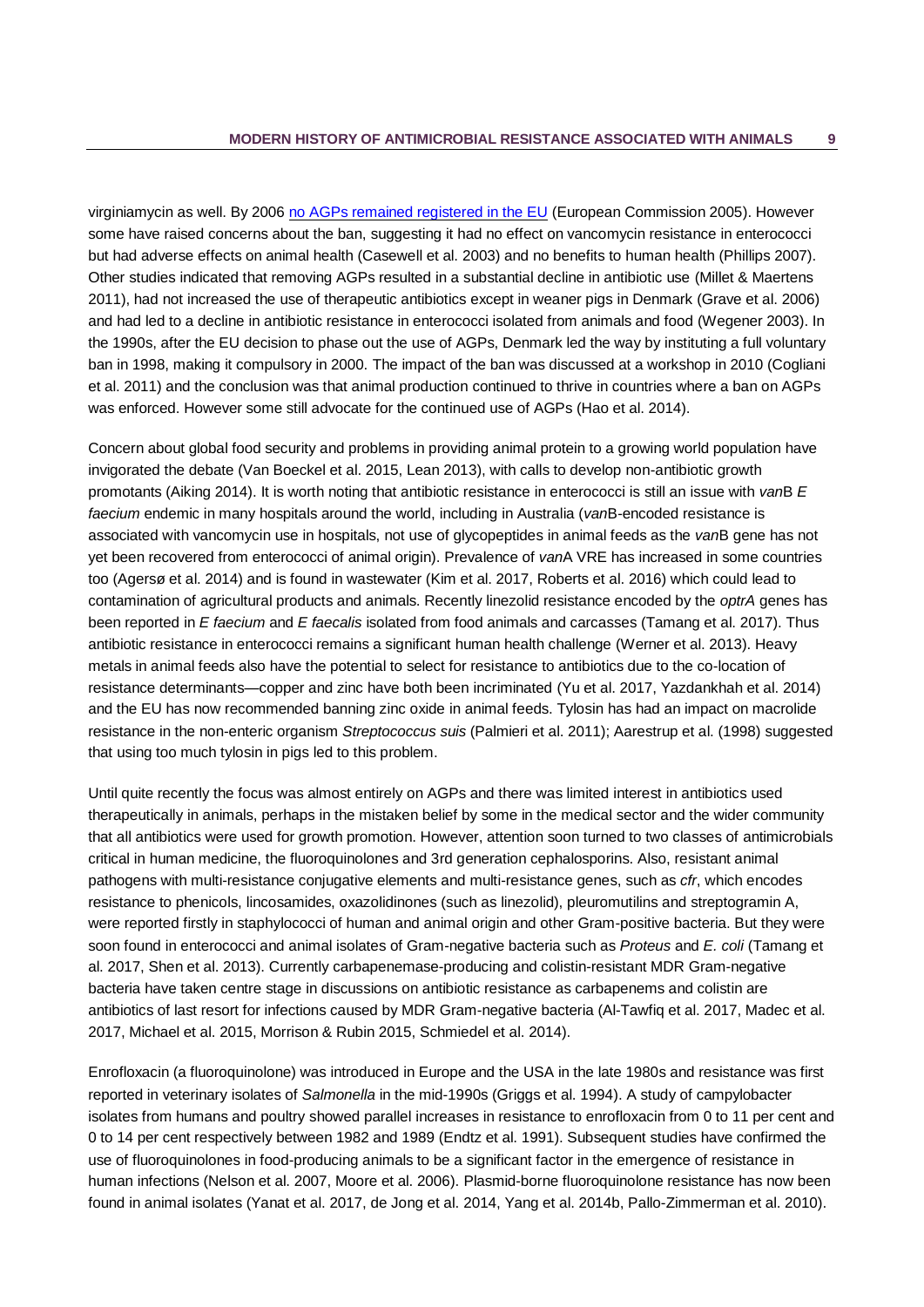Ceftiofur, a 3rd generation cephalosporin, was introduced to the USA in 1998 and prior to that in Europe. [Deshpande et al. \(2000\)](#page-36-3) demonstrated that ESBL-producing human strains of *E.coli* and *Klebsiella pneumoniae* were resistant to ceftiofur and that there was a high correlation between resistance to ceftriaxone (a human 3rd generation cephalosporin) and ceftiofur in these isolates. Resistance to ceftiofur was first detected in *Salmonella* isolates in Canada and the USA in the late 1990s [\(Allen & Poppe 2002,](#page-32-5) [CDC 2002\)](#page-35-3). It was recognised that ceftiofur-resistant animal isolates produced AmpC and ESBL enzymes [\(Barton 2014,](#page-34-2) [Smet et al. 2008\)](#page-44-2). In recent years the term ESCs has been applied to the ESBLs which inactivate 3rd and 4th generation cephalosporins.

Over the 2000s many papers were published indicating strong links between the emergence of ESBLs/ESCs and the use of ceftiofur (and cefquinome, which has been approved for use for some time in Europe but is not currently approved in the USA or Australia) in livestock. ESBL-producing bacteria are now recognised as a major challenge to human health and more than 1,300 enzymes are currently recognised [\(Bush 2013\)](#page-35-4). While most attention is paid to ESCs it is important not to overlook AmpC β-lactamases [\(Jacoby 2009\)](#page-40-5), which are particularly associated with ceftiofur. Further, during the 2000s there were several reports of ESC-producing E.*coli* and *Salmonella* from animals [\(Tyrrell et al. 2016,](#page-45-2) [Trott 2013,](#page-45-3) [Carattoli 2008\)](#page-35-5) and by the end of the decade attention was also drawn to the potential for ESC-*E.coli* in livestock to cause human extra-intestinal infections, such as urinary tract infections. [See the systematic review by [Lazarus et al. \(2015\),](#page-40-6) which identified poultry as the most likely source]. ESCproducing organisms have been found with increasing frequency in companion animals, including dogs and horses [\(Madec et](#page-41-3) al. 2017, [Rubin & Pitout 2014,](#page-44-3) [Shaheen et al. 2011\)](#page-44-4). The escalation in the number of reports of ESC-resistant organisms may have been associated with the introduction onto the EU market of cefquinome, a 4th generation cephalosporin, for use in dairy cattle and horses.

It is important to note that ESC activity is not restricted to E.*coli* and *Salmonella* but has been reported in many *Enterobacteriaceae* including *Citrobacter* spp., *Klebsiella* pneumoniae, *Serratia* spp. and *Enterobacter cloacae* as well as non-*Enterobacteriaceae* such as *Acinetobacter*. These organisms have largely been ignored in veterinary testing because most of them are not regarded as animal pathogens. The potential for Acinetobacter *baumannii* isolates from livestock and companion animals to cause human infections has been investigated by [Müller et al.](#page-42-3)  (2014) so the role of animals in the dissemination of the non-*E.coli*/*Salmonella* MDR organisms is slowly being revealed. However, antibiotic-resistant bacteria/genes could also be transferred from humans to animals, as suggested by [Abraham et al. \(2014b\)](#page-32-6) and [Schultz et al. \(2015\)](#page-44-5) in studies of MDR Proteus spp. in humans and dogs.

A further concern is the extension of the ESC activity to *carbapenems*, a treatment of last resort for some human infections. Carbapenems are not registered for use in animals but resistance has been detected in livestock, seafood, horses and companion animals [\(Madec et al. 2017,](#page-41-3) [Michael et al. 2015,](#page-41-4) [Morrison & Rubin 2015,](#page-42-0) [Guerra](#page-39-2)  [et al. 2014\)](#page-39-2). According to researchers in Germany [\(Falgenhauer et al. 2017\)](#page-37-2) the most likely cause for this is coselection, though at first it was thought it might be the result of transfer from humans to animals or off-label or illegal use in animals. Most of the ESC-producing organisms are multi-drug resistant and there is also an increasing number of reports of livestock and companion animals with ESC-resistant determinants on mobile plasmids [\(Seiffert et al. 2013\)](#page-44-6). Also worrying has been the discovery in animal isolates of plasmids carrying both fluoroquinolone-resistant and ESC-resistant determinants [\(Wasyl et al. 2015,](#page-46-5) [Li et al. 2014a\)](#page-40-7) and the emergence of pandemic strains of MDR organisms such as *E.coli* ST131 [\(Mathers et al. 2015,](#page-41-5) [Platell et al. 2011\)](#page-43-4).

While most attention has been paid to risks to human health from antibiotic resistance in livestock, companion animals including horses have also come under scrutiny. This follows the emergence of fluoroquinolone-resistant and ESC-producing and carbapenemase-producing coliforms, as well as methicillin-resistant *Staphylococcus*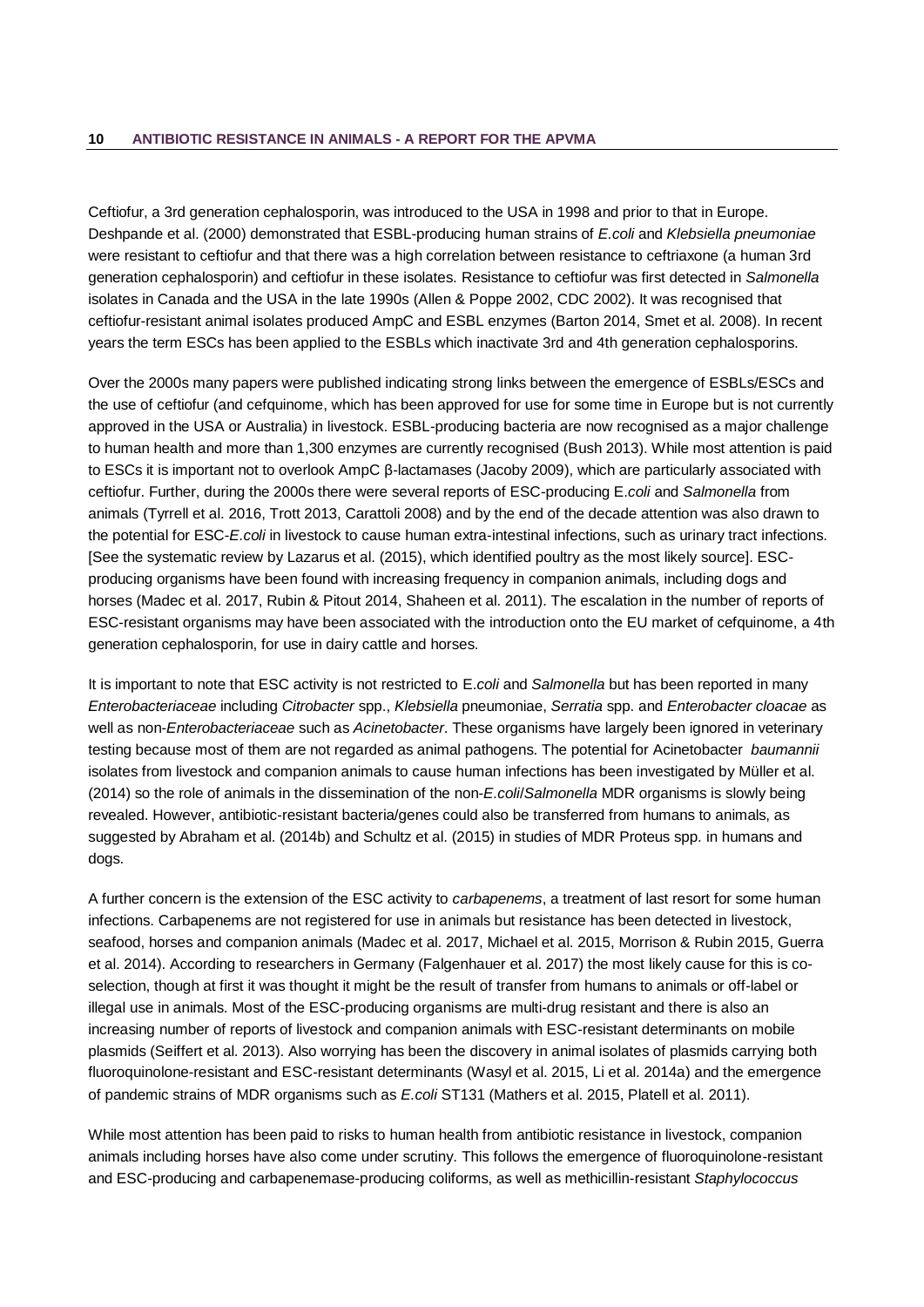*aureus* (MRSA) [\(Bogaerts et al. 2015,](#page-34-3) [Michael et al. 2015,](#page-41-4) [Ewers et al. 2014,](#page-37-3) [Guerra et al. 2014,](#page-39-2) [Walther et al.](#page-46-6)  [2014,](#page-46-6) [Lloyd 2007\)](#page-41-6).

MRSA first emerged in the 1960s and became the most common nosocomial pathogen in hospital patients [\(Moellering 2012\)](#page-42-4). Subsequently, strains emerged in the general community [\(Williamson et al. 2014\)](#page-46-7). MRSA was not thought to be an issue in animals until quite recently when there were increasing reports of MRSA in dogs and horses [\(Loeffler & Lloyd 2010,](#page-41-7) [Leonard & Markey 2008\)](#page-40-8). Molecular and epidemiological studies indicated that the cat and dog isolates were identical with human healthcare isolates whereas the horse isolates usually belonged to a horse-adapted strain of human origin [\(Walther et al. 2009\)](#page-46-8). The accepted view is that cats and dogs are colonised by human strains and could potentially be a reservoir for human reinfection but that the horse-adapted strain circulates in horses and between horses and their handlers. MRSA was uncommon in livestock species [\(Leonard & Markey 2008\)](#page-40-8) but this changed when livestock-associated MRSA (LA-MRSA) emerged in pigs [\(Huijsdens et al. 2006,](#page-39-3) [Voss et al. 2005\)](#page-45-4). This strain of MRSA (ST398) then spread rapidly and in a few years had established itself in many countries in livestock, particularly pigs, cattle, poultry and horses [\(Graveland et al. 2011,](#page-39-4) [Cuny et al. 2010\)](#page-36-4). ST398 does not appear to colonise humans very readily, nor does colonisation persist. Close and persistent contact with colonised animals appears to be a requirement for human colonisation [\(Fluit 2012\)](#page-38-3). ST 398 is usually multi-drug resistant [\(Kadlec et al. 2012\)](#page-40-9) and there are suggestions that use of tetracycline or other antibiotics may have contributed to its emergence [\(Price et al.\)](#page-43-5). More recently there have been suggestions that the use of zinc has co-selected for LA-MRSA, as the Zn resistance and *mec* genes are co-located [\(Slifierz et al.](#page-44-7)  [2015\)](#page-44-7). Other livestock-associated strains have now emerged, for example MRSA ST9 in South East Asia [\(Chuang](#page-35-6)  [& Huang 2014\)](#page-35-6) and the USA [\(Sun et al. 2015\)](#page-45-5).

A further challenge has been the emergence in dogs and cats of methicillin-resistant *Staphylococcus pseudintermedius* (MRSP), first reported in 2011 [\(Beever et al. 2014,](#page-34-4) [Moodley et al. 2014\)](#page-42-5). To some extent this reflects the continuing evolution of methicillin resistance in staphylococci. It is significant that the emergence of MRSA in humans drove the introduction of vancomycin to treat resistant staphylococcal infections and this in turn led to the emergence of VRE.

In contrast to other food-producing animal industries there has been little interest in antibiotic resistance in aquaculture industries. [Reilly and Käferstein \(1999\)](#page-43-6) drew attention to the potential for transfer of resistant bacteria from aquatic foodstuff to humans, noting in particular the widespread use of antibiotics in aquaculture in some Asian countries. In the last 10 to 15 years aquaculture has grown rapidly in many developed and developing countries, including Australia where it is worth \$350 million a year, and the growth rate is likely to increase as wildcaught fishery stocks become depleted [\(FAO 2010\)](#page-38-4). Although some aquaculture industries have invested heavily in vaccine development [\(Gudding R & Van Muiswinkel 2013\)](#page-39-5) antibiotics are used extensively and in large volumes in other aquaculture industries [\(Park et al. 2012,](#page-43-7) [Cabello 2006\)](#page-35-7) and at least in some countries a high proportion of the antibiotics used are of critical importance in human medicine [\(Done et al. 2015\)](#page-37-4). Widespread multi-drug resistance associated with plasmids and other mobile genetic elements has been found in aquaculture settings (Cabello [et al. 2013,](#page-35-8) [Miranda et al. 2013,](#page-41-8) [Buschmann et al. 2012\)](#page-34-5).

It may not be widely known but antibiotics have been used to control bacterial diseases in plants since the 1950s [\(McManus et al. 2002\)](#page-41-9). The range of antibiotics is restricted (commonly streptomycin, gentamicin, oxytetracycline or oxolinic acid) and use is small compared to use in animal industries [\(Stockwell & Duffy 2012\)](#page-45-6). However, these authors have noted that resistance to these antibiotics has been found in plant pathogenic bacteria.

Use of antibiotics in all settings has led to environmental contamination [\(da Costa et al. 2013\)](#page-36-5). Human sewage [\(Bouki et al. 2015,](#page-34-6) [Reinthaler et al. 2013\)](#page-43-8), livestock production [\(Li et al. 2014b,](#page-40-10) [Yang et al. 2014a,](#page-46-9) [Novais et al.](#page-42-6)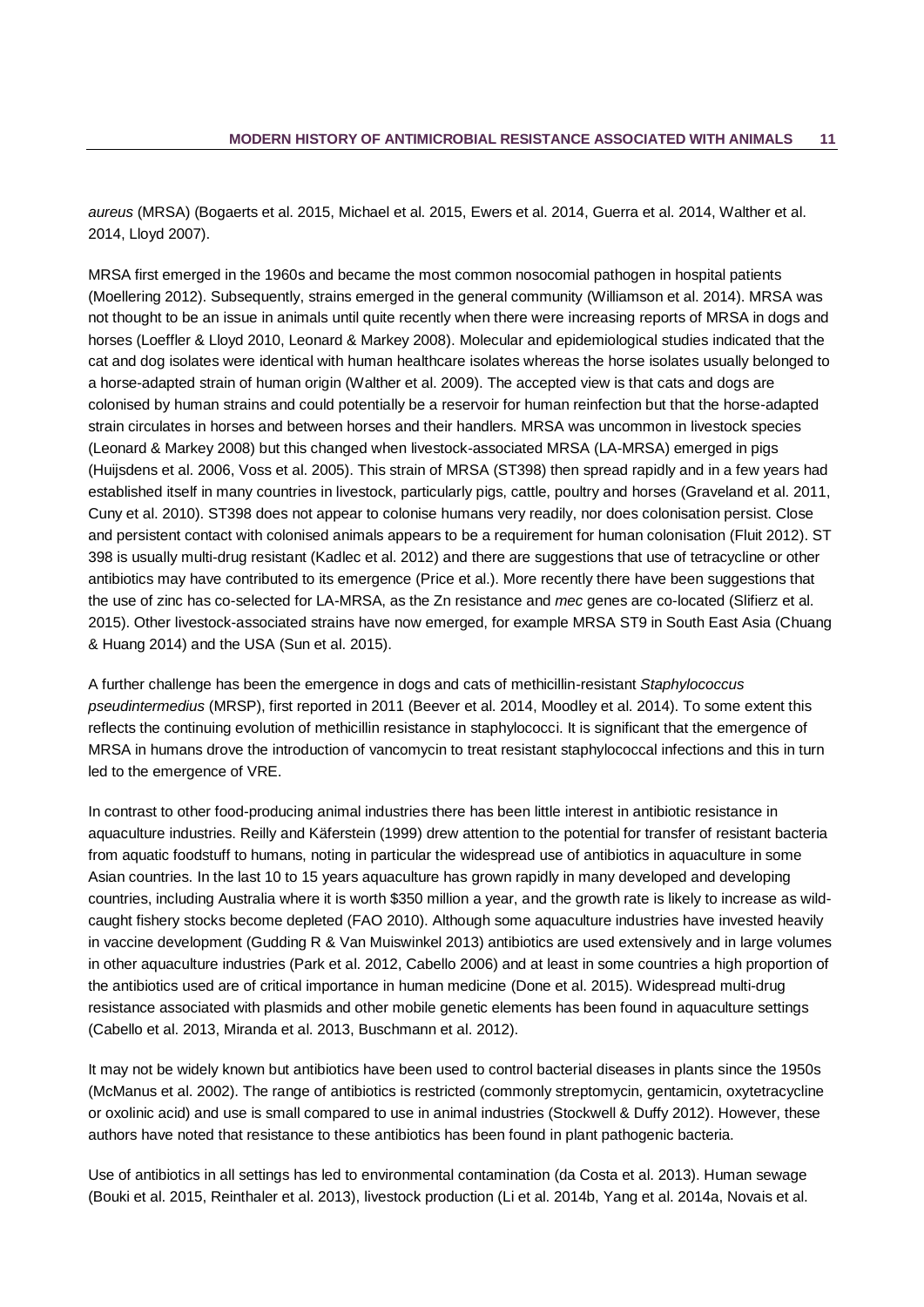[2013,](#page-42-6) [Zhang et al. 2013,](#page-47-3) [Allen et al. 2011\)](#page-33-2), and aquaculture [\(Hoa et al. 2011\)](#page-39-6) have all contributed to widespread distribution of antibiotic-resistant bacteria and genes in the environment [\(Abhirosh et al. 2011,](#page-32-7) [Heuer et al. 2011,](#page-39-7)  [Kümmerer 2009,](#page-40-11) [Esiobu et al. 2002\)](#page-37-5) facilitating their transmission to humans and animals [\(Wooldridge 2012,](#page-46-10) [Young 1993\)](#page-47-4).

#### <span id="page-15-0"></span> $2.3$ The Australian situation

In many ways the situation in Australia is different to that overseas. This will be addressed later in this report. For now it is worth noting that in Australia the use of gentamicin is prohibited, fluoroquinolone use in food-producing animals has never been approved, use of 3rd generation cephalosporins is restricted and cefquinome has not been registered. MDR strains and important pathogens not present in Australian animals include: pathogenic MDR *Salmonella* Enteritidis, *Salmonella* Typhimurium DT104, *vanA* and *vanB* vancomycin-resistant enterococci (VRE) and fluoroquinolone-resistant Campylobacter spp. (Page 2012). However, while there is no national surveillance program, there is limited data on antimicrobial resistance available from some small pilot and snapshot studies.

Growth promotants have been used extensively in livestock and *vanA* enterococci were present in Australian poultry (Barton & Wilkins 2001) before avoparcin was withdrawn from the market in 2000. Resistance to bacitracin and tylosin is common in enterococci from poultry but little or no resistance to virginiamycin has been detected (Obeng et al. 2013, DAFF 2007). In pigs, there is widespread resistance to tylosin and bacitracin (Fard et al. 2011, Hart et al. 2004) and some resistance to virginiamycin (Fard et al. 2011). No vanA vancomycin resistance, even in isolates collected prior to 2000, has been reported. Interestingly, the pig industry voluntarily stopped using avoparcin in 1997. Fard et al. (2011) also noted that zinc resistance was common in E. *faecalis* but these workers did not detect any copper resistance. The only information on antibiotic resistance in enterococci from cattle comes from a small pilot surveillance study (DAFF 2007) which found low levels of resistance to virginiamycin and erythromycin (tylosin was not tested).

Multi-drug resistance has been reported in *Salmonella* from livestock (Izzo et al. 2011, Barton et al. 2003) with most isolations from pigs and poultry, though the prevalence of resistance in extensively grazed cattle is low (Barlow et al. 2015). Interestingly, the major multi-drug resistant strains such as *Salmonella* Typhimurium DT104, *Salmonella* Newport, *Salmonella* Heidelberg and *Salmonella* Kentucky have never been isolated from livestock and there are no reports of fluoroquinolone or 3rd generation cephalosporin resistance. Multi-drug resistant *E.coli* are much more common, again particularly in pigs and poultry (Abraham et al. 2014a, Obeng et al. 2012a, Smith et al. 2010, DAFF 2007, Hart et al. 2004, Barton & Wilkins 2001). *E.coli*-carrying integrons were reported in cattle (Barlow et al. 2008) and other studies have reported low levels of resistance in cattle (Barlow et al. 2015, DAFF 2007). Multi-drug fluoroquinolone-resistant *E*.*coli* have been isolated from extra-intestinal tract infections in dogs (Gibson et al. 2010) but none in livestock. Notably, Ingram et al. (2013) detected fluoroquinolone resistance in some samples of poultry meat despite the birds not being treated with fluoroquinolones. They concluded this arose because of co-selection as the isolates were also resistant to amoxicillin, gentamicin, tetracycline and trimethoprim/sulfamethoxazole and the apparent resistance determinant was aac(6')-Ib-cr, an aminoglycoside acetylating enzyme which also inactivates fluoroquinolones.

Recent investigations indicate that 3rd generation cephalosporin resistance is emerging in pig isolates (Shewli Mukerjee, Sam Abraham and Mary Barton, unpublished data) and calves (Sparham 2015) and has been found in pork and chicken meat (Pitcher et al. 2014). Postharvest contamination has not been ruled out in the latter case. Both fluoroquinolone and 3rd generation cephalosporin-resistant coliforms and *E.coli* have been found in dogs (Sidjabat et al. 2007) while IMP-carbapenemase has recently been detected in cats from a Sydney cattery (Abraham et al. 2016). Antibiotic-resistant strains of campylobacter have been found in Australian pigs and poultry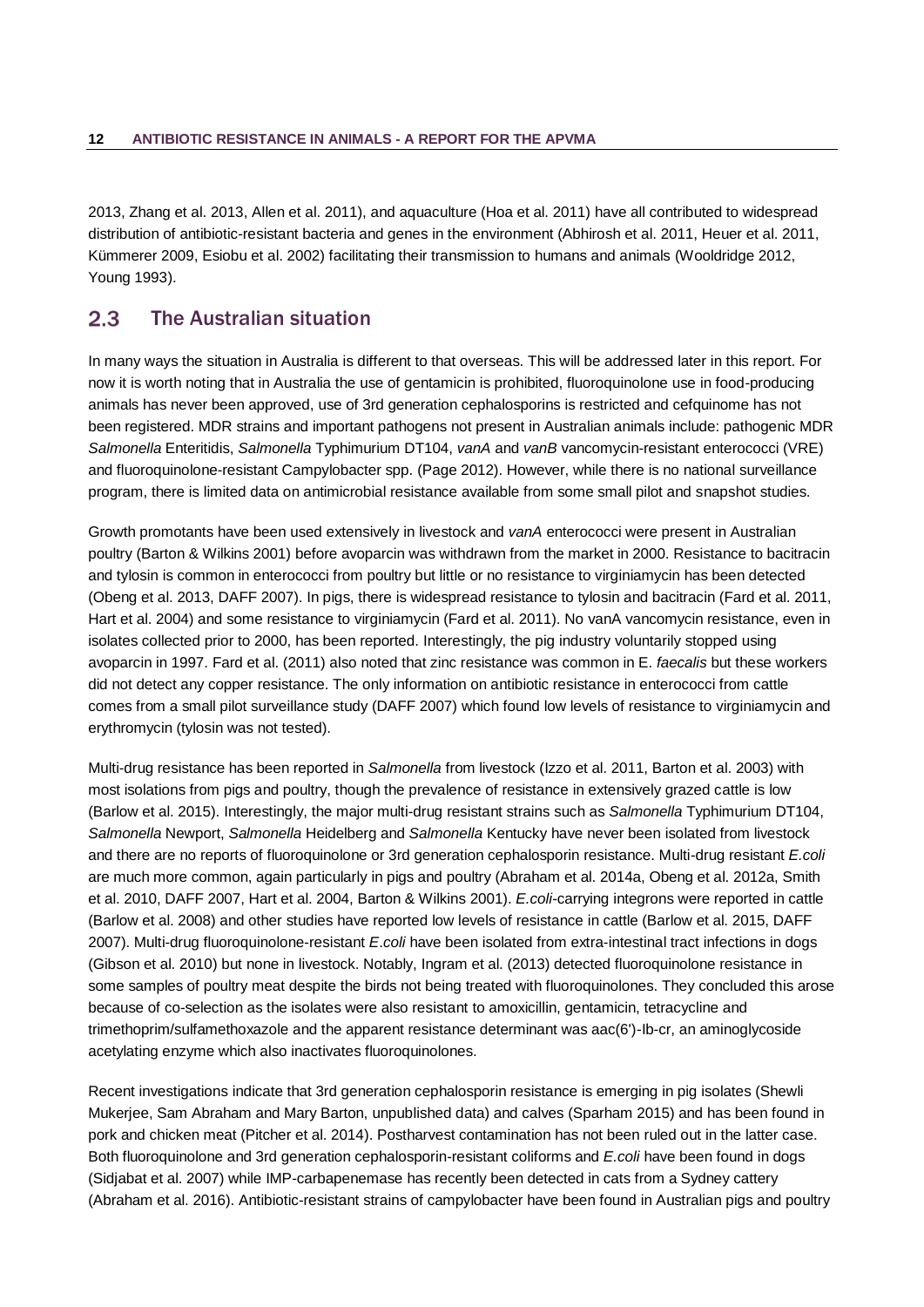(Obeng et al. 2012b, Miflin et al. 2007, Hart et al. 2004, Barton & Wilkins 2001). There was also resistance to ampicillin and tetracycline but no resistance to fluoroquinolones was detected. Macrolide resistance in C. *jejuni*, which causes most human campylobacteriosis, generally remains low (Bolinger & Kathariou 2017) but increasing rates of resistance have been reported in US feedlot cattle (Tang et al. 2017).

In Australia multi-resistant MRSA has been found in dogs and cats (Allen et al. 2013, Malik et al. 2006) and horses (Allen et al. 2013, Axon et al. 2011). All small animal isolates have been ST239 and all horse isolates ST8 in keeping with overseas results. Large animal MRSA ST398 has recently been found in pigs (Groves et al. 2014) but there have been no reports of MRSA in bovine mastitis isolates (McMillan et al. 2016, Babra et al. 2013). The last published investigation of staphylococci in chickens reported finding no MRSA (Bertolatti et al. 2003). It is worth noting that Australian veterinarians in equine practice have MRSA carriage 23 times higher than in the general community (Jordan et al. 2011).

No antibiotics are registered for use in aquaculture in Australia but from time to time the APVMA has issued minor use permits (Barton & Ndi 2012). However, limited studies have indicated that antibiotic resistance is now common in Australian aquaculture isolates (Ndi & Barton 2011, Akinbowale et al. 2007a, Akinbowale et al. 2007b, Akinbowale et al. 2006).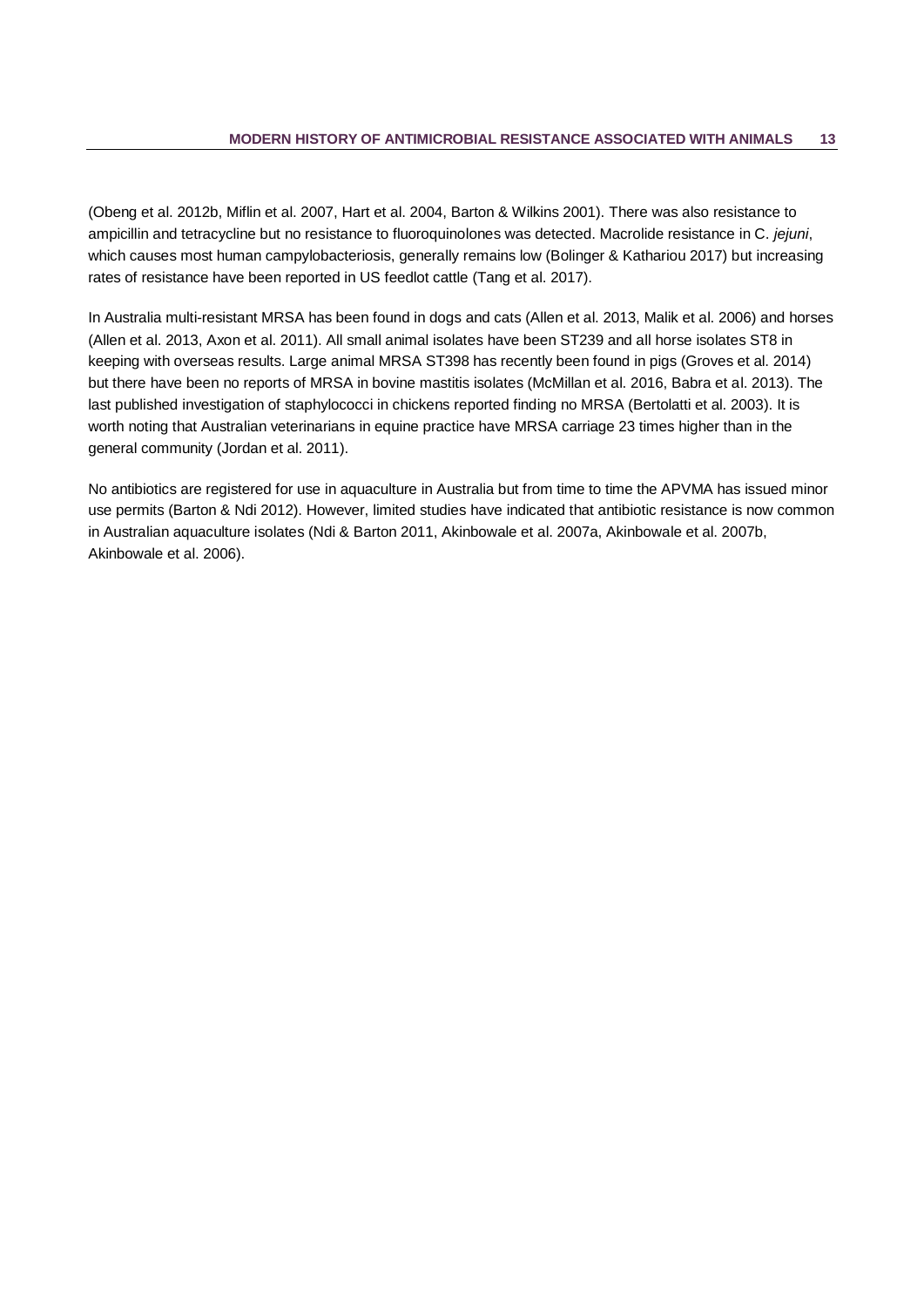## <span id="page-17-0"></span>3 ANTIBIOTIC SUSCEPTIBILITY TESTING

Antibiotic susceptibility testing is a well-established procedure in medical and veterinary diagnostic laboratories. It is a key assay both in helping determine the best antibiotic to use to treat a human or animal patient and in antibiotic resistance surveillance programs. It is essential to follow standardised procedures to ensure results are repeatable and that results from one laboratory are comparable to those from another for the compilation of common data. Susceptibility testing can involve phenotypic testing (ie determining the growth response of the organism of concern when exposed to the antibiotic) and genotypic testing (using polymerase chain reaction [PCR] to detect antimicrobial resistance genes of interest or whole genome and plasmid sequencing to detect the presence of antimicrobial resistance genes).

#### <span id="page-17-1"></span> $3.1$ Phenotypic antibiotic susceptibility testing

Phenotypic testing can involve disc diffusion methods or broth or agar dilution methods. The former is the simplest and most commonly used technique in Australian veterinary laboratories. Two standardised methodologies are used—the Clinical Laboratory Standards Institute (CLSI) method and the Calibrated Dichotomous Sensitivity (CDS) method. CLSI methodology is internationally recognised and the Institute publishes a number of standard methodologies and interpretive guidelines, including some specifically for aquatic as well as veterinary isolates [\(CLSI 2014a,](#page-35-9) [CLSI 2014b,](#page-36-6) [CLSI 2013\)](#page-35-10). CDS is restricted to Australia, has a medical focus and has only been calibrated for a few veterinary antibiotics. The Standing Committee on Animal Health Laboratory Standards (SCAHLS) has published standard testing procedures for Australian veterinary laboratories [\(SCAHLS](#page-44-8)  [2014\)](#page-44-8); this manual discusses the methods in detail. Disc diffusion methods use filter paper discs impregnated with specific concentrations of antibiotics. The diameter of the zone of inhibition of growth is measured and the size compared to those in tables in the CLSI guidelines. More information can be obtained by individually testing the susceptibility of the organism to a range of concentrations of the antibiotics of interest. This can be done manually for broth and agar dilution methods in smaller laboratories and automated systems are available for larger laboratories. Results are interpreted by determining the lowest concentration of antibiotic that inhibits the growth of the organism.

[The European Committee on Antimicrobial Susceptibility Testing \(EUCAST\)](http://www.eucast.org/) is another international body setting standards for antibiotic susceptibility. It is a standing committee jointly organized by the European Society of Clinical Microbiology and Infectious Diseases (ESCMID), the European Centre of Disease Prevention and Control (ECDC) and European national breakpoint committees. It was formed in 1997 to harmonise susceptibility testing of human isolates in Europe; other countries including Australia are moving to this methodology.

Determining breakpoints (ie determining if an isolate is sensitive, intermediate or resistant) is a key step in clinical antibiotic susceptibility testing. Traditionally those following CLSI standards have used clinical breakpoints where an organism is considered susceptible if the zone diameter or minimum inhibitory concentration (MIC) is such that the antibacterial activity is associated with a high likelihood of therapeutic success. Conversely, a microorganism is defined as resistant if zone diameter or MIC are such that the level of antimicrobial activity is associated with a high likelihood of therapeutic failure—that is, the interpretations are based on potential clinical outcomes. EUCAST introduced the concept of microbiological resistance such that the breakpoints (more accurately cut-off values) are defined by epidemiological cut-off values (ECVs or ECOFF) [\(Silley 2012\)](#page-44-9). The ECVs are established on the basis of the distribution of MICs for an antibacterial drug and a bacterial species. ECVs are much more applicable to surveillance testing than are clinical breakpoints [\(Bywater et al. 2006\)](#page-35-11) and in epidemiological studies it is suggested that the terms 'wild-type' and 'non-wild-type' be used instead of the terms 'susceptible' and 'resistant' [\(Simjee et al. 2008\)](#page-44-10). Both EUCAST and CLSI have robust methodologies for establishing breakpoints and ECVs,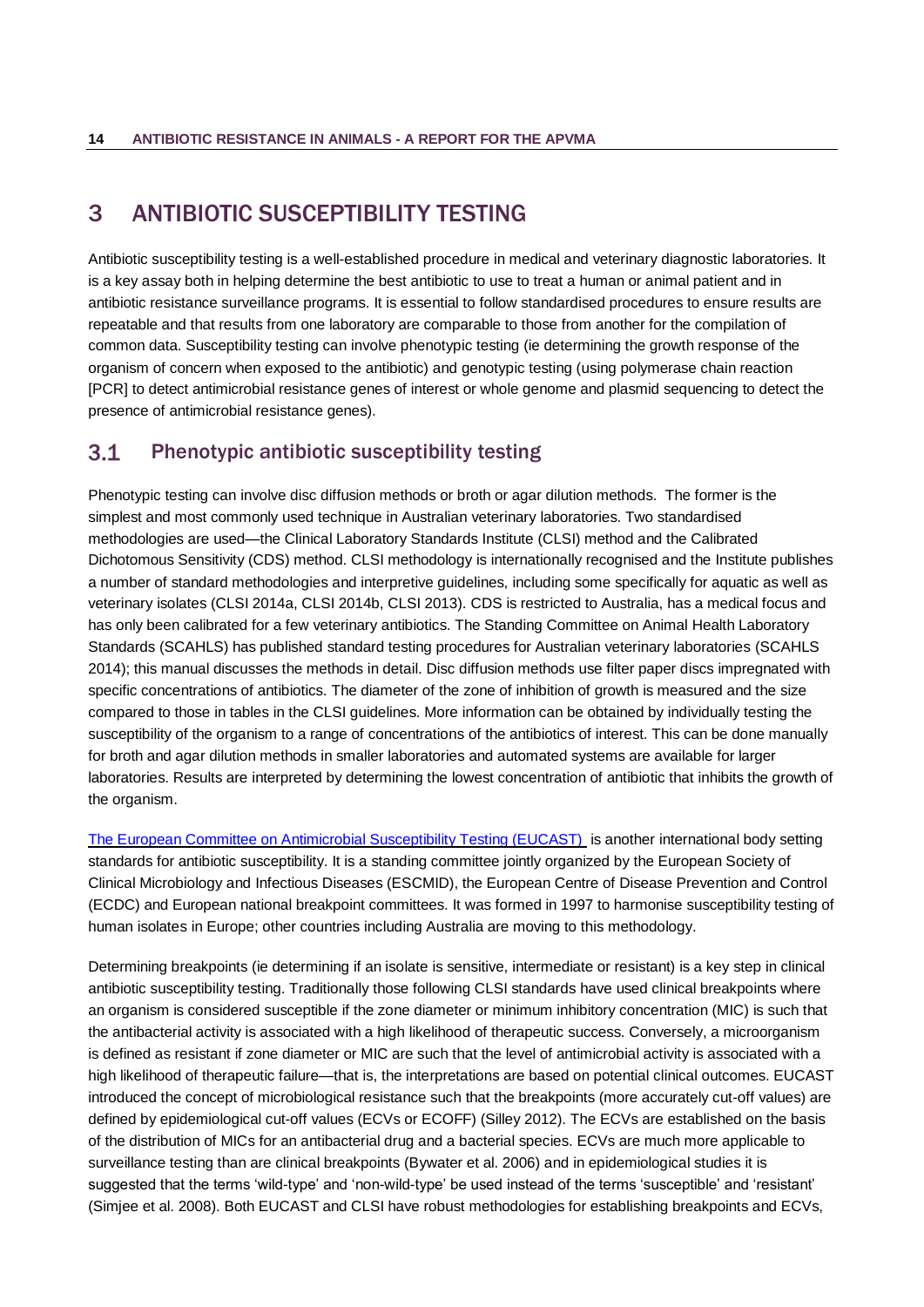though EUCAST is still establishing ECVs for veterinary medicines. The comparative functionality of EUCAST and CLSI with respect to methodologies and operational transparency is still debated although EUCAST has significant advantages for surveillance testing.

Another concept in clinical antibiotic susceptibility testing is the mutant selection window hypothesis [\(Drlica & Zhao](#page-37-6)  [2007,](#page-37-6) [Dong et al. 1999\)](#page-37-7). This hypothesis states that antibiotic-resistant mutant subpopulations of bacteria present before starting antibiotic treatment are enriched and amplified during treatment when the concentration of the antibiotic is within a specific range (the mutant selection window). The lower margin of the window is the MIC of the susceptible organisms while the upper margin is the MIC of the least antibiotic-susceptible mutant subpopulation, a value called the mutant prevention concentration (MPC). The window is dependent on the pharmacokinetics of the antibiotic and concentration gradients in the body. Using a strategy based on the combined knowledge of MPC and pharmacokinetics and pharmacodynamics can reduce selection of resistant mutants [\(Cantón & Morosini 2011\)](#page-35-12).

#### <span id="page-18-0"></span> $3.2$ Molecular testing for antibiotic resistance

Molecular testing has been used for many years to identify the genes encoding resistance to antibiotics (Nikaido 2009). Some of the advantages and disadvantages have been discussed by Sundsfjord et al. (2004) who pointed out that the advantages of genotypic detection of resistance included speed and easy interpretation. Molecular methods also allow a better understanding of the mechanisms of resistance, such as the complex gene cassette required to encode glycopeptide resistance (Arthur & Courvalin 1993), the variant *mec* genes encoding methicillin resistance (Shore & Coleman 2013) or the 1300 plus *bla* genes encoding β-lactamase enzymes (Bush 2013). There are many genotyping techniques now available, from PCR to resistance gene sequencing and whole organism sequencing. Such methods facilitate ecological (Roy Chowdhury et al. 2014) and epidemiological investigations (Michael et al. 2015) and have led to a better understanding of the (two-way) transfer between animals and humans of antibiotic-resistant organisms and genes (Lupindu et al. 2015, Meireles et al. 2015, de Been et al. 2014, Harrison et al. 2014, Valentin et al. 2014, Wang et al. 2012, Wegener 2012). However, molecular techniques have limitations; the presence of a gene does not mean it will be expressed and gene variants may not be detected with standard primers.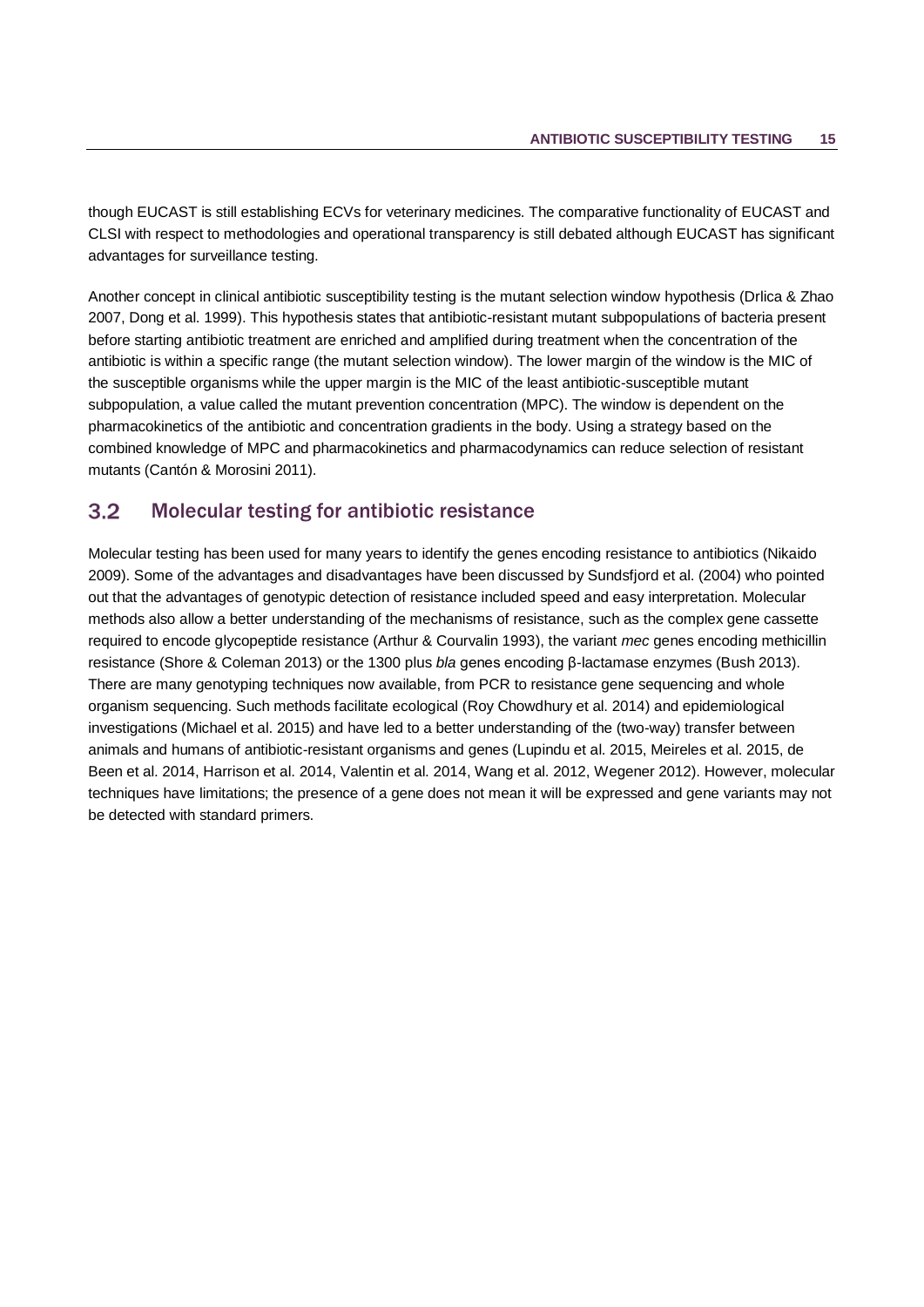# <span id="page-19-0"></span>4 GOVERNMENT AND AGENCY RESPONSES TO ANTIMICROBIAL **RESISTANCE**

#### <span id="page-19-1"></span> $4.1$ International

The WHO was the first international agency to address antimicrobial resistance following a resolution from the 1998 World Health Assembly. It subsequently held a number of workshops and meetings to assess the perceived growing public health threat and to develop strategies for action; some of the consultations addressed issues arising from the use of antibiotics in animals (Stohr 2000). The WHO Global Strategy for Containment of Antimicrobial Resistance was published in 2001 (WHO 2001). At this time the WHO identified antimicrobial resistance as a key health issue for the 21st Century. Over the last 17 years it has continued to hold workshops and consultations, producing reports and guidelines on issues such as antimicrobial use and resistance surveillance, as well as specific guidance on the treatment of human infections (WHO 2015b). In May 2015 it released a global action plan on antimicrobial resistance (WHO 2015a).

The WHO (2001) report largely addressed antimicrobial resistance as it relates to the use of antimicrobials in human health but it also contained a chapter devoted to using antimicrobials in food-producing animals, which had been developed from a consultation (WHO 2000) with various veterinary organisations and individuals. The WHO report expressed concerns about, among other things:

- the large quantities of antimicrobials used for prophylaxis or growth promotion
- the lack of diagnostic services and their perceived high costs, meaning that treatment of animals is empiric rather than based on laboratory-proven disease
- the fact that veterinarians in some countries earn a significant proportion of their income from selling drugs—a disincentive to limit antimicrobial use
- inadequately enforced regulatory mechanisms
- antimicrobials used as growth promoters are often not considered as drugs so are either not licensed or licensed solely as feed additives and available over-the-counter with no professional intervention from veterinarians.

The report then discusses how the banning of avoparcin in Denmark led to a reduction of VRE in animals and a review of the use of AGPs. The issue of fluoroquinolone resistance in the zoonotic enteric pathogens *Salmonella* and campylobacter was also considered. A number of subsequent WHO publications also addressed antimicrobial resistance in food-producing animals [\(WHO 2015a,](#page-46-11) [WHO 2002\)](#page-46-12).

The World Organisation for Animal Health (OIE) responded by convening an ad hoc Group of Antimicrobial Resistance in 2003 [\(OIE 2015c\)](#page-42-7) which updated some of the animal health codes to include antimicrobial resistance as well as some prudent use guidelines [\(OIE 2015a,](#page-42-8) [Teale & Mouin 2012\)](#page-45-7). It subsequently developed a list of antimicrobials critically important for animal use. This ranked a number of critically important human antibiotics such as fluoroquinolones and 3rd generation cephalosporins as also critically important in animal health. This list was updated in 2007 and again in 2015 [\(OIE 2015b\)](#page-42-9); however, the status of fluoroquinolones or 3rd generation cephalosporins was not amended.

The FAO first addressed the issue of antimicrobial use in animals in the early 1980s in a joint FAO/WHO Expert Consultation on Residues of Veterinary Drugs in Food (FAO 1985). This consultation also recognised that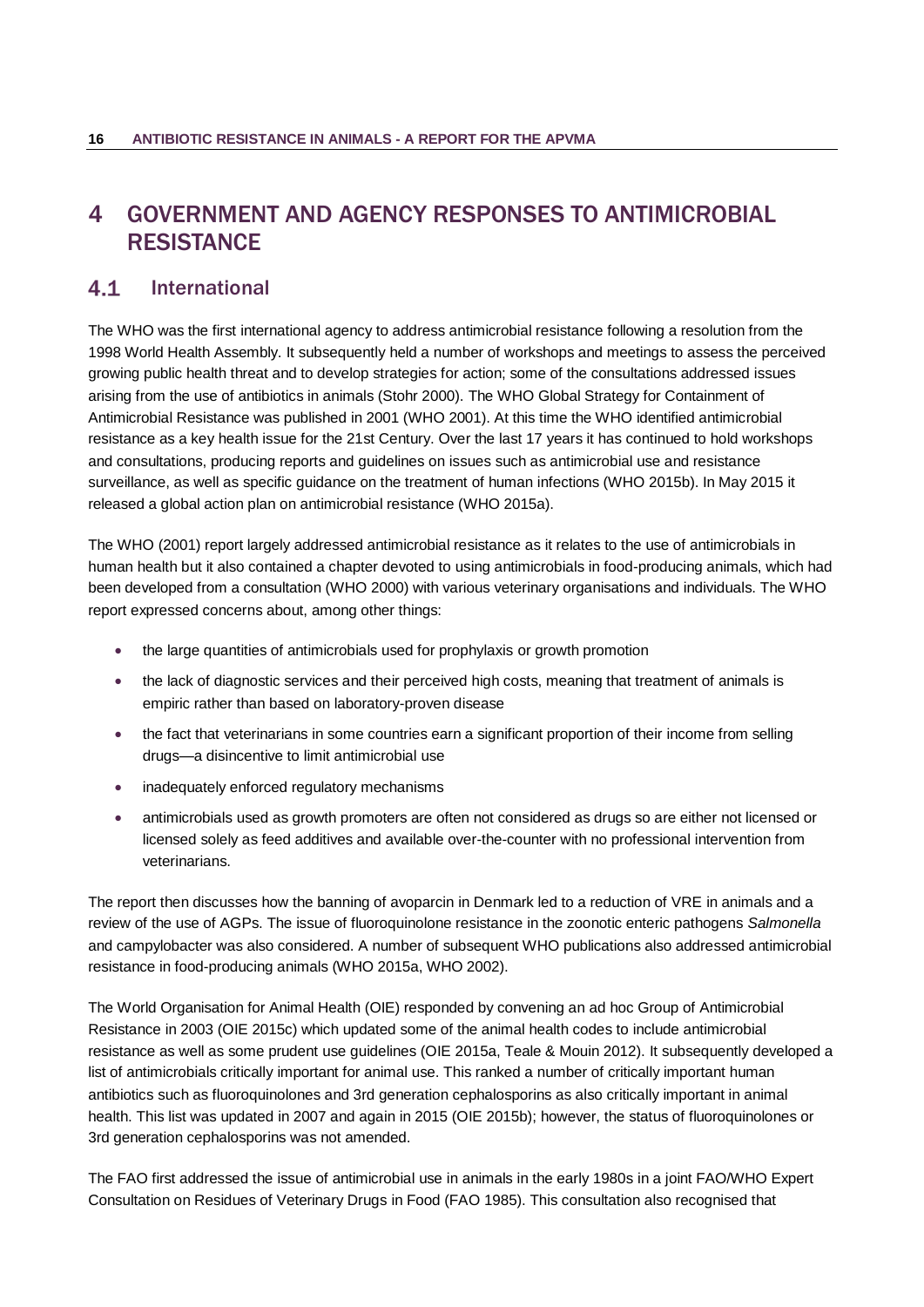antibiotic-resistant organisms were associated with the use of sub-therapeutic concentrations of antibiotics in animal feeds and that the issue could need further consideration by FAO, WHO and other international agencies (Bruno & Mackay 2012). Much of the FAO work has been through Codex activities. In the early 2000s Codex collaborated with the WHO in two workshops to investigate a multi-disciplinary approach to coordinate activities and in 2005 published a code to minimise antimicrobial resistance (CAC 2005). In 2007 Codex established a Codex Intergovernmental Task Force on Antimicrobial Resistance. The role of the task force was to develop evidence-based guidelines to assess risks to human health associated with the emergence of antibiotic-resistant bacteria in animals and transmission via the food chain to humans. The task force prepared guidelines on risk analysis for food-borne transmission of resistance (CAC 2011). The key features of risk analysis, as part of an overall risk assessment, are: identify the hazard, decide who might be harmed by association and how, evaluate the risks and decide on control measures, record the findings and finally, review the assessment and update it if necessary. FAO is now actively engaged in working with a range of stakeholders, including national governments, producers and traders, on strategies to reduce antimicrobial use in livestock (including aquaculture) and prevent and control antimicrobial resistance (FAO 2015).

#### <span id="page-20-0"></span> $4.2$ Australia

### Current situation

An application submitted to the APVMA to register an antibiotic for use in animals requires a comprehensive data package which is subjected to a rigorous assessment. The following outline highlights the focal areas of the APVMA's antimicrobial resistance risk assessment; details of the data requirements are at [apvma.gov.au/node/1018](file:///C:/Users/cambler/AppData/Local/Microsoft/Windows/Temporary%20Internet%20Files/Content.Outlook/ADJ3M3C3/apvma.gov.au/node/1018) (APVMA 2014b).

Applications submitted to register an antibiotic for use in food-producing animals require a qualitative risk assessment which addresses the possible contribution of the proposed use pattern to antibiotic resistance in foodborne microorganisms and human pathogens. In addition, a risk profile is required which summarises: hazard characterisation; exposure characterisation; impact characterisation; an assessment of the uncertainty of the data used in the risk assessment; the benefits of use of the antibiotic in Australian animal health and risk characterisation. In the context of AMR, a risk characterisation states the probability of disease due to infection in susceptible humans after exposure to antibiotic-resistant microorganisms (or transferable genetic elements) of animal origin and the severity of the impact of exposure on susceptible humans.

Similarly, an application to register an antibiotic for use in non-food-producing animals should include a qualitative risk assessment addressing risks associated with the potential transfer of antimicrobial-resistant bacteria (or their genetic material) from non-food-producing animals to humans. Where available, overseas data, Australian data, or both should also be submitted to the APVMA for assessment. The objective of this approach is to lessen the risk of antibiotic resistance further developing in bacterial populations and to ensure that the estimated level of risk is acceptable for public health. An approach similar to this one which has been practised in Australia for many years was recently proposed in the literature for evaluating new antimicrobial products for companion animals (Pomba et al. 2017).

### Historical account

Initially, the National Health and Medical Research Council (NHMRC) was responsible for the national policy on antibiotics through its Antibiotic Standing Committee, which in 1988 was redesignated as the Expert Panel on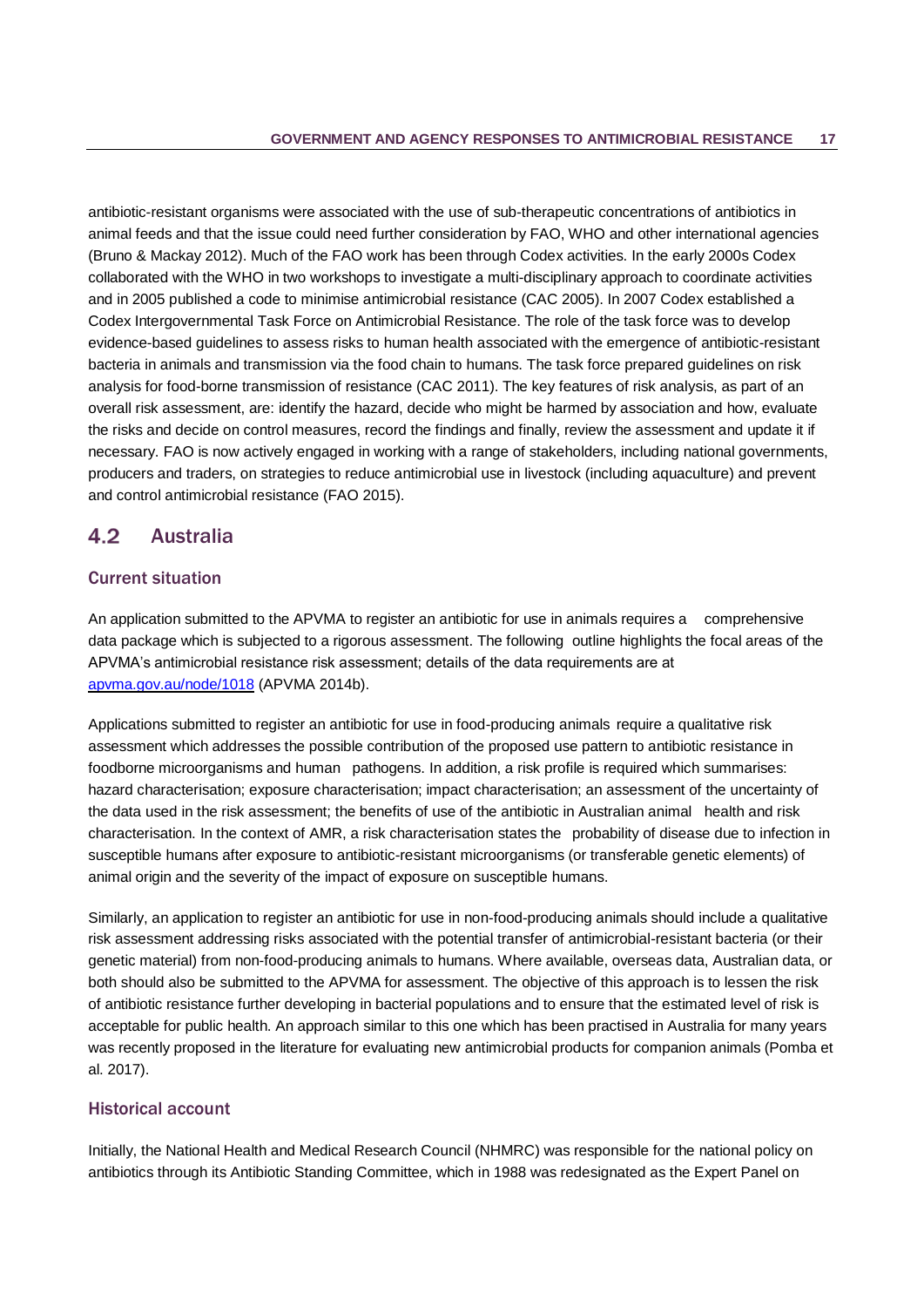Antibiotics (EPA), and later renamed as the Working Party on Antibiotics (WPA) $3$ . The guiding principles for the EPA/WPA were those outlined in the UK's Swann report. Special data requirements for registration were established and used by the then National Registration Authority (NRA)<sup>4</sup> (NRA 1998). The EPA/WPA provided advice to the NRA on whether to grant, refuse, restrict or amend an application and also advised the then Australia New Zealand Food Authority (ANZFA)<sup>5</sup> on the potential for an antibiotic used in animals to affect human pathogens. In response to WPA advice fluoroquinolones were never registered for use in food-producing animals. The lack of use in livestock combined with restricted use in humans combined to result in negligible resistance to fluoroquinolones in human enteric bacteria, in contrast to countries where fluoroquinolones are widely used in livestock and humans (Cheng et al. 2012).

Following the discovery in Denmark in 1995 of the link between the emergence of human VRE and use of avoparcin in animal feeds, in December 1997 the Australian Government established a Joint Expert Technical Advisory Committee on Antibiotic Resistance (JETACAR).

JETACAR was charged with:

l

- examining the status of antibiotic resistance patterns in Australia in human and veterinary practice and in food-producing animals
- examining the full range of antibiotic usage patterns and control practices in Australia in all sectors, including health, veterinary and agricultural applications
- identifying priority medical problems arising from the use of antibiotics in livestock production
- recommending a minimum set of criteria for assessing the potential human health impact prior to licensing of antibiotics for use in animals and agriculture, taking into account the likely benefits and potential adverse outcomes (informed by models in published scientific literature and relevant measures adopted by other countries)
- recommending an antibiotic resistance management strategy/strategies (JETACAR 1999).

JETACAR made [22 recommendations](http://www.aph.gov.au/DocumentStore.ashx?id=1c7e52de-45fc-4657-a742-651a7ff8f234) covering regulation, monitoring and surveillance, infection control, education and research and indicated that all five elements needed to be addressed if there was to be any impact

<sup>4</sup> The National Registration Authority for Agricultural and Veterinary Chemicals (NRA) was established in 1993 and underwent a name change to the Australian Pesticides and Veterinary Medicines Authority (APVMA) in 2003.

<sup>3</sup> The NHMRC made post-Swann recommendations on AGPs and scheduling at its 83rd meeting in 1977: **Antibiotics used as growth promotants in animal feedstuffs.** Council was of the opinion that the continued use of therapeutic antibiotics as growth promotants in animal feedstuffs could lead to an impairment of their efficacy in the treatment of human disease. Council recommended that penicillins, tetracyclines, cephlasporins, sulphonamides, trimethoprin and related compounds, aminoglycoside antibiotics, chloramphenicol, and preparations of these antibiotics, be prohibited from use as growth promotants in animal husbandry in Australia. It further considered that the use of tylosin and macrolides as growth promotants should continue to be permitted. However, the Council emphasised that it considered that their use as growth promotants is considered to be disadvantageous because of their value to veterinary medicine in the therapeutic treatment of serious infections in animals and birds.

<sup>5</sup> The Australia New Zealand Food Authority (ANZFA) was established in 1996 as a successor to the National Food Authority (NFA) which was created in 1991. After further legislative change, the renamed Food Standards Australia New Zealand (FSANZ) was established in 2002.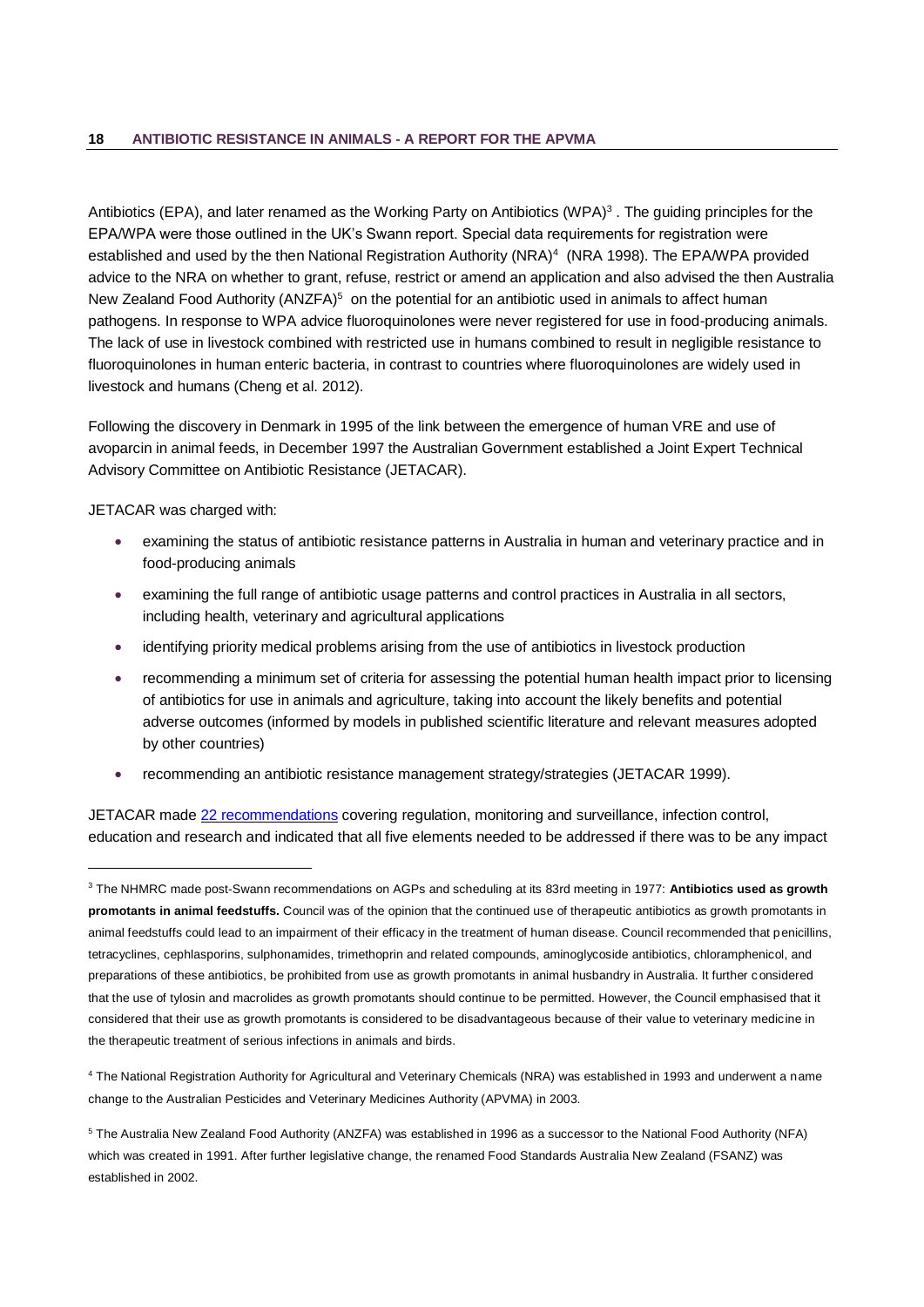on antibiotic resistance (JETACAR 2000). The government largely supported the recommendations (Department of Health and Ageing 2000) but most were not implemented. An Expert Advisory Group on Antimicrobial Resistance (EAGAR) was appointed to replace the WPA and continued to provide advice to the APVMA. EAGAR and the APVMA revised and updated the special data requirements for registration of veterinary antibiotics but EAGAR was disbanded in 2006 because the NHMRC did not consider it had a role in providing advice to the APVMA. Work on resistance in animals then stalled, apart from the voluntary removal of avoparcin from the market in 2000 and the review into virginiamycin which, although appealed, resulted in tighter controls on its use (APVMA 2004). There was also a small pilot antimicrobial resistance surveillance study (DAFF 2007) and most remaining non-prescription antibiotics were made prescription-only S4 drugs. In 2012 the Australian Commission on Safety and Quality in Health Care (ACSQHC) established an [Antimicrobial Resistance Standing Committee](http://www.safetyandquality.gov.au/our-work/healthcare-associated-infection/antimicrobial-resistance-standing-committee/)  [\(AMRSC\)](http://www.safetyandquality.gov.au/our-work/healthcare-associated-infection/antimicrobial-resistance-standing-committee/). Among other things this group prepared a report titled *National surveillance and reporting of antimicrobial resistance and antibiotic usage for human health in Australia* (AMRSC 2013) and revised the previous EAGAR list of antibiotics critically important to human medicine (ACSQHC 2015).

In 2013, due to rising global concerns about antimicrobial resistance (World Economic Forum 2013) and noting the initiatives being taken internationally, a Senate committee [investigated progress in implementing JETACAR's](http://www.aph.gov.au/Parliamentary_Business/Committees/Senate/Finance_and_Public_Administration/Completed_inquiries/2010-13/jetacar/report/index)  [recommendations](http://www.aph.gov.au/Parliamentary_Business/Committees/Senate/Finance_and_Public_Administration/Completed_inquiries/2010-13/jetacar/report/index) and made recommendations of its own (Finance and Public References Committee 2013). This led to greater consideration of resistance issues in both the human and animal sectors. AMRSC morphed into the Australian Strategic Technical Advisory Group on Antimicrobial Resistance (ASTAG) and is addressing use and resistance issues in animals and humans. In 2015 it released Australia's first [national antimicrobial resistance](http://www.health.gov.au/internet/main/publishing.nsf/Content/1803C433C71415CACA257C8400121B1F/$File/amr-strategy-2015-2019.pdf)  [strategy](http://www.health.gov.au/internet/main/publishing.nsf/Content/1803C433C71415CACA257C8400121B1F/$File/amr-strategy-2015-2019.pdf) (Department of Health 2015). Now ASTAG is working to implement the strategy. Also in 2013 the Australian Government set up the [Australian Antimicrobial Resistance Prevention and Containment Steering](https://health.gov.au/internet/main/publishing.nsf/Content/1803C433C71415CACA257C8400121B1F/$File/AMR-TOR-Feb2014.pdf)  [Group \(AMRPC\).](https://health.gov.au/internet/main/publishing.nsf/Content/1803C433C71415CACA257C8400121B1F/$File/AMR-TOR-Feb2014.pdf) Jointly chaired by the Secretaries of the Department of Health and the then Department of Agriculture, Fisheries and Forestry and with the Commonwealth Chief Medical Officer and Chief Veterinary Officer as senior members, the group's role is to provide high-level governance and leadership on AMR. It also oversees the development of a comprehensive National AMR Prevention and Containment Strategy for Australia. A successful AMR strategy will depend on collaboration not just across states but sectors.

A national One Health colloquium (ACSQHC 2013) recommended that a successful AMR strategy would depend on cross-sectoral collaboration. Key elements of effective cross-sectoral collaboration being:

- political will and high-level commitment
- common objectives and priorities
- **•** shared benefits
- trust (transparency, communication and relationship building)
- adequate and equitably distributed resources
- identification and involvement of all relevant partners
- coordinated planning of activities
- capacity development.

The Australian Government announced in November 2016 the [Implementation Plan of the National Antimicrobial](http://www.health.gov.au/internet/main/publishing.nsf/Content/1803C433C71415CACA257C8400121B1F/$File/AMR-Implementation-Plan.pdf)  [Resistance Strategy 2015-2019](http://www.health.gov.au/internet/main/publishing.nsf/Content/1803C433C71415CACA257C8400121B1F/$File/AMR-Implementation-Plan.pdf) [\(Department of Health 2016\)](#page-36-7).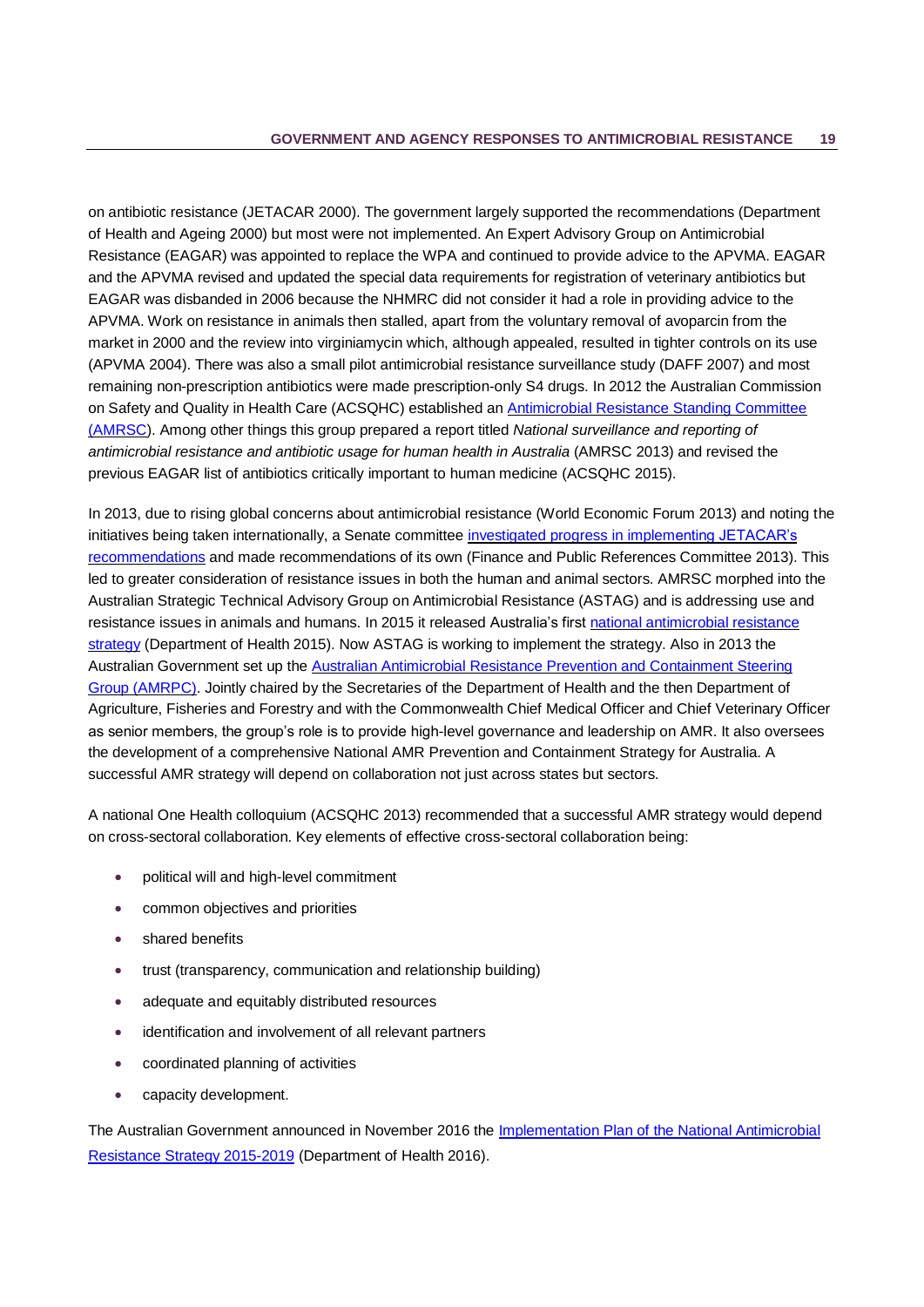## <span id="page-23-0"></span>5 MITIGATION OF ANTIBIOTIC RESISTANCE

Antimicrobial stewardship is well established in hospitals in many countries [\(Doron & Davidson 2011\)](#page-37-8) including the Australian Commission on Safety and Quality in Health Care [\(ACSQHC 2015\)](#page-32-8). As early as 2001 antimicrobial stewardship was seen as a key issue for veterinary use of antibiotics [\(Anthony et al. 2001\)](#page-33-3) but progress in this area has not been as fast as might have been hoped. Programs are at various stages of implementation in Europe, the USA and Canada [\(AVMA Task Force for Antimicrobial Stewardship in Companion Animal Practice](#page-33-4)  [2015,](#page-33-4) [Bowen 2013,](#page-34-7) [Fairles 2013\)](#page-37-9). The Australian Veterinary Association [is also actively engaged](http://www.ava.com.au/amr) [\(Australian](#page-33-5)  [Veterinary Association 2014\)](#page-33-5). Regulatory controls underpin any initiatives to reduce antibiotic resistance. In Australia there are three levels of control of antibiotic use in animals. Firstly, as no antibiotics are manufactured in Australia, there are customs controls at the point of entry. Secondly, all antimicrobials for use in animals must be registered by the APVMA. Thirdly, there is control-of-use legislation in each of the Australian states and territories. The registration process in Australia has been conservative and from 1970 to 2006 there was formal input from EAGAR and its predecessors as to the human health implications of introducing new classes of veterinary antibiotics for use in food-producing animals. As a result fluoroquinolones have not been registered for use in livestock, although a number of fluoroquinolones have been registered for therapeutic use in non-food-producing animals (dogs and cats). The initial approval to use cephalosporins in livestock was restricted but, in the changeover from the WPA to EAGAR, ceftiofur was registered for use in cattle, albeit with some label constraints.

One outcome from the implementation of JETACAR's recommendations has been the progressive removal of growth-promotant claims from antibiotics in classes important to human medicine. As a result the only growthpromotant antibiotics still registered in Australia are ionophores, kitasamycin, flavophospholipol, avilamycin and roxarsone. The states regulate the use of antibiotics and one of JETACAR's recommendations was to harmonise state legislation but this has yet to reach a satisfactory conclusion.

In 2015 the European Commission (EC) issued new guidelines to member states for the prudent use of antimicrobials in veterinary medicine. Critically, to mitigate the development of AMR, antimicrobials used in both humans and animals should only be used in animals in exceptional cases. The guidelines stress the need for cooperation between public health agencies, feed business operators, pharmaceutical manufacturers, veterinary and environmental authorities, industry bodies, front line veterinarians and farmers, all of whom have a responsibility in this area. But the EC said primary responsibility for prudent use, and thus mitigation of antimicrobial resistance, lies with the prescriber and the person administering the antimicrobials—ultimately the veterinarian familiar with the history of the herd, flock or animal being treated.

In the USA the US National Antimicrobial Resistance Monitoring System for Enteric Bacteria (NARMS) was established in 1996 to oversee collaboration among state and local public health departments, the Centers for Disease Control (CDC), the FDA, and the US Department of Agriculture (USDA). This national surveillance system tracks changes in the antimicrobial susceptibility of certain enteric bacteria found in ill people (CDC), retail meats (FDA), and food animals (USDA) in the USA. The [NARMS program](https://www.cdc.gov/narms/) at the CDC provides information about emerging bacterial resistance, the ways in which resistance is spread, and how resistant infections differ from susceptible infections [\(CDC 2017\)](#page-35-13). The FDA regulates antimicrobials. In recent years it has moved to control the use of antibiotics of critical importance in human medicine and has issued detailed guidance for industry on the judicious use of medically-important antimicrobial drugs in food-producing animals [\(FDA 2013,](#page-38-5) [FDA 2012\)](#page-38-6). The FDA appears to have paid most attention to the use of antibiotics as feed additives for growth-promotant and prophylactic/metaphylactic use and less to therapeutic use [\(FDA 2015\)](#page-38-7). This followed an instruction from President Obama that the FDA needed to take steps to stop agricultural use of medically-important antibiotics for growth promotion purposes [\(Park 2014,](#page-43-9) [FDA 2013,](#page-38-5) [FDA 2012\)](#page-38-6). In May 2016 the FDA issued a rule expanding its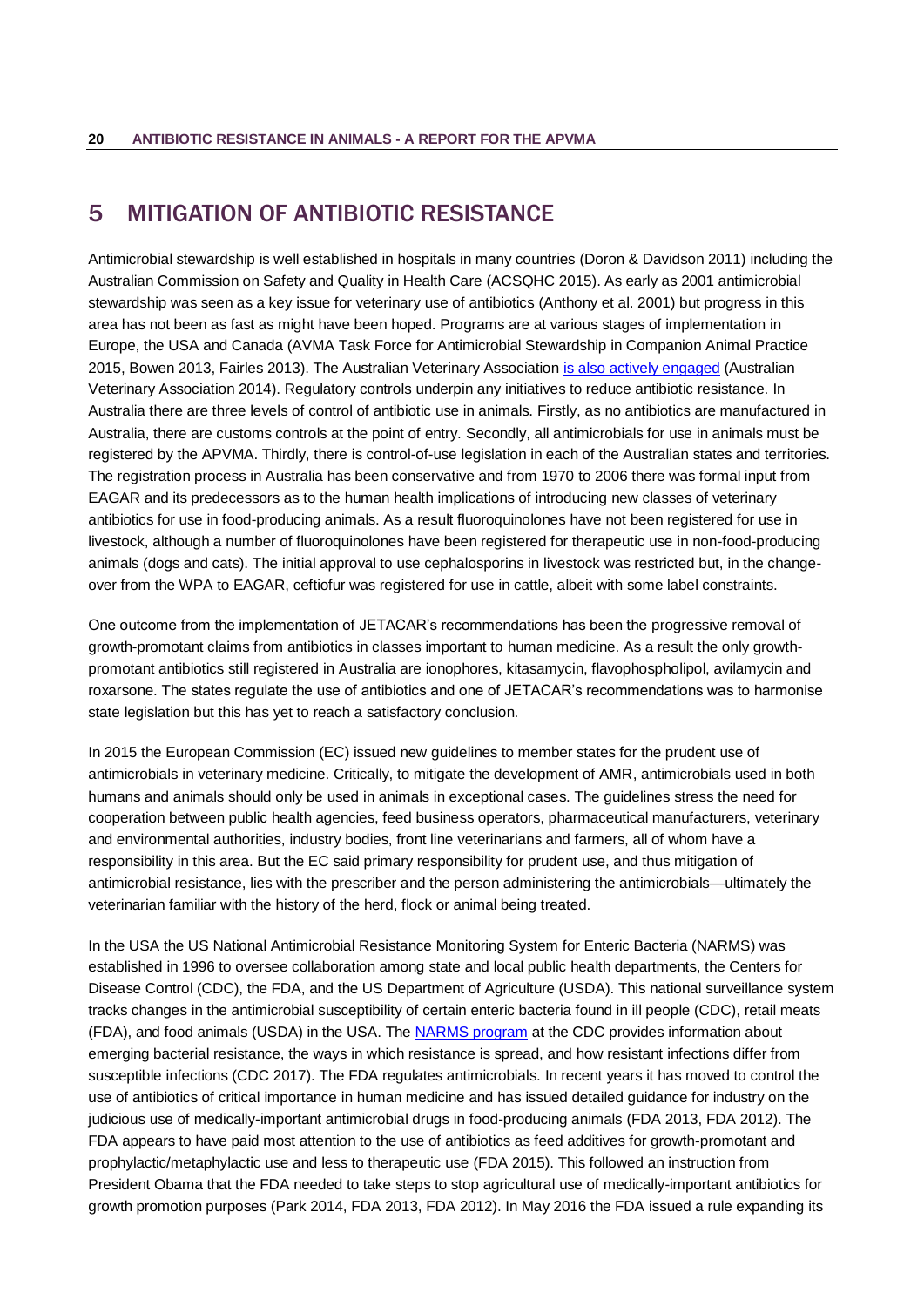requirements for antimicrobial drug sponsors to provide data on a species-by-species basis for all antimicrobials sold or distributed for use in food-producing animals [\(FDA 2016\)](#page-38-8). In line with its concerns about overuse of antimicrobials, in August 2016 the FDA banned 19 ingredients in antibacterial hand soap, including triclosan and triclocarban.

Globally there has been an increase in the level of political awareness of antibiotic resistance. For example, in 2013 the Chief Medical Officer of the UK, Dr Sally Davies, said antibiotic resistance was a "ticking time bomb" that posed a "catastrophic threat" (Davies 2015). In the same year the [G8 Science Ministers identified AMR as the](https://aricjournal.biomedcentral.com/articles/10.1186/2047-2994-2-31)  ["major health security challenge of the 21st century" and promised to act on antibiotic resistance.](https://aricjournal.biomedcentral.com/articles/10.1186/2047-2994-2-31) As already mentioned, President Obama entered the debate in 2014 and set up a task force to come up with an action plan which it did in the same year (President's Council of Advisors on Science and Technology 2014). Political interest in antibiotic resistance has generated a substantial increase in funding, at least in the UK and USA, to address the resistance crisis.

Professional organisations also play an important role. For example the British Veterinary Association (BVA) and European veterinary organisations have over the years produced formularies and prudent use guidelines. The Australian Veterinary Association (AVA) has also been addressing the issue of antimicrobial resistance. It is one of [five key strategic priorities](http://www.ava.com.au/amr) for the AVA although a lack of funding is hampering efforts to prepare prudent-use guidelines. Some of the Special Interest Groups of the AVA have developed guidelines—for example, the Australian Veterinary Poultry Association has published [several documents](http://www.avpa.asn.au/support-for-the-veterinarian/therapeutics-dose-restraints/) relating to the judicious use of antibiotics (AVPA 2013). The AVA and Animal Medicines Australia (AMA) have joined forces to develop best practice [antibiotic-prescribing guidelines](http://animalmedicinesaustralia.org.au/new-prescribing-guidelines-for-livestock-and-horses/) for livestock and horses (Animal Medicines Australia 2015). Individual practitioners are expected to use antibiotics responsibly, and in this respect the AVA invited small animal veterinary practices in Canberra to participate in a [12-month pilot trial](http://www.ava.com.au/ams) that began in March 2016 (Australian Veterinary Association 2016).

While regulatory controls and antimicrobial stewardship programs should help in delaying the emergence of resistance to any new classes of antibiotics, it is far from clear what difference they will make to existing resistance problems. Evaluations of medical programs indicate there have been economic benefits in reducing the volume of antibiotics used in hospitals (Coulter et al. 2015); however, as yet, there are no published studies indicating any reduction in antibiotic resistance. The conventional wisdom has been that antibiotic resistance imposes such a cost on the organism that as soon as the selection pressure of antibiotic resistance is removed, resistant strains will rapidly be replaced by sensitive strains. However, in practice this does not seem to be the case (Melnyk et al. 2014, Andersson & Hughes 2010) or that if resistance is reversed, it probably happens quite slowly (Sundqvist 2014). Another level of intervention is educating the community in general, and livestock and pet owners in particular, to increase knowledge about when and how antibiotics should be used and, conversely, when their use is inappropriate. Medical, veterinary and animal science courses also need to pay serious attention to appropriate training on appropriate antibiotic use and the mitigation of antibiotic resistance.

History suggests that it takes a crisis to get any action on antibiotic resistance. First it was multi-drug resistance in *Salmonella* that stimulated the Swann (1969) report; then it was the discovery of the link between avoparcin use in animals and VRE that led to the WHO taking a more proactive stance. Now it is the emergence of pan-resistant organisms and ESCs that has increased government concerns and led to the latest development—recognition that antibiotic resistance is truly a One Health issue that will only be mitigated if medical and veterinary authorities work closely together on an international platform (Laxminarayan et al. 2015, The Lancet Infectious Diseases Commission 2013). This has added impetus to joint WHO/OIE and FAO collaborations.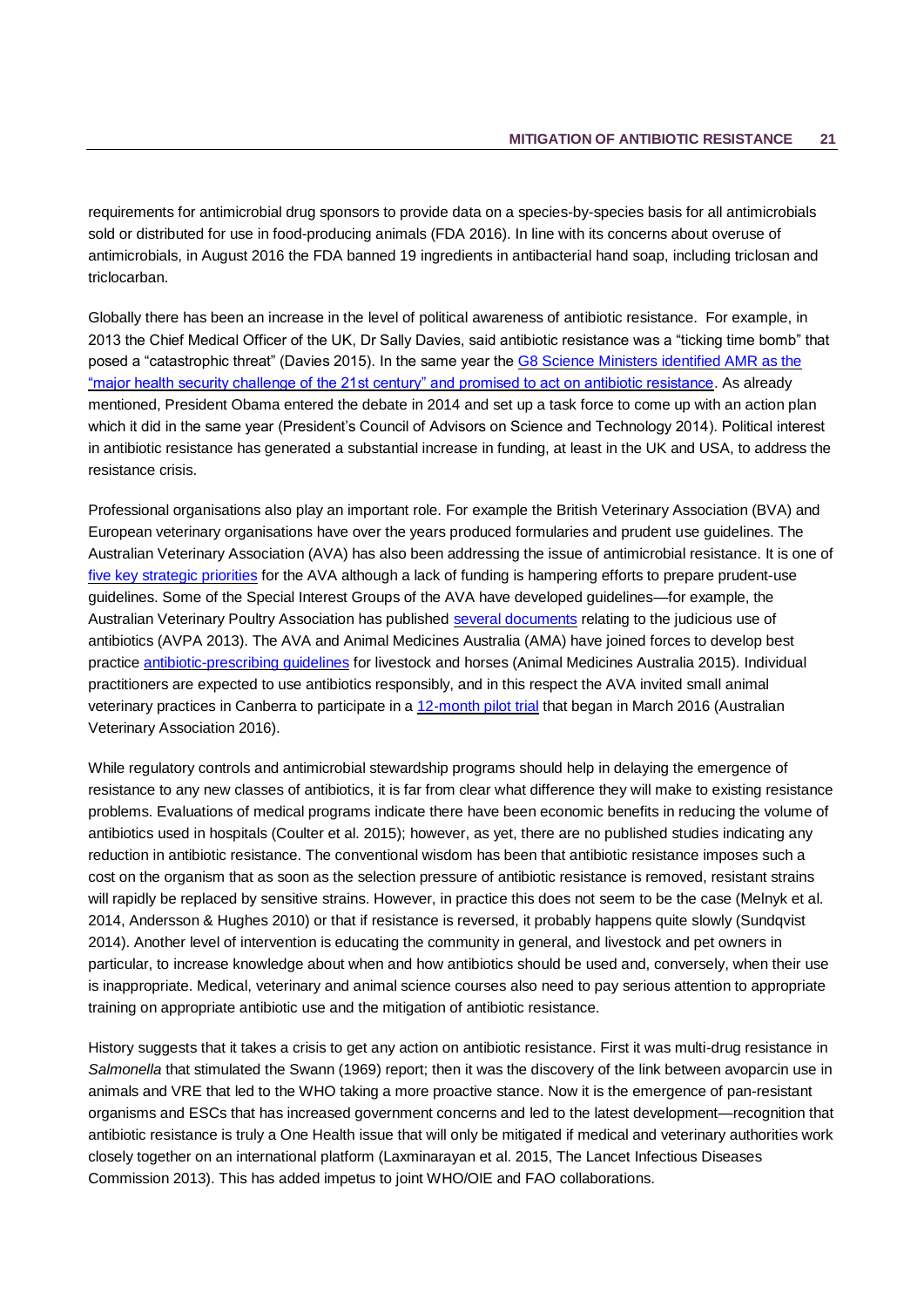## <span id="page-25-0"></span>6 CONCLUSION

Antibiotic resistance will not disappear but every effort must be made to delay its emergence and reduce its impact on human health and animal health, welfare and productivity. While protecting human health is essential, effective antibiotics are also needed to treat animals, including companion animals. However, it is prudent public health policy that the available armamentarium of veterinary antibiotics should not include those that are medically important. Appropriate and consistent regulations and industry stewardship programs are essential to ensure that veterinary antibiotics are used responsibly. This is also a food security issue. To increase food production in a sustainable way, alternatives to the widespread use in many countries of antibiotics as growth promotants need to be introduced. Among these, improved genetics, improved hygiene, and improved diets play a role. Also, the use of prophylactic antibiotics in animals must be managed responsibly to ensure health and welfare are maintained and antimicrobial resistance is not amplified.

While much of the research is on finding new antibiotics, it is also important to encourage research on how to change the way antibiotics are used. If newer antibiotics are not used prudently, resistance will emerge to them just as it has to every other antibiotic introduced into human and veterinary medicine. Improving antibiotic stewardship must go hand-in-hand with improved infection control (human and veterinary) and improved animal management and biosecurity on farms. The ASTAG Committee is seeking to develop a unified approach to regulating and managing antibiotic use in Australia; this will help to ensure progress in controlling the emergence of antibiotic resistance.

The Australian Government has a long-standing commitment to regulate and register agricultural and veterinary chemicals through the APVMA, which has become the principal authority managing AMR in animals. Andrew Metcalfe, former Secretary of the Department of Agriculture, Fisheries and Forestry (now the Department of Agriculture and Water Resources) told the Australian One Health Antimicrobial Resistance Colloquium in July 2013 that through the APVMA, Australia has one of the most thorough systems for regulating chemicals, including antibiotics, in the world. This country also has one of the lowest nonhuman uses of antibiotics in the world, and one of the lowest levels of AMR, but there is no room for complacency—humans and animals share many of the same bacteria and environments and AMR bacteria are able to move between species and environments across the world.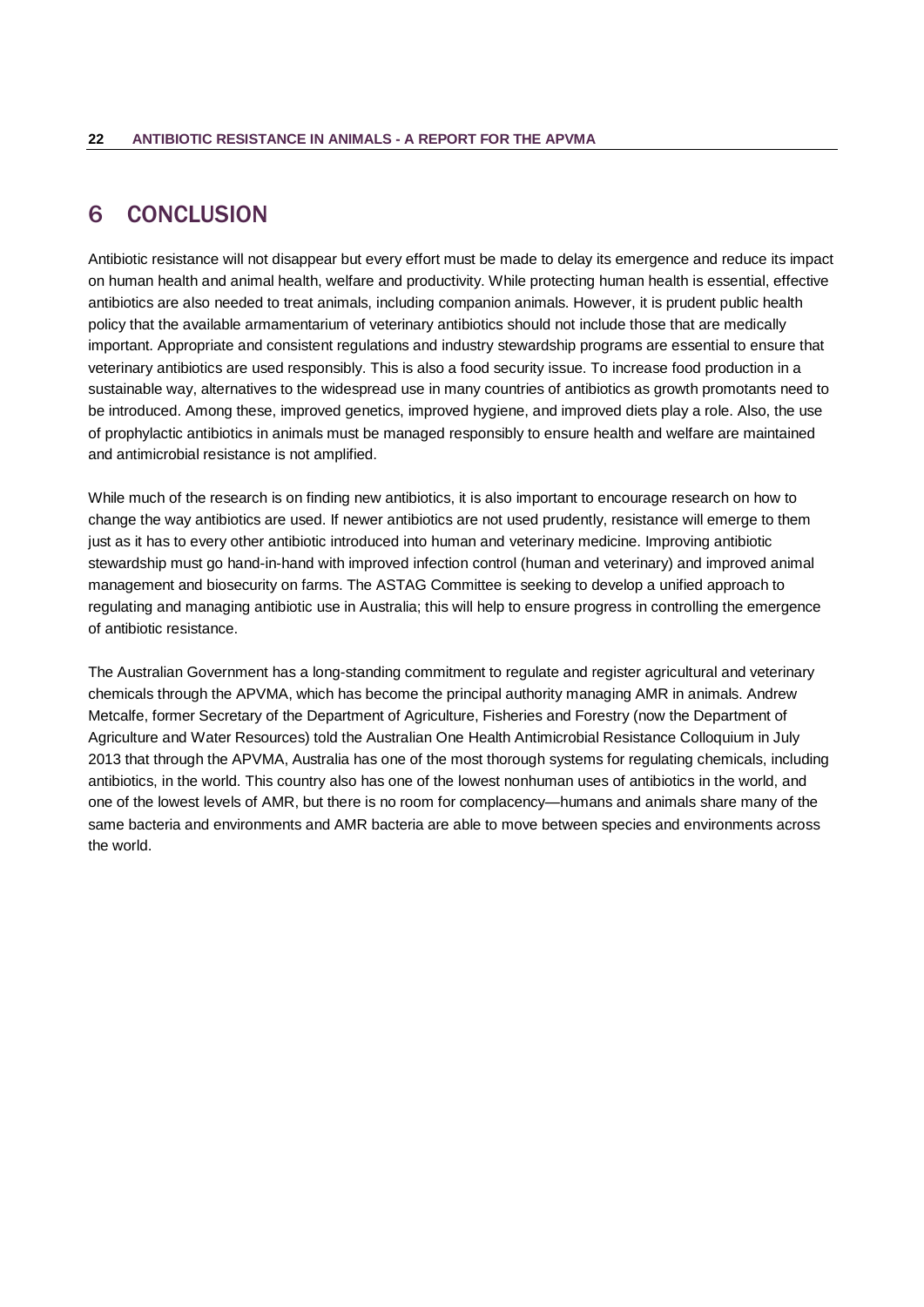

APPENDIXES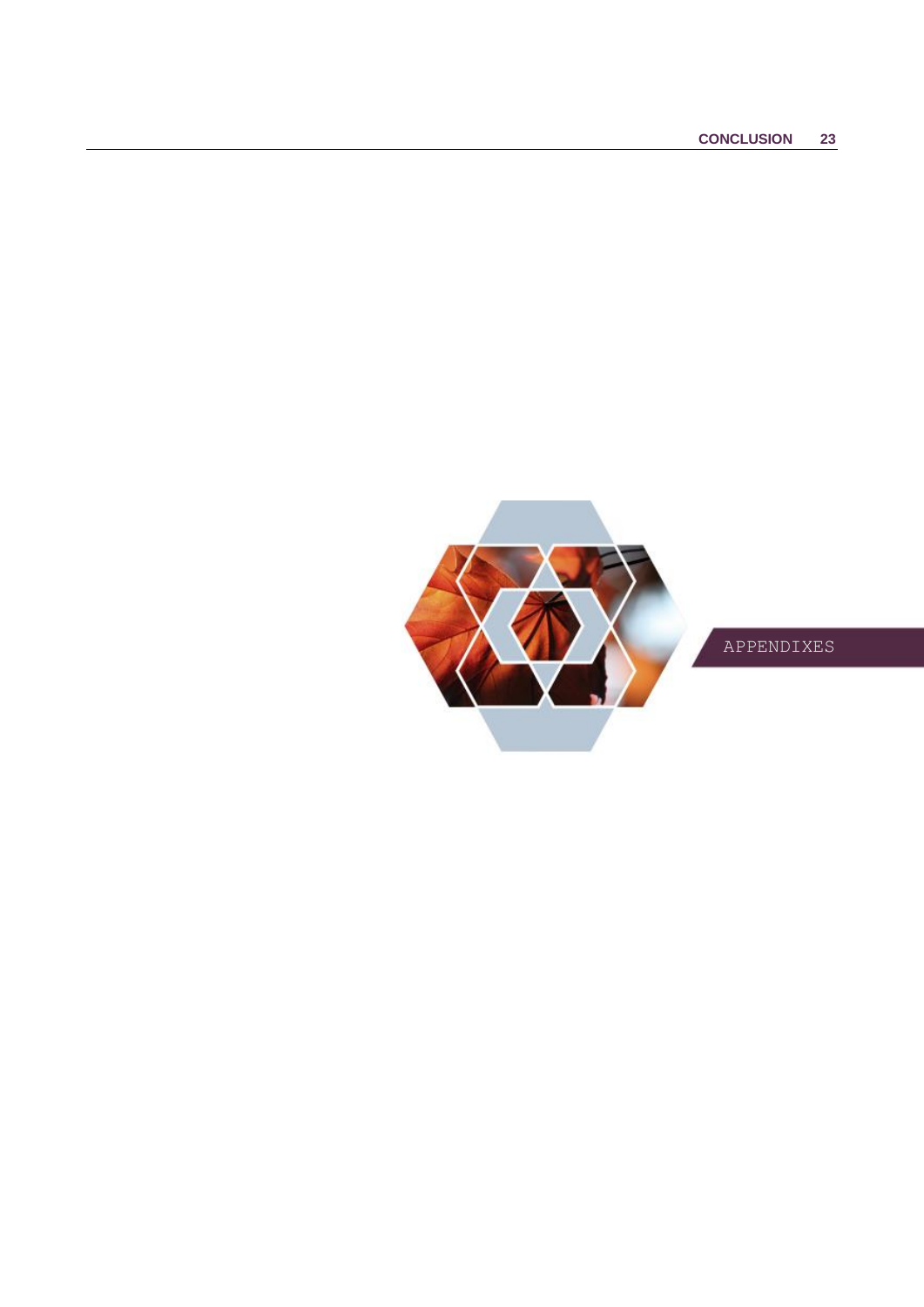# <span id="page-27-0"></span>ABBREVIATIONS

| <b>ACSQHC</b>  | Australian Commission on Safety and Quality in Health Care                     |
|----------------|--------------------------------------------------------------------------------|
| AGP            | Antibiotic growth promotant                                                    |
| ABR            | Antibiotic resistance                                                          |
| AMA            | Animal Medicines Australia                                                     |
| AMR            | Antimicrobial resistance                                                       |
| APVMA          | Australian Pesticides and Veterinary Medicines Authority                       |
| <b>ASTAG</b>   | Australian Strategic and Technical Advisory Committee on Antibiotic Resistance |
| <b>AVA</b>     | Australian Veterinary Association                                              |
| CAC            | Codex Alimentarius Commission ('Codex')                                        |
| CLSI           | Clinical and Laboratory Standards Institute                                    |
| EAGAR          | Expert Advisory Group on Antimicrobial Resistance                              |
| <b>ECOFF</b>   | epidemiological cut-off value                                                  |
| ECV            | (see ECOFF)                                                                    |
|                |                                                                                |
| <b>ESBL</b>    | Extended spectrum β-lactamase                                                  |
| ESC            | Extended spectrum cephalosporinase                                             |
| <b>EUCAST</b>  | European Committee on Antimicrobial Susceptibility Testing                     |
| <b>FDA</b>     | US Food and Drug Administration                                                |
| <b>FAO</b>     | Food and Agriculture Organization of the United Nations                        |
| <b>FSANZ</b>   | Food Standards Australia New Zealand                                           |
| JETACAR        | Joint Expert Technical Advisory Committee on Antimicrobial Resistance          |
| <b>LA-MRSA</b> | Livestock-associated MRSA (see MRSA)                                           |
| <b>MDR</b>     | Multidrug resistance                                                           |
| <b>MRSA</b>    | Methicillin-resistant Staphylococcus aureus                                    |
| <b>NARMS</b>   | US National Antimicrobial Resistance Monitoring System for Enteric Bacteria    |
| <b>NHMRC</b>   | National Health and Medical Research Council                                   |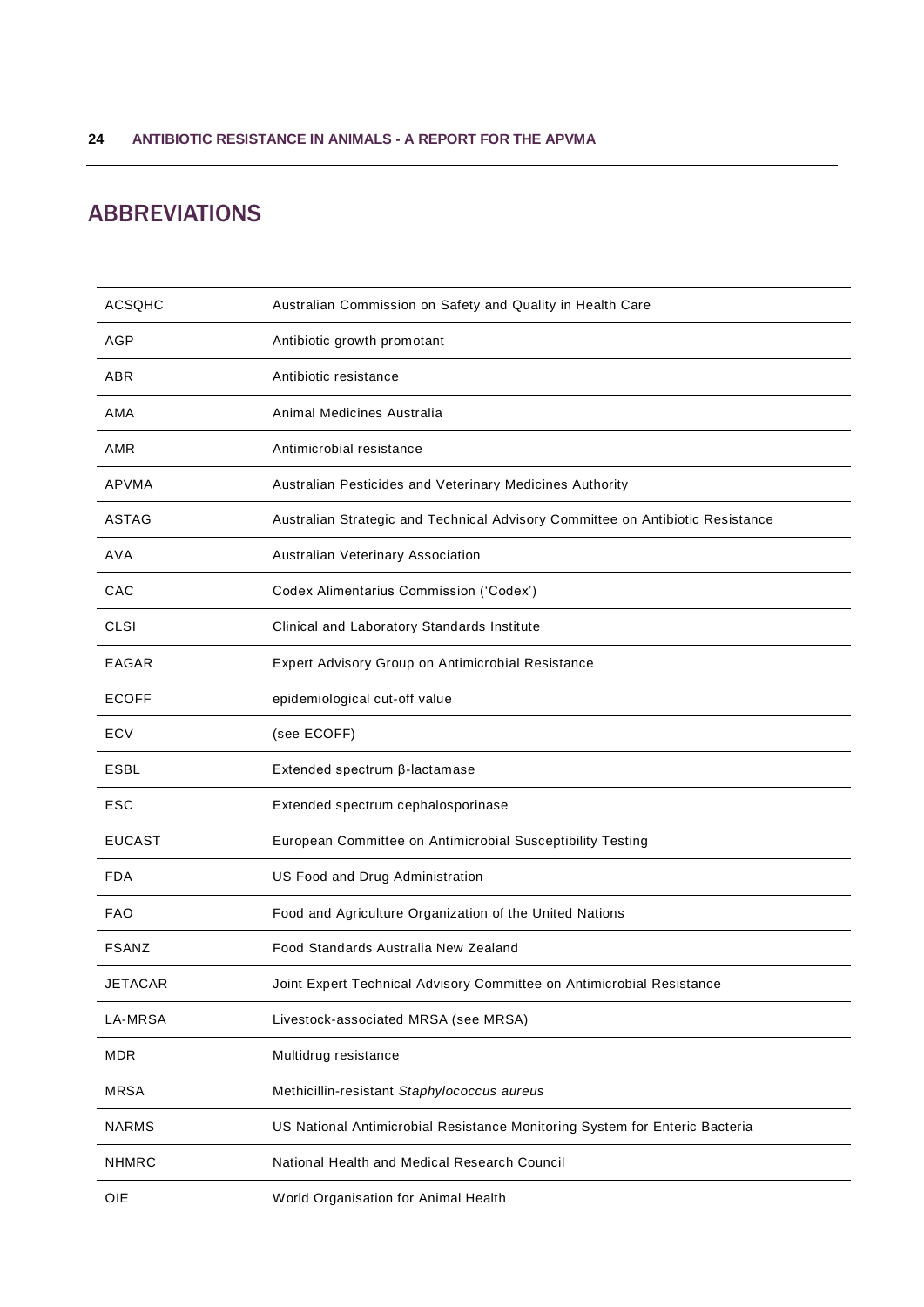| <b>TGA</b>  | Therapeutic Goods Administration  |
|-------------|-----------------------------------|
| <b>USDA</b> | US Department of Agriculture      |
| VRE         | Vancomycin-resistant Enterococcus |
| <b>WHO</b>  | World Health Organization         |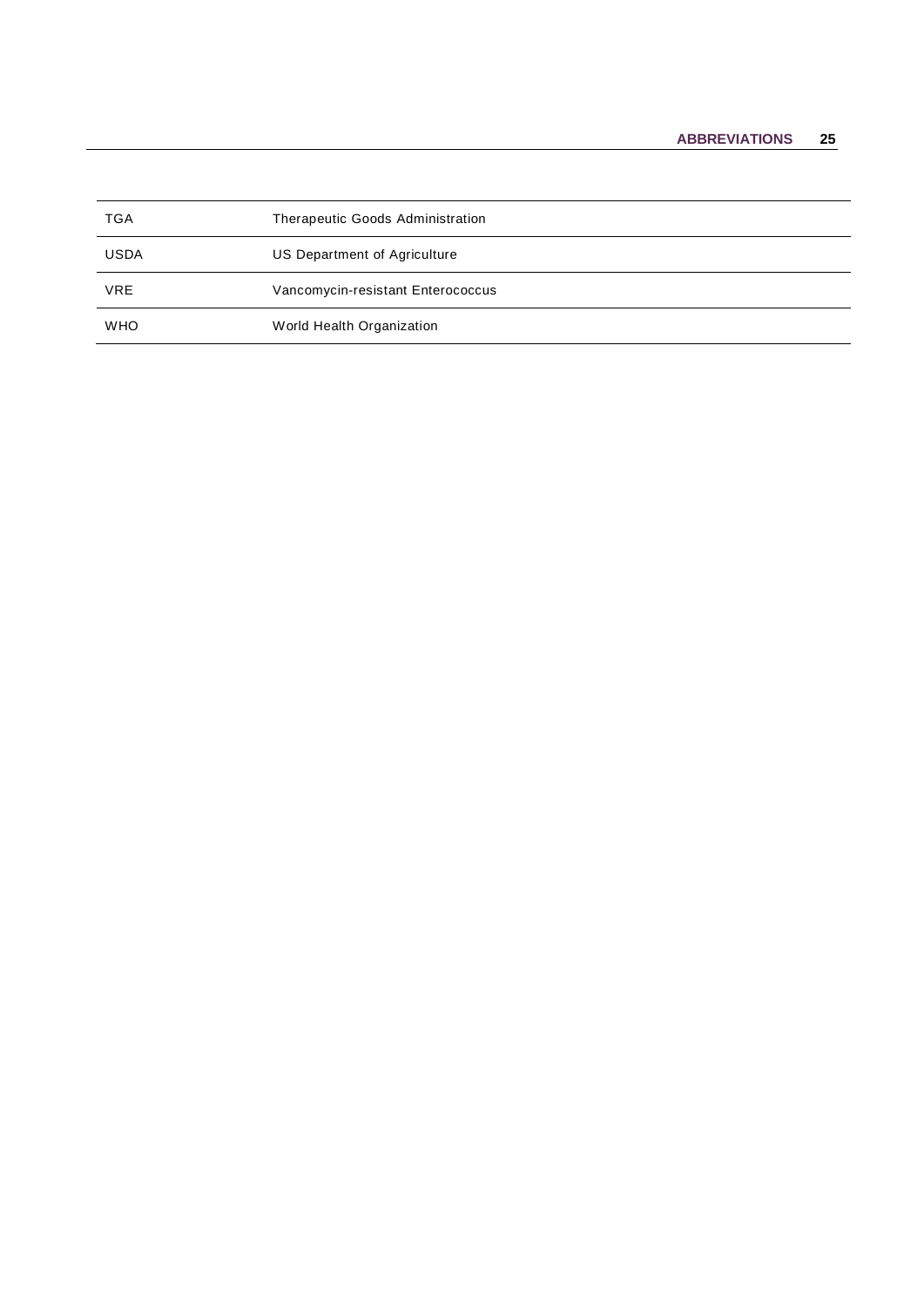# <span id="page-29-0"></span>**GLOSSARY**

| Acquired resistance                                 | Acquired resistance occurs when a particular microorganism obtains the ability to resist<br>the activity of a particular antimicrobial agent to which it was previously susceptible. A<br>bacterial strain can acquire resistance by mutation, by the uptake of exogenous genes by<br>horizontal transfer from other bacterial strains or by the activation/triggering of a genetic<br>cascade, thereby inducing the expression of resistance mechanisms (E. M. A. Committee<br>for Medicinal Products for Veterinary Use et al. 2017).                                                                                                                                                                            |
|-----------------------------------------------------|--------------------------------------------------------------------------------------------------------------------------------------------------------------------------------------------------------------------------------------------------------------------------------------------------------------------------------------------------------------------------------------------------------------------------------------------------------------------------------------------------------------------------------------------------------------------------------------------------------------------------------------------------------------------------------------------------------------------|
| Antibiotics                                         | Originally defined as substances produced by microorganisms but now including synthetic<br>substances that at low concentrations kill or inhibit the growth of other microorganisms but<br>cause little or no host damage. They are drugs used to treat infections caused by bacteria,<br>but not those caused by viruses, fungi or parasites. Antibiotic as used in this document is<br>synonymous with antibacterial.                                                                                                                                                                                                                                                                                            |
| Antibiotic growth<br>promoters/promotants<br>(AGPs) | AGPs are reported to improve growth rates and production (meat, milk, eggs). Although<br>the mechanism underpinning their action is unclear, one of many mechanisms is believed<br>to be that sub-therapeutic doses of antibiotic growth promoters may suppress subclinical<br>infections. The effects of growth promoters are more noticeable in at risk and/or sick<br>animals and sometimes in those suffering from poor animal husbandry (Hughes &<br>Heritage 2002).                                                                                                                                                                                                                                          |
| Antibiotic resistance                               | A property of bacteria that enables them to grow in the presence of antibiotic<br>concentrations that would normally kill or suppress the growth of susceptible bacteria<br>(APVMA 2014a). Antimicrobial resistance (see below) is a broader term, encompassing<br>resistance to drugs to treat infections caused by other microbes as well, such as parasites<br>(eg malaria), viruses (eg HIV) and fungi (eg Candida).                                                                                                                                                                                                                                                                                           |
| Antimicrobials                                      | An active substance of synthetic or natural origin which destroys microorganisms,<br>suppresses their growth or their ability to reproduce after administration for therapeutic<br>indications in animals or humans. In this context, antivirals, antiparasitics (eg<br>coccidiostats) and disinfectants are excluded from the definition (EMA 2015). However the<br>term 'antimicrobial' is often used interchangeably with 'antibiotic'.                                                                                                                                                                                                                                                                         |
| Antimicrobial resistance                            | The inability or reduced ability of an antimicrobial agent to inhibit the growth of a<br>bacterium which, in the case of a pathogenic organism, can lead to therapy failure (EFSA<br>2016).                                                                                                                                                                                                                                                                                                                                                                                                                                                                                                                        |
| Co-resistance                                       | The presence of resistance genes located on the same piece of DNA encoding resistance<br>to more than one class of antibiotics or other substances (for example heavy metals or<br>disinfectants) in a single bacterium. This event often occurs on a mobile piece of DNA in<br>the chromosome or on a plasmid (Baker-Austin et al. 2006).                                                                                                                                                                                                                                                                                                                                                                         |
| Co-selection                                        | The simultaneous selection of genes co-located with resistance genes that occurs when a<br>single gene is selected by exposure to a single antibiotic or other selective substance. The<br>classic example is integron-containing resistance gene cassettes under the control of a<br>single promoter.                                                                                                                                                                                                                                                                                                                                                                                                             |
| Cross resistance                                    | Resistance to a particular antibiotic that often results in resistance to other antibiotics,<br>usually from a similar chemical class, to which the bacteria may not have been exposed. A<br>single resistance mechanism confers resistance to an entire class (or family) of antibiotics<br>(Cantón & Ruiz-Garbajosa 2011). Cross resistance can also occur across different classes<br>of antibiotics. This could be a result of either overlapping targets of the different<br>antibiotics, as is the case with macrolides and lincosamides, or the bacteria having a<br>similar resistance mechanism to the different compounds (E. M. A. Committee for<br>Medicinal Products for Veterinary Use et al. 2017). |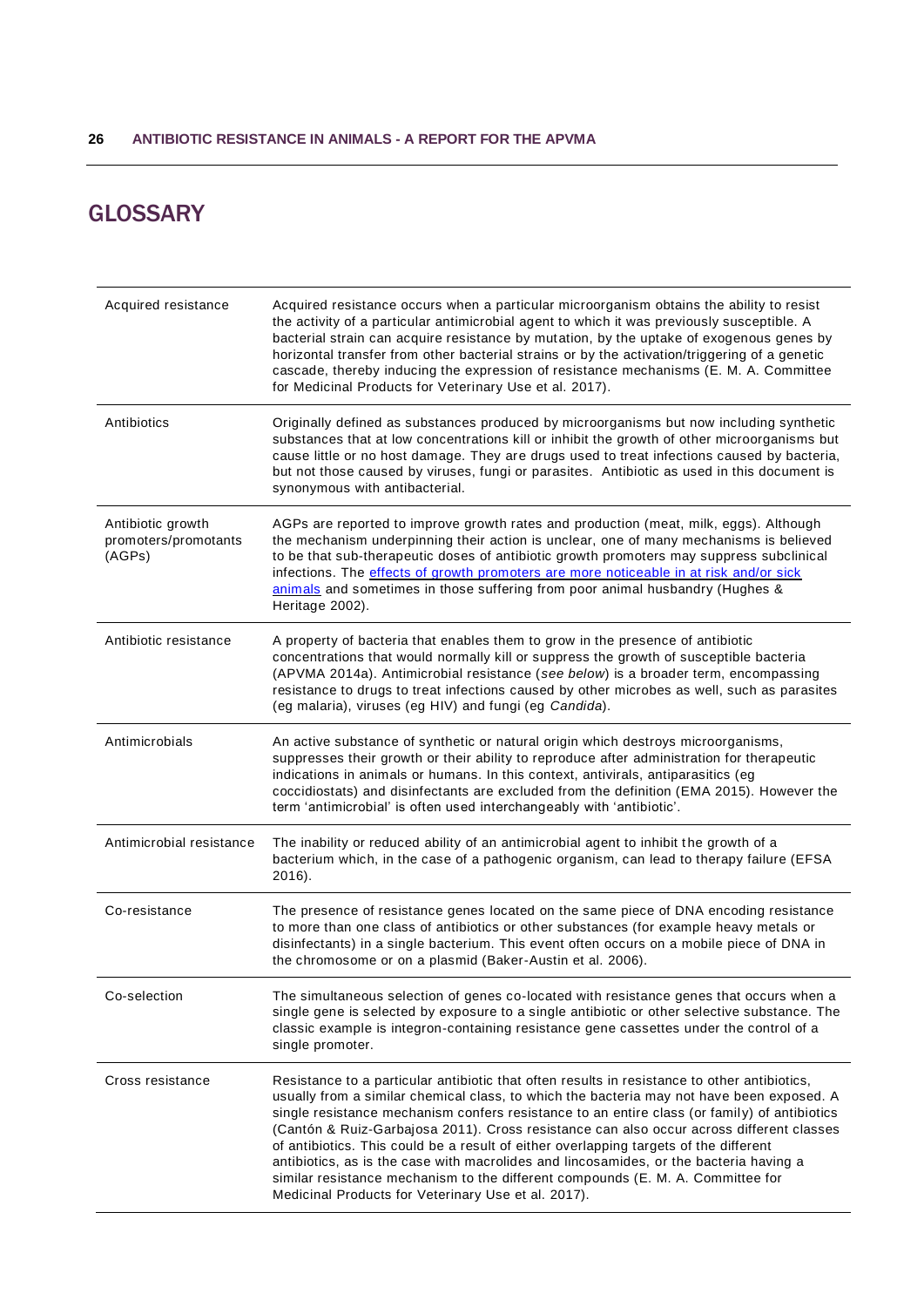| Intrinsic resistance          | Some bacteria are naturally resistant to some classes of antibiotics because their<br>structure prevents antibiotics getting into the bacterial cell, or their structures are not<br>susceptible to the action of the antibiotic, or they have a natural ability to eliminate or<br>destroy the antibiotic. |
|-------------------------------|-------------------------------------------------------------------------------------------------------------------------------------------------------------------------------------------------------------------------------------------------------------------------------------------------------------|
| Metaphylaxis                  | Administering antimicrobial drugs to a group of animals judged to be clinically healthy but<br>which are in contact with animals with clinical signs of infection.                                                                                                                                          |
| Multidrug resistance<br>(MDR) | MDR is defined as non-susceptibility to at least one agent in three or more antimicrobial<br>categories (Magiorakos et al. 2012).                                                                                                                                                                           |
| Prophylaxis                   | Administering antimicrobial drugs to a single healthy animal known to be at risk due to, for<br>example, it being in close proximity to other animals, or stress caused by transport or<br>adverse weather conditions.                                                                                      |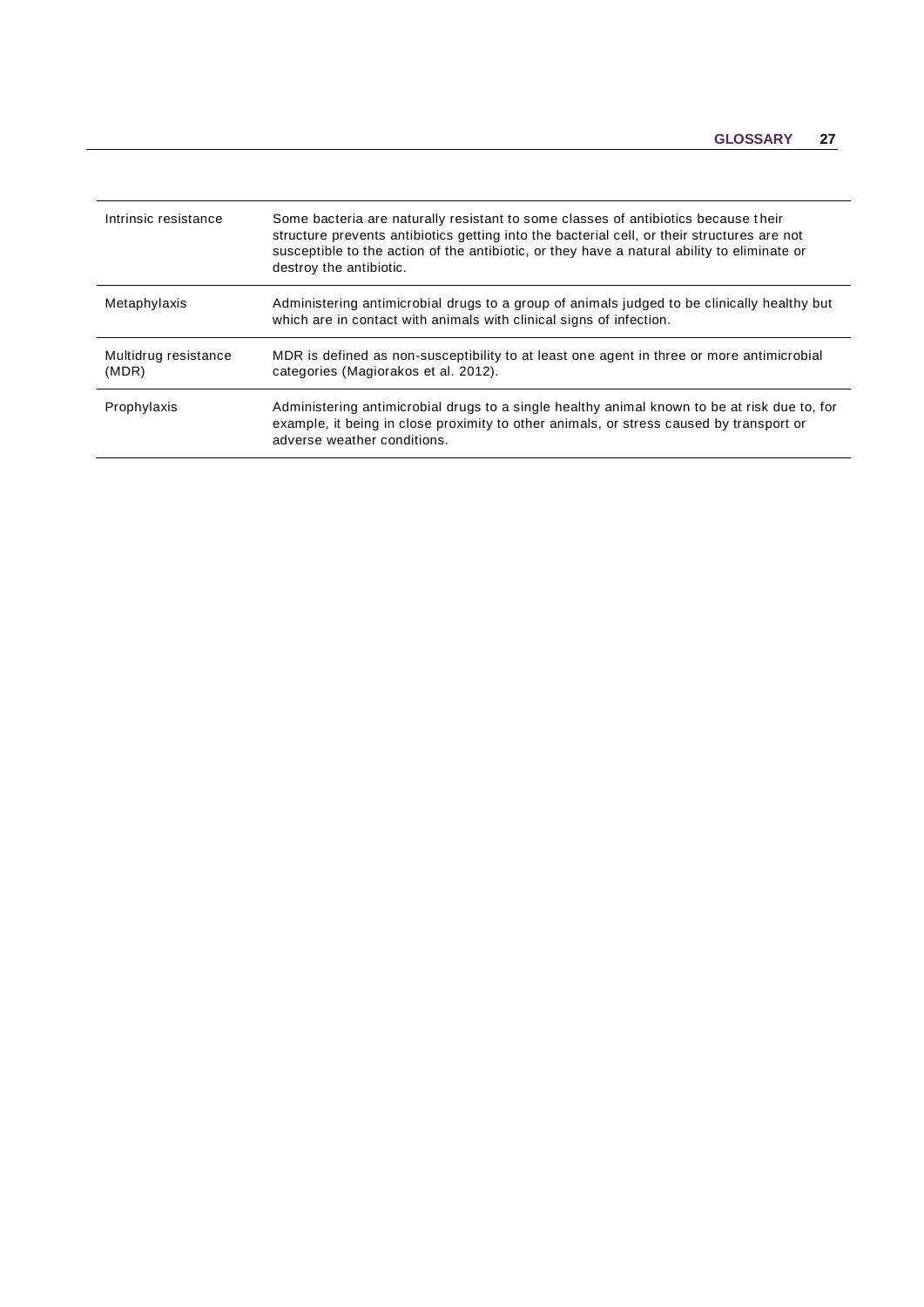# <span id="page-31-0"></span>USEFUL RESOURCES

Australian Veterinary Association (2014) Veterinary use of antibiotics critical to human health. [http://www.ava.com.au/sites/default/files/AVA\\_website/pdfs/Veterinary%20use%20of%20antibiotics%20critical%2](http://www.ava.com.au/sites/default/files/AVA_website/pdfs/Veterinary%20use%20of%20antibiotics%20critical%20to%20human%20health.pdf) [0to%20human%20health.pdf](http://www.ava.com.au/sites/default/files/AVA_website/pdfs/Veterinary%20use%20of%20antibiotics%20critical%20to%20human%20health.pdf)

Australian Veterinary Association (2014) Developing a national antibiotic resistance strategy for Australia. [http://www.ava.com.au/sites/default/files/AVA\\_website/pdfs/AVA%20AMR%20strategy%20discussion%20paper%](http://www.ava.com.au/sites/default/files/AVA_website/pdfs/AVA%20AMR%20strategy%20discussion%20paper%20submission%20FINAL.pdf) [20submission%20FINAL.pdf](http://www.ava.com.au/sites/default/files/AVA_website/pdfs/AVA%20AMR%20strategy%20discussion%20paper%20submission%20FINAL.pdf)

Department of Agriculture (2015) Antimicrobial resistance.<http://www.agriculture.gov.au/animal/health/amr>

Department of Health, Antimicrobial Resistance Standing Committee (2014) AMRSC Importance ratings and summary of antibacterial uses in humans in Australia. [http://www.health.gov.au/internet/main/publishing.nsf/Content/1803C433C71415CACA257C8400121B1F/\\$File/im](http://www.health.gov.au/internet/main/publishing.nsf/Content/1803C433C71415CACA257C8400121B1F/$File/importance-ratings-summary-antimicrobial-uses-humans-Aust-july2014.pdf) [portance-ratings-summary-antimicrobial-uses-humans-Aust-july2014.pdf](http://www.health.gov.au/internet/main/publishing.nsf/Content/1803C433C71415CACA257C8400121B1F/$File/importance-ratings-summary-antimicrobial-uses-humans-Aust-july2014.pdf)

*Note that AMRSC has been replaced by the Australian Strategic and Technical Advisory Committee on Antibiotic Resistance (ASTAG) and the above list of importance ratings is under review.*

Department of Health/Department of Agriculture (2015) Responding to the threat of antimicrobial resistance – Australia's first antimicrobial resistance strategy 2015-2019. [http://www.health.gov.au/internet/main/publishing.nsf/Content/1803C433C71415CACA257C8400121B1F/\\$File/am](http://www.health.gov.au/internet/main/publishing.nsf/Content/1803C433C71415CACA257C8400121B1F/$File/amr-strategy-2015-2019.pdf) [r-strategy-2015-2019.pdf](http://www.health.gov.au/internet/main/publishing.nsf/Content/1803C433C71415CACA257C8400121B1F/$File/amr-strategy-2015-2019.pdf)

FAO (2015)<http://www.fao.org/antimicrobial-resistance/en/>

Joint FAO/WHO/OIE/ expert meeting on critically important antimicrobials, Rome, 2007. <ftp://ftp.fao.org/docrep/fao/010/i0204e/i0204e00.pdf>

OIE (2015) Antimicrobial agents and antimicrobial resistance. [http://www.oie.int/our-scientific-expertise/veterinary](http://www.oie.int/our-scientific-expertise/veterinary-products/antimicrobials/)[products/antimicrobials/](http://www.oie.int/our-scientific-expertise/veterinary-products/antimicrobials/)

OIE (2016) The OIE strategy on antimicrobial resistance and the prudent use of antimicrobials. <http://www.oie.int/our-scientific-expertise/veterinary-products/antimicrobials/>

WHO (2015) Antimicrobial resistance.<http://www.who.int/mediacentre/factsheets/fs194/en/>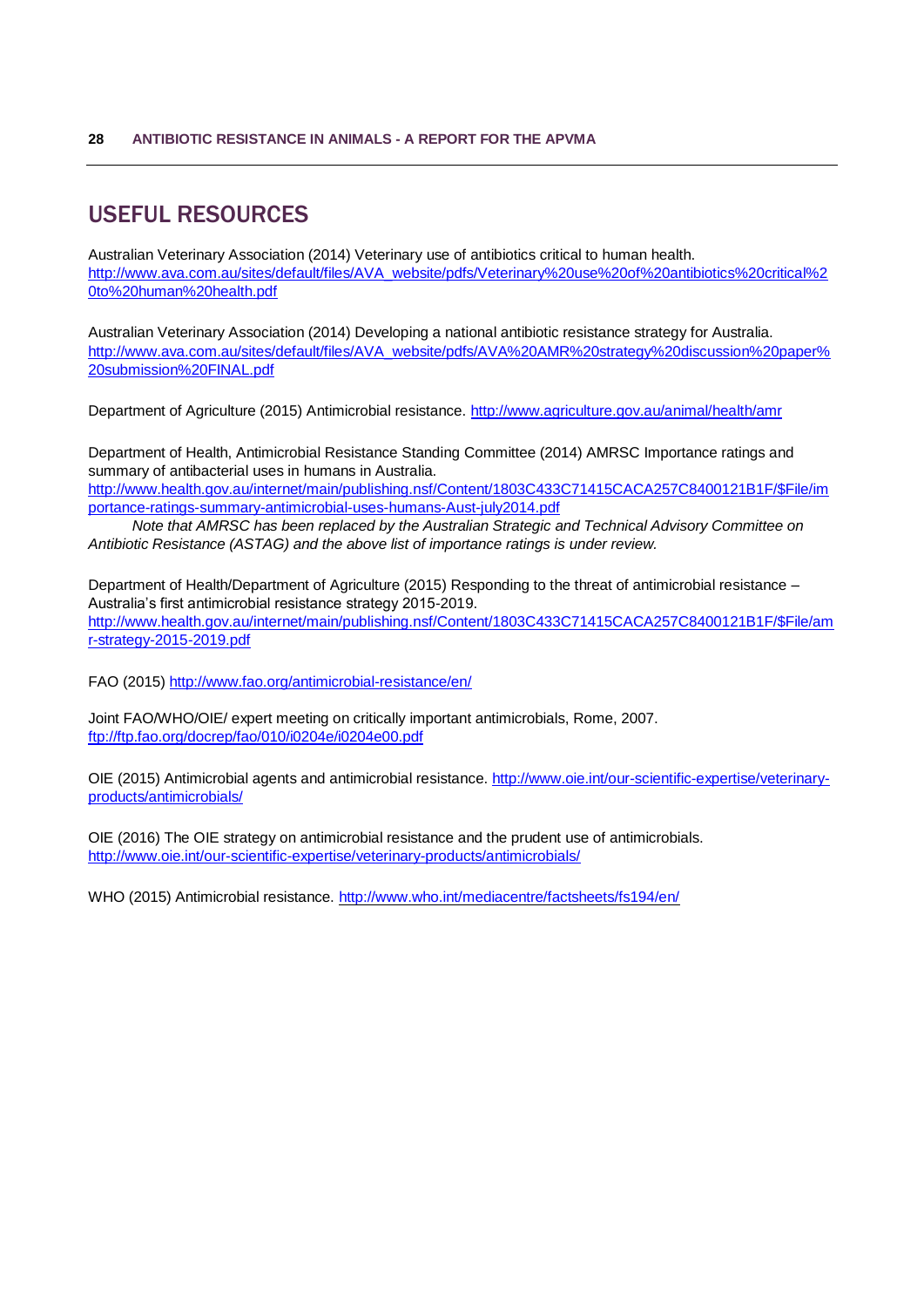## <span id="page-32-0"></span>**REFERENCES**

<span id="page-32-3"></span>Aarestrup, F, Rasmussen, S, Artursson, K & Jensen, N 1998, 'Trends in the resistance to antimicrobial agents of Streptococcus suis isolates from Denmark and Sweden', *Vet Microbiol.*, vol. 63, pp. 71-80.

<span id="page-32-7"></span>Abhirosh, C, Sherin, V, Thomas, A, Hatha, A & Mazumder, A 2011, 'Potential public health significance of faecal contamination and multidrug-resistant Escherichia coli and Salmonella serotypes in a lake in India', *Public Health*, vol. 125, pp. 377-379.

Abraham, S, Trott, D, Jordan, D, Gordon, D, Groves, M, Fairbrother, J, Smith, M, Zhang, R & Chapman, T 2014a, 'Phylogenetic and molecular insights into the evolution of multidrug-resistant porcine enterotoxigenic Escherichia coli in Australia', *Int J Antimicrob Agents*, vol. 44, pp. 105-111.

<span id="page-32-6"></span>Abraham, S, Wong, H, Turnidge, J, Johnson, J & Trott, D 2014b, 'Carbapenemase-producing bacteria in companion animals: a public health concern on the horizon', *J Antimicrob Chemother*, vol. 69, pp. 1155-1557.

Abraham, S, O'Dea, M, Trott, DJ, Abraham, RJ, Hughes, D, Pang, S, McKew, G, Cheong, EYL, Merlino, J, Saputra, S, Malik, R & Gottlieb, T 2016, 'Isolation and plasmid characterization of carbapenemase (IMP-4) producing Salmonella enterica Typhimurium from cats', *Scientific Reports*, vol. 6, pp. 35527.

ACSQHC 2013, 'Australian One Health Antimicrobial Resistance Colloquium background paper', available at [https://www.safetyandquality.gov.au/wp-content/uploads/2013/07/Briefing-paper-for-One-Health-AMR-Colloquium](https://www.safetyandquality.gov.au/wp-content/uploads/2013/07/Briefing-paper-for-One-Health-AMR-Colloquium-participants-Final-Jul-2013.pdf)[participants-Final-Jul-2013.pdf.](https://www.safetyandquality.gov.au/wp-content/uploads/2013/07/Briefing-paper-for-One-Health-AMR-Colloquium-participants-Final-Jul-2013.pdf)

<span id="page-32-8"></span>---- 2015, 'Antimicrobial stewardship resource materials', available at [http://www.safetyandquality.gov.au/our](http://www.safetyandquality.gov.au/our-work/healthcare-associated-infection/antimicrobial-stewardship/resource-materials/)[work/healthcare-associated-infection/antimicrobial-stewardship/resource-materials/.](http://www.safetyandquality.gov.au/our-work/healthcare-associated-infection/antimicrobial-stewardship/resource-materials/)

---- 2017, *Antimicrobial Resistance Standing Committee,* available at [http://www.safetyandquality.gov.au/our](http://www.safetyandquality.gov.au/our-work/healthcare-associated-infection/antimicrobial-resistance-standing-committee/)[work/healthcare-associated-infection/antimicrobial-resistance-standing-committee/.](http://www.safetyandquality.gov.au/our-work/healthcare-associated-infection/antimicrobial-resistance-standing-committee/)

<span id="page-32-2"></span>Agersø, Y, Bager, F, Boel, J, Dalby, T, Hammerum, A, Helwigh, B, Hoffmann, S, Høg, B, Jensen, L, de Knegt, L, Korsgaard, H, Kuhn, K, Larsen, A, Larsen, L, Laursen, M, Neilsen, E, Olsen, S, Petersen, A, Skjøt-Rasmussen, L, Skov, R, Slotved, H-C, Sørensen, A & Torpdahl, M 2014, *DANMAP 2013 - Use of antimicrobial agents and occurrence of antimicrobial resistance in bacteria from food animals, food and humans in Denmark*, DANMAP Copenhagen, available at

[http://www.danmap.org/~/media/Projekt%20sites/Danmap/DANMAP%20reports/DANMAP%202013/DANMAP%20](http://www.danmap.org/~/media/Projekt%20sites/Danmap/DANMAP%20reports/DANMAP%202013/DANMAP%202013.ashx) [2013.ashx.](http://www.danmap.org/~/media/Projekt%20sites/Danmap/DANMAP%20reports/DANMAP%202013/DANMAP%202013.ashx)

<span id="page-32-1"></span>Aiking, H 2014, 'Protein production: planet, profit, plus people?', *Am J Clin Nutr*, vol. 100, pp. 483S-489S.

Akinbowale, O, Peng, H & Barton, M 2006, 'Antimicrobial resistance in bacteria isolated from aquaculture sources in Australia', *J Appl Microbiol*, vol. 100, pp. 1103-1013.

---- 2007a, 'Diversity of tetracycline resistance genes in bacteria from aquaculture sources in Australia', *J Appl Microbiol*, vol. 103, pp. 2016-2025.

Akinbowale, O, Peng, H, Grant, P & Barton, M 2007b, 'Antibiotic and heavy metal resistance in motile aeromonads and pseudomonads from rainbow trout (Oncorhynchus mykiss) farms in Australia', *Int J Antimicrob Agents*, vol. 30, pp. 177-182.

Al-Tawfiq, JA, Laxminarayan, R & Mendelson, M 2016, 'How should we respond to the emergence of plasmidmediated colistin resistance in humans and animals?', *Int J Infect Dis*, vol. 54, pp. 77-84.

<span id="page-32-4"></span>---- 2017, 'How should we respond to the emergence of plasmid-mediated colistin resistance in humans and animals?', *Int J Infect Dis*, vol. 54, pp. 77-84.

Allen, J, Abraham, L, Thompson, K & Browning, G 2013, 'Methicillin-resistant Staphylococcus aureus: an issue for veterinary hospitals', *Aust Vet J,* vol. 91, pp. 215-219.

<span id="page-32-5"></span>Allen, K & Poppe, C 2002, 'Occurrence and characterization of resistance to extended-spectrum cephalosporins mediated by beta-lactamase CMY-2 in Salmonella isolated from food-producing animals in Canada', *Can J Vet Res*, vol. 66, pp. 137-144.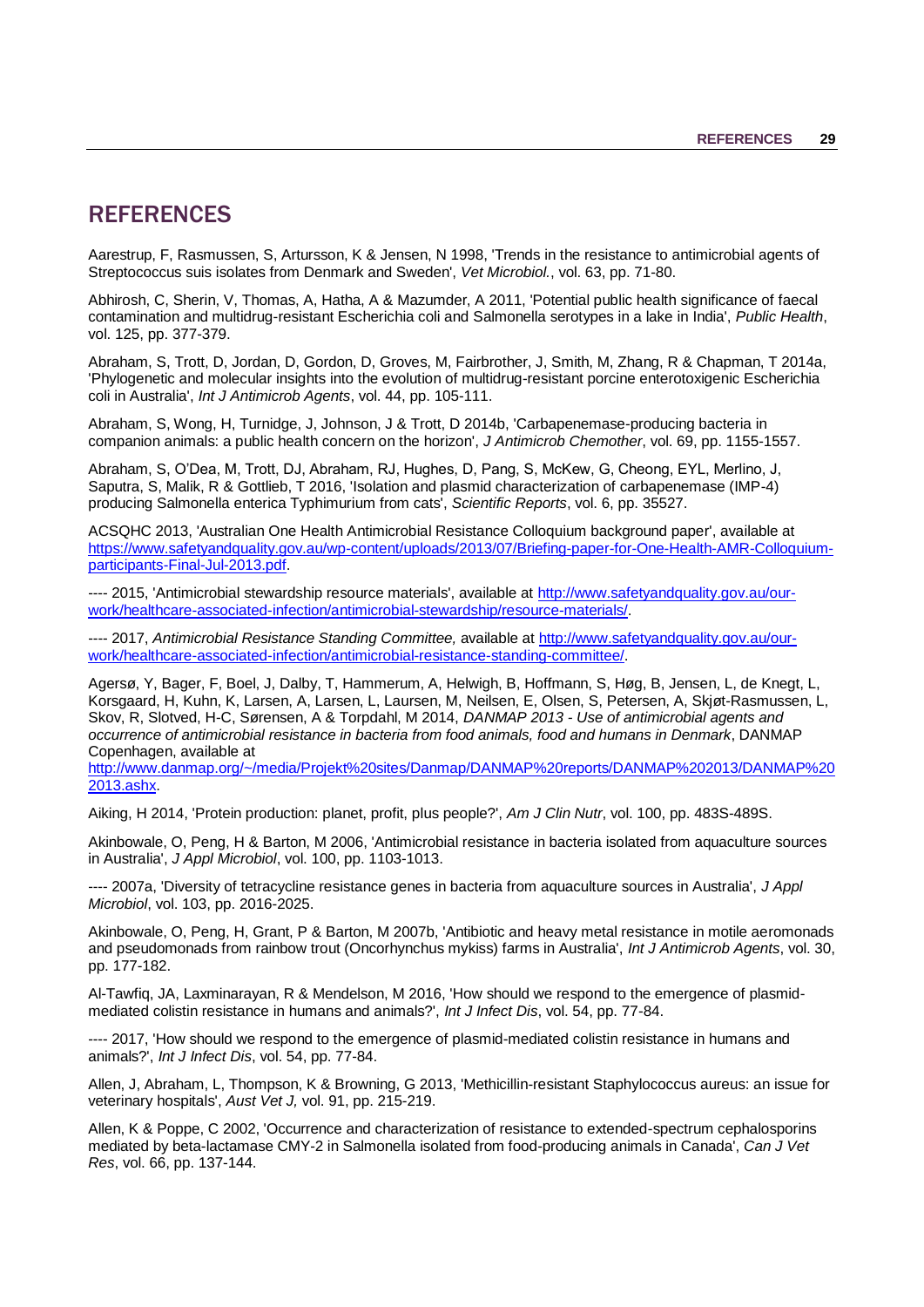<span id="page-33-2"></span>Allen, S, Boerlin, P, Janecko, N, Lumsden, J, Barker, I, Pearl, D, Reid-Smith, R & Jardine, C 2011, 'Antimicrobial resistance in generic Escherichia coli isolates from wild small mammals living in swine farm, residential, landfill, and natural environments in southern Ontario, Canada', *Appl Environ Microbiol*, vol. 77, pp. 882-887.

AMRSC 2013, 'National surveillance and reporting of antimicrobial resistance and antibiotic usage for human health in Australia. Antimicrobial Resistance Standing Committee. June 2013', available at [https://www.griffith.edu.au/\\_\\_.../SAQ065\\_ProjectAMRAU\\_AHPPC\\_Approval.pdf.](https://www.griffith.edu.au/__.../SAQ065_ProjectAMRAU_AHPPC_Approval.pdf)

Andersson, D & Hughes, D 2010, 'Antibiotic resistance and its cost: is it possible to reverse resistance? ', *Nat Rev Microbiol*, vol. 8, pp. 260-271.

Animal Medicines Australia 2015, *New prescribing guidelines for livestock and horses*, available at [http://animalmedicinesaustralia.org.au/new-prescribing-guidelines-for-livestock-and-horses/.](http://animalmedicinesaustralia.org.au/new-prescribing-guidelines-for-livestock-and-horses/)

<span id="page-33-3"></span>Anthony, F, Acar, J, Franklin, A, Gupta, R, Nicholls, T, Tamura, Y, Thompson, S, Threlfall, E, Vose, D, van Vuuren, M, White, D & Office International des Epizooties Ad hoc Group 2001, 'Antimicrobial resistance: responsible and prudent use of antimicrobial agents in veterinary medicine', *Rev Sci Tech Off Int Epiz,* vol. 20, pp. 829-839.

<span id="page-33-0"></span>Apley, M, Bush, E, Morrison, R, Singer, R & Snelson, H 2012, 'Use estimates of in-feed antimicrobials in swine production in the United States', *Foodborne Pathog Dis*, vol. 9, pp. 272-279.

APVMA 2004, 'The findings of the reconsideration of registration of products containing virginiamycin, and their labels', available at [http://apvma.gov.au/sites/default/files/publication/14231-virginiamycin-final-review-report.pdf.](http://apvma.gov.au/sites/default/files/publication/14231-virginiamycin-final-review-report.pdf)

---- 2014a, *Antibiotic resistance*, available at [http://apvma.gov.au/node/1013.](http://apvma.gov.au/node/1013)

---- 2014b, *Antibiotic resistance risk assessments*, available at [http://apvma.gov.au/node/1018.](http://apvma.gov.au/node/1018)

Arthur, M & Courvalin, P 1993, 'Genetics and mechanisms of glycopeptide resistance in enterococci', *Antimicrob Agents Chemother*, vol. 37, pp. 1563-1571.

<span id="page-33-5"></span>Australian Veterinary Association 2014, 'Fighting antimicrobial resistance', available at [http://www.ava.com.au/amr.](http://www.ava.com.au/amr)

---- 2016, *Pilot trial of an antimicrobial stewardship program in companion animal practice*, available at [http://www.ava.com.au/ams.](http://www.ava.com.au/ams)

<span id="page-33-4"></span>AVMA Task Force for Antimicrobial Stewardship in Companion Animal Practice 2015, 'Antimicrobial stewardship in companion animal practice', *J Am Vet Med Assoc* vol. 246, pp. 287-288.

AVPA 2013, *Therapeutics - dose & restraints*, available at [http://www.avpa.asn.au/support-for-the](http://www.avpa.asn.au/support-for-the-veterinarian/therapeutics-dose-restraints/)[veterinarian/therapeutics-dose-restraints/.](http://www.avpa.asn.au/support-for-the-veterinarian/therapeutics-dose-restraints/)

Axon, JE, Carrick, JB, Barton, MD, Collins, NM, Russell, CM, Kiehne, J & Coombs, G 2011, 'Methicillin-resistant Staphylococcus aureus in a population of horses in Australia', *Aust Vet J*, vol. 89, pp. 221-225, available at [http://dx.doi.org/10.1111/j.1751-0813.2011.00711.x.](http://dx.doi.org/10.1111/j.1751-0813.2011.00711.x)

Babra, C, Tiwari, J, Pier, G, Thein, T, Sunagar, R, Sundareshan, S, Isloor, S, Hegde, N, de Wet, S, Deighton, M, Gibson, J, Costantino, P, Wetherall, J & Mukkur, T 2013, 'The persistence of biofilm-associated antibiotic resistance of Staphylococcus aureus isolated from clinical bovine mastitis cases in Australia', *Folia Microbiol (Praha)*, vol. 58, pp. 469-474.

Bae, J, Oh, E & Jeon, B 2014, 'Enhanced transmission of antibiotic resistance in Campylobacter jejuni biofilms by natural transformation', *Antimicrob Agents Chemother*, vol. 58, pp. 7573-7575.

<span id="page-33-1"></span>Bager, F, Madsen, M, Christensen, J & Aarestrup, F 1997, 'Avoparcin used as a growth promoter is associated with the occurrence of vancomycin-resistant Enterococcus faecium on Danish poultry and pig farms', *Prev Vet Med*, vol. 31, pp. 85-112.

Baker-Austin, C, Wright, M, Stepanauskas, R & McArthur, J 2006, 'Co-selection of antibiotic and metal resistance', *Trends Microbiol*, vol. 14, pp. 176-82.

Balcazar, J 2014, 'Bacteriophages as vehicles for antibiotic resistance genes in the environment', *PLoS Pathog*, vol. 10, pp. e1004219.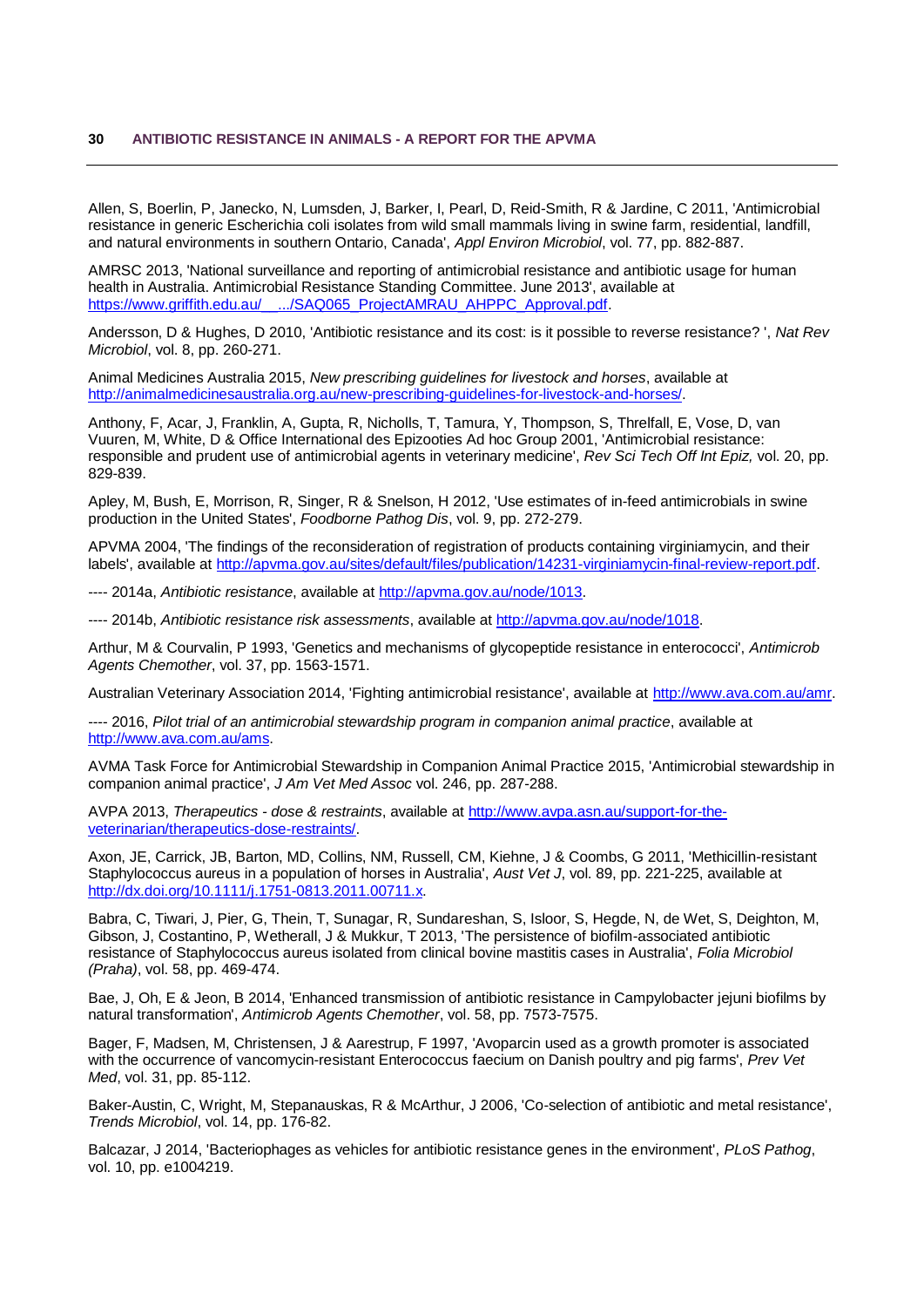Barlow, R, Fegan, N & Gobius, K 2008, 'A comparison of antibiotic resistance integrons in cattle from separate beef meat production systems at slaughter', *J Appl Microbiol*, vol. 104, pp. 651-658.

Barlow, R, McMillan, K, Duffy, L, Fegan, N, Jordan, D & Mellor, G 2015, 'Prevalence and antimicrobial resistance of Salmonella and Escherichia coli from Australian cattle populations at slaughter', *J Food Prot*, vol. 78, pp. 912- 920.

Barton, M & Wilkins, J 2001, *Antibiotic resistance in bacteria isolated from poultry*, RIRDC project number USA-9A report number 01/105, RIRDC,

Barton, M, Pratt, R & Hart, W 2003, 'Antibiotic resistance in animals', *Commun Dis Intell Q Rep*, vol. 27, pp. S121- 126.

Barton, M & Ndi, O 2012, 'Can we feel it in our waters? Antimicrobials in aquaculture', *Med J Aust*, vol. 197, pp. 487-488.

<span id="page-34-2"></span>Barton, M 2014, 'Impact of antibiotic use in the swine industry', *Curr Opin Microbiol*, vol. 19, pp. 9-15.

<span id="page-34-1"></span>Barton, MD 2000, 'Antibiotic use in animal feed and its impact on human health', *Nutrition Research Reviews*, 13, 279-299, available at [https://www.cambridge.org/core/journals/nutrition-research-reviews/article/div](https://www.cambridge.org/core/journals/nutrition-research-reviews/article/div-classtitleantibiotic-use-in-animal-feed-and-its-impact-on-human-healtdiv/1A4578D31BF22D355C561E8A4A1D1013)[classtitleantibiotic-use-in-animal-feed-and-its-impact-on-human](https://www.cambridge.org/core/journals/nutrition-research-reviews/article/div-classtitleantibiotic-use-in-animal-feed-and-its-impact-on-human-healtdiv/1A4578D31BF22D355C561E8A4A1D1013)[healtdiv/1A4578D31BF22D355C561E8A4A1D1013.](https://www.cambridge.org/core/journals/nutrition-research-reviews/article/div-classtitleantibiotic-use-in-animal-feed-and-its-impact-on-human-healtdiv/1A4578D31BF22D355C561E8A4A1D1013)

<span id="page-34-4"></span>Beever, L, Bond, R, Graham, P, Jackson, B, Lloyd, D & Loeffler, A 2014, 'Increasing antimicrobial resistance in clinical isolates of Staphylococcus intermedius group bacteria and emergence of MRSP in the UK', *Vet Rec*, vol. 176, pp. 172.

Bertolatti, D, O'Brien, F & Grubb, W 2003, 'Characterization of drug-resistant Staphylococcus aureus isolated from poultry processing plants in Western Australia', *Int J Environ Health Res*, vol. 1, pp. 43-54.

Bialvaei, A & Samadi Kafil, H 2015, 'Colistin, mechanisms and prevalence of resistance', *Curr Med Res Opin*, vol. 31, pp. 707-721.

Blair, J, Webber, M, Baylay, A, Ogbolu, D & Piddock, L 2015, 'Molecular mechanisms of antibiotic resistance', *Nat Rev Microbiol*, vol. 13, pp. 42-51.

<span id="page-34-3"></span>Bogaerts, P, Huang, T, Bouchahrouf, W, Bauraing, C, Berhin, C, El Garch, F & Glupczynski, Y 2015, 'Characterization of ESBL- and AmpC-producing Enterobacteriaceae from diseased companion animals in Europe', *Microb Drug Resist*, available at [http://online.liebertpub.com/doi/abs/10.1089/mdr.2014.0284.](http://online.liebertpub.com/doi/abs/10.1089/mdr.2014.0284)

Bolinger, H & Kathariou, S 2017, 'The current state of macrolide resistance in campylobacter: a review of trends and impacts of resistance mechanisms ', *Appl Environ Microbiol*, [Epub ahead of print], available at [http://aem.asm.org/content/early/2017/04/10/AEM.00416-17.abstract.](http://aem.asm.org/content/early/2017/04/10/AEM.00416-17.abstract)

<span id="page-34-6"></span>Bouki, C, Venieri, D & Diamadopoulos, E 2015, 'Detection and fate of antibiotic resistant bacteria in wastewater treatment plants: a review', *Ecotoxicol Environ Saf*, vol. 91, pp. 1-9.

<span id="page-34-7"></span>Bowen, M 2013, 'Antimicrobial stewardship: time for change', *Equine Vet J,* vol. 45, pp. 127-129.

Brown-Jaque, M, Calero-Cáceres, W & Muniesa, M 2015, 'Transfer of antibiotic-resistance genes via phagerelated mobile elements', *Plasmid,* vol. 79, pp. 1-7.

<span id="page-34-0"></span>Brown, K, Uwiera, RR, Kalmokoff, ML, Brooks, SP & Inglis, GD 2017, 'Antimicrobial growth promoter use in livestock: a requirement to understand their modes of action to develop effective alternatives', *Int J Antimicrobial Agents*, vol. 49, pp. 12-24.

Bruno, AV & Mackay, C 2012, 'Antimicrobial resistance and the activities of the Codex Alimentarius Commission', *Revue scientifique et technique (International Office of Epizootics)*, vol. 31, pp. 317-323, available at [http://europepmc.org/abstract/MED/22849286.](http://europepmc.org/abstract/MED/22849286)

<span id="page-34-5"></span>Buschmann, A, Tomova, A, López, A, Maldonado, M, Henríquez, L, Ivanova, L, Moy, F, Godfrey, H & Cabello, F 2012, 'Salmon aquaculture and antimicrobial resistance in the marine environment', *PLoS One,* vol. 7, pp. e42724.

Bush, K 2012, 'Antimicrobial agents targeting bacterial cell walls and cell membranes', *Rev Sci. Tech*, vol. 31, pp. 43-56.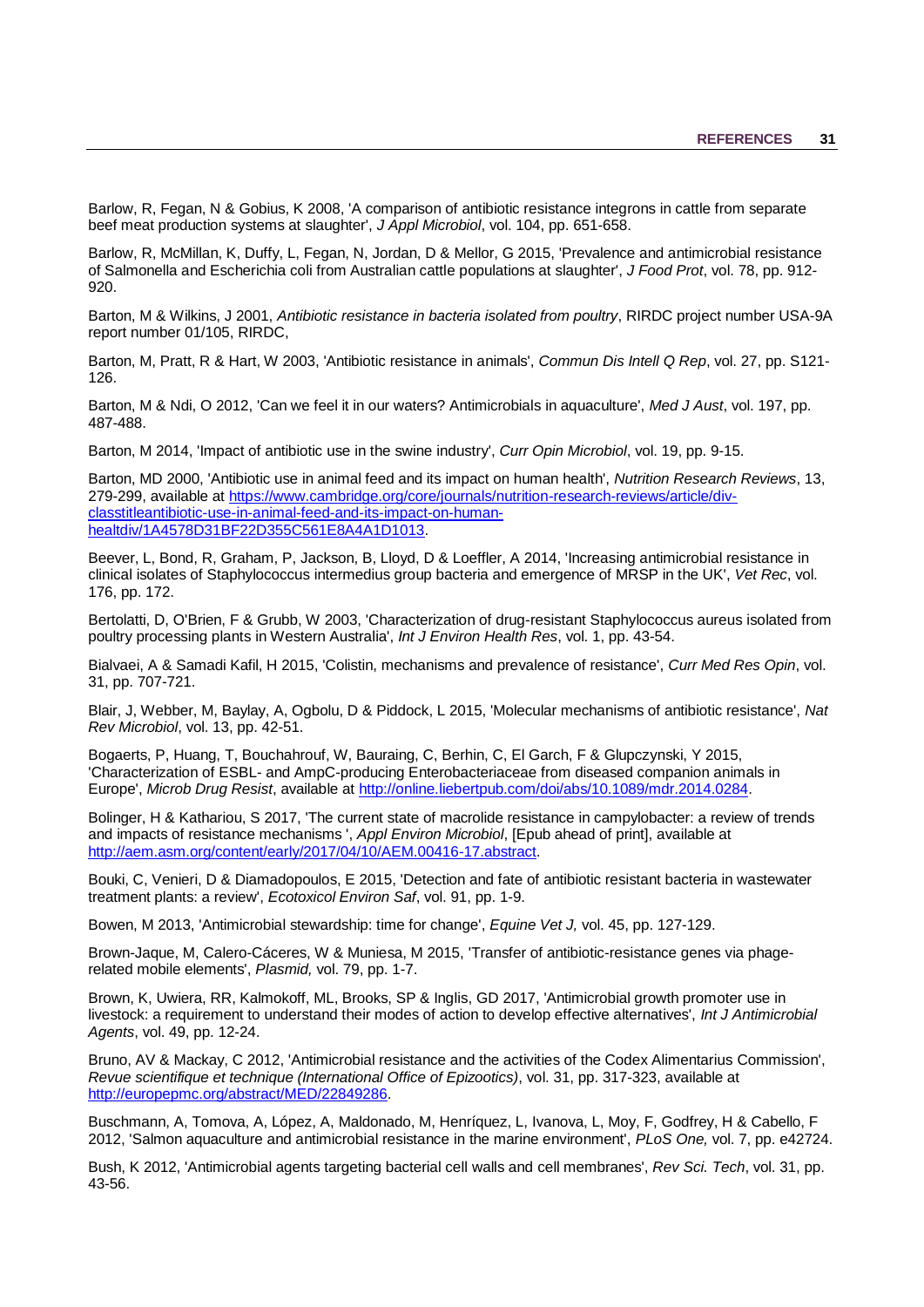<span id="page-35-4"></span>---- 2013, 'The ABCD's of β-lactamase nomenclature', *J Infect Chemother*, vol. 19, pp. 549-559.

<span id="page-35-1"></span>Butaye, P, Devriese, L & Haesebrouck, F 1999, 'Phenotypic distinction in Enterococcus faecium and Enterococcus faecalis strains between susceptibility and resistance to growth-enhancing antibiotics', *Antimicrob Agents Chemother,* vol. 43, pp. 2569-2570.

<span id="page-35-11"></span>Bywater, R, Silley, P & Simjee, S 2006, 'Antimicrobial breakpoints-definitions and conflicting requirements', *Vet Microbiol*, vol. 118, pp. 158-159.

<span id="page-35-7"></span>Cabello, F 2006, 'Heavy use of prophylactic antibiotics in aquaculture: a growing problem for human and animal health and for the environment', *Environ Microbiol*, vol. 8, pp. 1137-1144.

<span id="page-35-8"></span>Cabello, F, Godfrey, H, Tomova, A, Ivanova, L, Dölz, H, Millanao, A & Buschmann, A 2013, 'Antimicrobial use in aquaculture re-examined: its relevance to antimicrobial resistance and to animal and human health', *Environ Microbiol*, vol. 15, pp. 1917-1942.

CAC 2005, 'Code of practice to minimise and contain antimicrobial resistance. CAC/RCP 61-2005' in *Codex texts on antimicrobial resistance,* available at [http://www.fao.org/3/a-i4296t.pdf.](http://www.fao.org/3/a-i4296t.pdf)

---- 2011, 'Guidelines for risk analysis of foodborne antimicrobial resistance. CAC/GL 77-2011' in *Codex texts on antimicrobial resistance,* available at [http://www.fao.org/3/a-i4296t.pdf.](http://www.fao.org/3/a-i4296t.pdf)

<span id="page-35-0"></span>Callaway, T, Edrington, T, Rychlik, J, Genovese, K, Poole, T, Jung, YS, Bischoff, K, Anderson, R & Nisbet, DJ 2003, 'Ionophores: their use as ruminant growth promotants and impact on food safety', *Curr Issues Intest Microbiol,* vol. 4, pp. 43-51.

<span id="page-35-12"></span>Cantón, R & Morosini, M 2011, 'Emergence and spread of antibiotic resistance following exposure to antibiotics', *FEMS Microbiol Rev*, vol. 35, pp. 977-991.

Cantón, R & Ruiz-Garbajosa, P 2011, 'Co-resistance: an opportunity for the bacteria and resistance genes', *Curr Opin Pharmacol*, vol. 11, pp. 477-485.

<span id="page-35-5"></span>Carattoli, A 2008, 'Animal reservoirs for extended-spectrum beta-lactamase producers', *Clin Microbiol Infect*, vol. 14, pp. S117-123.

---- 2013, 'Plasmids and the spread of resistance', *Int J Med Microbiol,* vol. 303, pp. 298-304.

<span id="page-35-2"></span>Casewell, M, Friis, C, Marco, E, McMullin, P & Phillips, I 2003, 'The European ban on growth-promoting antibiotics and emerging consequences for human and animal health', *J Antimicrob Chemother,* vol. 52, pp. 159-161.

Catry, B, Cavaleri, M, Baptiste, K, Grave, K, Grein, K, Holm, A, Jukes, H, Liebana, E, Navas, A, Mackay, D, Magiorakos, A, Romo, M, Moulin, G, Madero, C, Pomba, M, Powell, M, Pyörälä, S, Rantala, M, Ružauskas, M, Sanders, P, Teale, C, Threlfall, E, Törneke, K, van Duijkeren, E & Edo, J 2015, 'Use of colistin-containing products within the European Union and European Economic Area (EU/EEA): development of resistance in animals and possible impact on human and animal health', *Int J Antimicrob Agents,* available at doi: 10.1016/j.ijantimicag.2015.06.005.

<span id="page-35-3"></span>CDC 2002, 'Outbreak of multidrug-resistant Salmonella newport--United States, January-April 2002', *MMWR Morb Mortal Wkly Rep*, vol. 51, pp. 545-548.

<span id="page-35-13"></span>---- 2017, *National Antimicrobial Resistance Monitoring System for Enteric Bacteria (NARMS)*, available at [https://www.cdc.gov/narms/.](https://www.cdc.gov/narms/)

Cheng, A, Turnidge, J, Collignon, P, Looke, D, Barton, M & Gottlieb, T 2012, 'Control of fluoroquinolone resistance through successful regulation, Australia', *Emerg Infect Dis*, vol. 18, pp. 1453-1460.

<span id="page-35-6"></span>Chuang, Y & Huang, Y 2014, 'Livestock-associated meticillin-resistant Staphylococcus aureus in Asia: an emerging issue?', *Int J Antimicrob Agents*, vol. 45, pp. 334-340.

<span id="page-35-10"></span>CLSI 2013, *VET-01-A4 – Performance Standards for Antimicrobial Disc and Dilution Susceptibility Tests for Bacteria Isolated from Animals*, Approved Standard, 4th edition, available at [http://shop.clsi.org/site/Sample\\_pdf/VET01A4\\_sample.pdf.](http://shop.clsi.org/site/Sample_pdf/VET01A4_sample.pdf)

<span id="page-35-9"></span>---- 2014a, *VET-03-A/VET-04S2: Performance Standards for Antimicrobial Susceptibility Testing of Bacteria Isolated From Aquatic Animals*, Second Informational Supplement, available at [http://shop.clsi.org/c.1253739/site/Sample\\_pdf/VET03VET04S2\\_sample.pdf.](http://shop.clsi.org/c.1253739/site/Sample_pdf/VET03VET04S2_sample.pdf)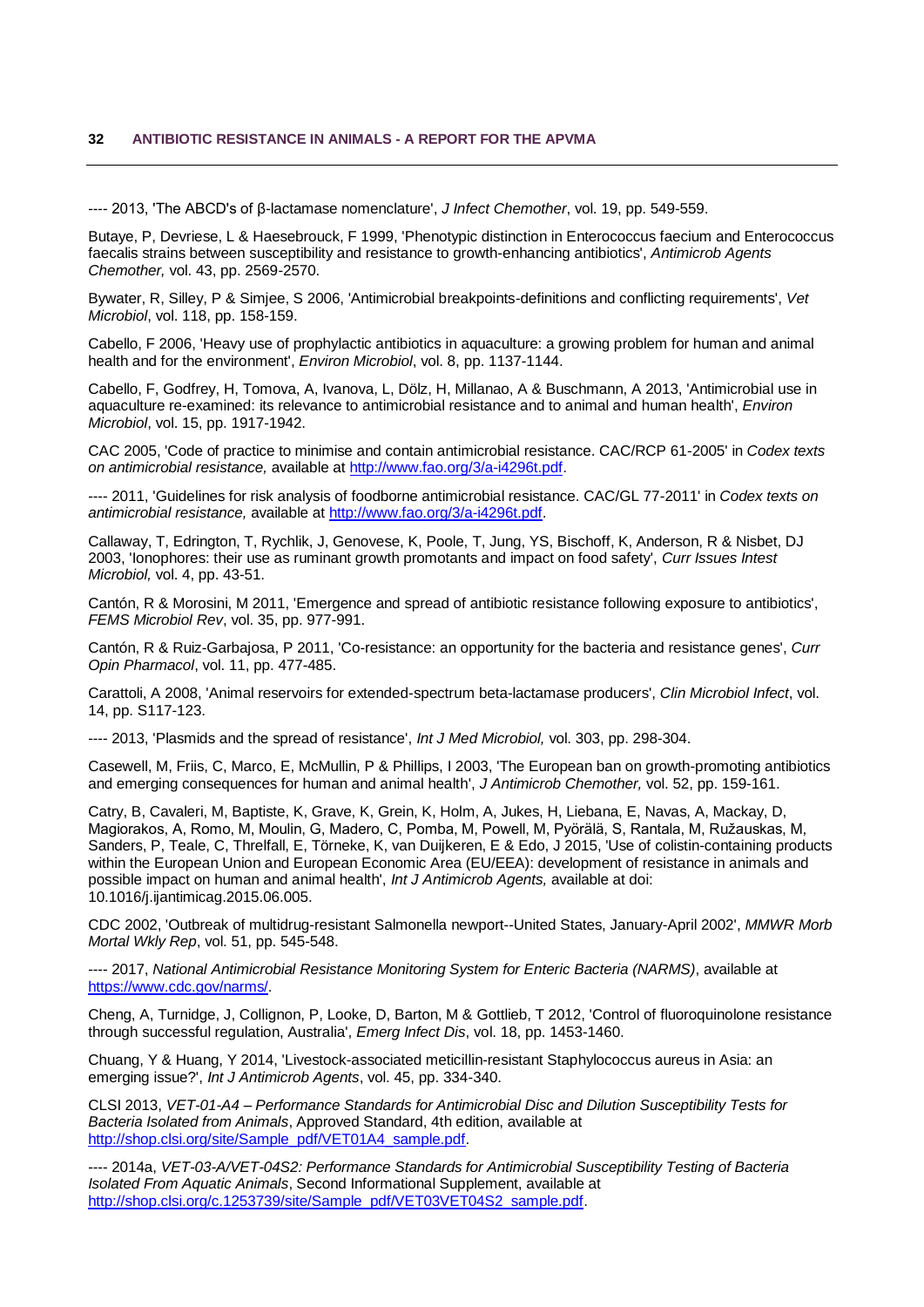<span id="page-36-6"></span>---- 2014b, *VET03/VET04-S2: Performance Standards for Antimicrobial Susceptibility Testing of Bacteria Isolated From Aquatic Animals*, Second Informational Supplement, available at [http://shop.clsi.org/c.1253739/site/Sample\\_pdf/VET03VET04S2\\_sample.pdf.](http://shop.clsi.org/c.1253739/site/Sample_pdf/VET03VET04S2_sample.pdf)

---- 2017, *CLSI standards center*, available at [http://clsi.org/standards/.](http://clsi.org/standards/)

<span id="page-36-1"></span>Cogliani, C, Goossens, H & Grek, C 2011, 'Restricting antimicrobial use in food animals: lessons from Europe', *Microbe,* vol. 6, pp. 274-279.

<span id="page-36-0"></span>Commission on Antibacterial Feed Additives 1997, *Antibacterial Feed Additives*, Ministry of Agriculture, Stockholm.

Coulter, S, Merollini, K, Roberts, J, Graves, N & Halton, K 2015, 'The need for cost-effectiveness analyses of antimicrobial stewardship programmes: A structured review', *Int J Antimicrob Agents,* vol. 46, pp. 140-149.

<span id="page-36-4"></span>Cuny, C, Friedrich, A, Kozytska, S, Layer, F, Nübel, U, Ohlsen, K, Strommenger, B, Walther, B, Wieler, L & Witte, W 2010, 'Emergence of methicillin-resistant Staphylococcus aureus (MRSA) in different animal species', *Int J Med Microbiol*, vol. 300, pp. 109-117.

D'Costa, V, King, C, Kalan, L, Morar, M, Sung, W, Schwarz, C, Froese, D, Zazula, G, Calmels, F, Debruyne, R, Golding, G, Poinar, H & Wright, G 2011, 'Antibiotic resistance is ancient', *Nature*, vol. 477, pp. 457-461.

<span id="page-36-5"></span>da Costa, P, Loureiro, L & Matos, A 2013, 'Transfer of multidrug-resistant bacteria between intermingled ecological niches: the interface between humans, animals and the environment', *Int J Environ Res Public Health*, vol. 10, pp. 278-294.

DAFF 2007, 'Pilot surveillance program for antimicrobial resistance in bacteria of animal origin', available at [http://www.agriculture.gov.au/SiteCollectionDocuments/ag-food/food/food-safety/antimicrobial/AMR-pilot-survey](http://www.agriculture.gov.au/SiteCollectionDocuments/ag-food/food/food-safety/antimicrobial/AMR-pilot-survey-report.pdf)[report.pdf.](http://www.agriculture.gov.au/SiteCollectionDocuments/ag-food/food/food-safety/antimicrobial/AMR-pilot-survey-report.pdf)

Davies, J & Davies, D 2010, 'Origins and evolution of antibiotic resistance', *Microbiol Mol Biol Rev*, vol. 74, pp. 417-433.

Davies, S 2015, *A ticking time bomb: the infectious threat of antibiotic resistance*, available at [http://www.oxfordmartin.ox.ac.uk/event/2056.](http://www.oxfordmartin.ox.ac.uk/event/2056)

de Been, M, Lanza, V, de Toro, M, Scharringa, J, Dohmen, W, Du, Y, Hu, J, Lei, Y, Li, N, Tooming-Klunderud, A, Heederik, D, Fluit, A, Bonten, M, Willems, R, de la Cruz, F & van Schaik, W 2014, 'Dissemination of cephalosporin resistance genes between Escherichia coli strains from farm animals and humans by specific plasmid lineages', *PLoS One*, vol. 10, pp. e1004776.

<span id="page-36-2"></span>de Jong, A, Smet, A, Ludwig, C, Stephan, B, De Graef, E, Vanrobaeys, M & Haesebrouck, F 2014, 'Antimicrobial susceptibility of Salmonella isolates from healthy pigs and chickens (2008-2011)', *Vet Microbiol*, vol. 171, pp. 298- 306.

Department of Health 2015, 'National Antimicrobial Resistance Strategy 2015-2019', available at [http://www.health.gov.au/internet/main/publishing.nsf/Content/1803C433C71415CACA257C8400121B1F/\\$File/am](http://www.health.gov.au/internet/main/publishing.nsf/Content/1803C433C71415CACA257C8400121B1F/$File/amr-strategy-2015-2019.pdf) [r-strategy-2015-2019.pdf.](http://www.health.gov.au/internet/main/publishing.nsf/Content/1803C433C71415CACA257C8400121B1F/$File/amr-strategy-2015-2019.pdf)

<span id="page-36-7"></span>---- 2016, 'Implementation Plan: Australia's First National Antimicrobial Resistance Strategy 2015–2019', available at

[http://www.health.gov.au/internet/main/publishing.nsf/Content/1803C433C71415CACA257C8400121B1F/\\$File/A](http://www.health.gov.au/internet/main/publishing.nsf/Content/1803C433C71415CACA257C8400121B1F/$File/AMR-Implementation-Plan.pdf) [MR-Implementation-Plan.pdf.](http://www.health.gov.au/internet/main/publishing.nsf/Content/1803C433C71415CACA257C8400121B1F/$File/AMR-Implementation-Plan.pdf)

Department of Health and Ageing 2000, 'The Commonwealth Government Response to the Report of the Joint Expert Technical Advisory Committee on Antibiotic Resistance (JETACAR)', available at [http://www.health.gov.au/internet/main/publishing.nsf/Content/health-pubs-jetacar-cnt.htm.](http://www.health.gov.au/internet/main/publishing.nsf/Content/health-pubs-jetacar-cnt.htm)

<span id="page-36-3"></span>Deshpande, L, Pfaller, M & Jones, R 2000, 'In vitro activity of ceftiofur tested against clinical isolates of Escherichia coli and Klebsiella pneumoniae including extended spectrum beta-lactamase producing strains', *Int J Med Microbiol*, vol. 15, pp. 271-275.

Domingues, S, Nielsen, K & da Silva, G 2012, 'Various pathways leading to the acquisition of antibiotic resistance by natural transformation', *Mob Genet Elements*, vol. 2, pp. 257-260.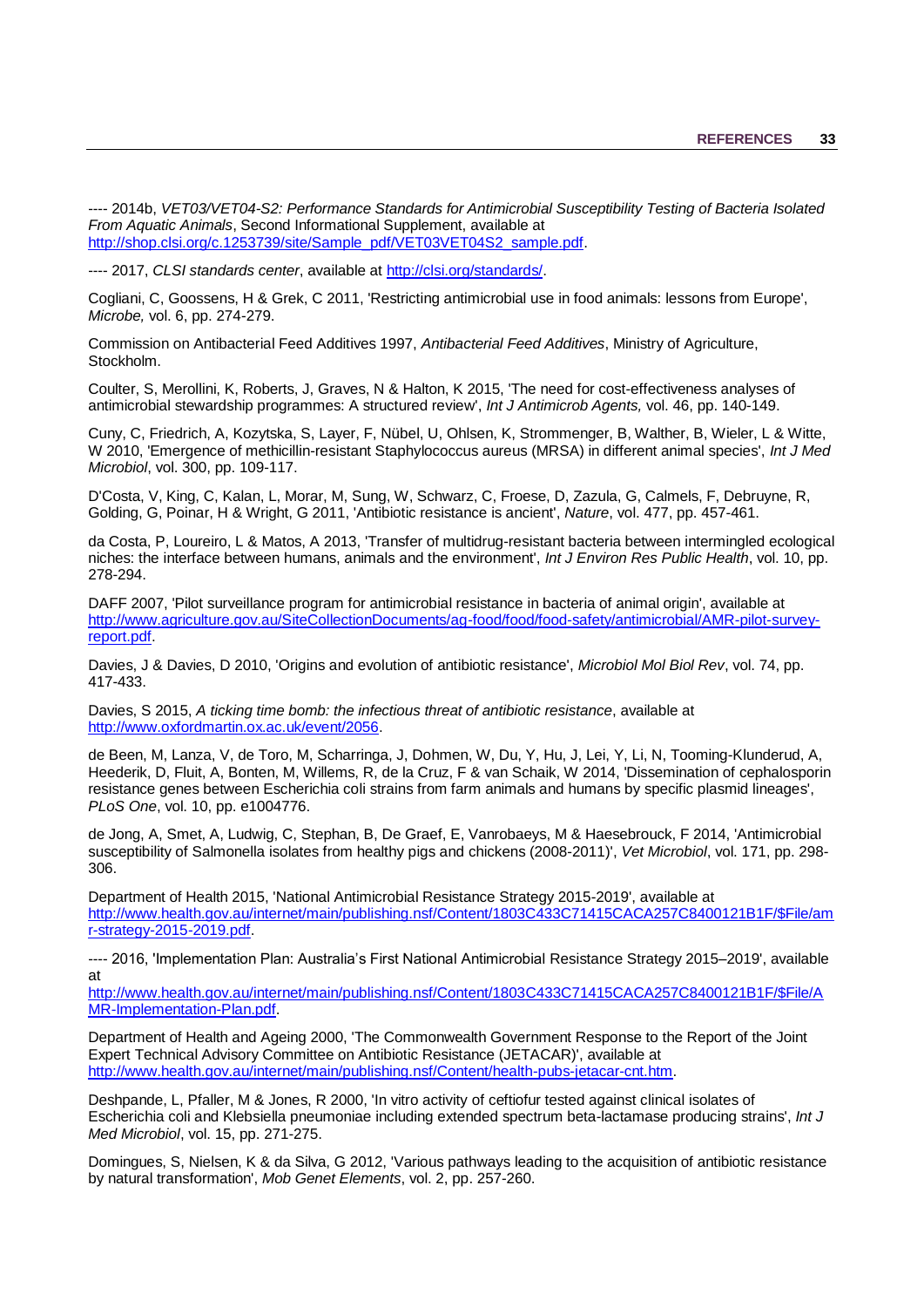<span id="page-37-4"></span>Done, HY, Venkatesan, AK & Halden, RU 2015, 'Does the recent growth of aquaculture create antibiotic resistance threats different from those associated with land animal production in agriculture?', *AAPS Journal*, vol. 17, pp. 513–524, available at [http://pubmedcentralcanada.ca/pmcc/articles/PMC4406955/.](http://pubmedcentralcanada.ca/pmcc/articles/PMC4406955/)

<span id="page-37-7"></span>Dong, Y, Zhao, X, Domagala, J & Drlica, K 1999, 'Effect of fluoroquinolone concentration on selection of resistant mutants of Mycobacterium bovis BCG and Staphylococcus aureus', *Antimicrob Agents Chemother*, vol. 43, pp. 1756-1758.

<span id="page-37-8"></span>Doron, S & Davidson, L 2011, 'Antimicrobial stewardship', *Mayo Clin Proc*, vol. 86, pp. 1113-1123.

<span id="page-37-6"></span>Drlica, K & Zhao, X 2007, 'Mutant selection window hypothesis updated', *Clin Infect Dis*, vol. 44, pp. 681-688.

E. M. A. Committee for Medicinal Products for Veterinary Use, Efsa Panel on Biological Hazards, Murphy, D, Ricci, A, Auce, Z, Beechinor, JG, Bergendahl, H, Breathnach, R, Bureš, J, Duarte Da Silva, JP, Hederová, J, Hekman, P, Ibrahim, C, Kozhuharov, E, Kulcsár, G, Lander Persson, E, Lenhardsson, JM, Mačiulskis, P, Malemis, I, Markus-Cizelj, L, Michaelidou-Patsia, A, Nevalainen, M, Pasquali, P, Rouby, J-C, Schefferlie, J, Schlumbohm, W, Schmit, M, Spiteri, S, Srčič, S, Taban, L, Tiirats, T, Urbain, B, Vestergaard, E-M, Wachnik-Święcicka, A, Weeks, J, Zemann, B, Allende, A, Bolton, D, Chemaly, M, Fernandez Escamez, PS, Girones, R, Herman, L, Koutsoumanis, K, Lindqvist, R, Nørrung, B, Robertson, L, Ru, G, Sanaa, M, Simmons, M, Skandamis, P, Snary, E, Speybroeck, N, Ter Kuile, B, Wahlström, H, Baptiste, K, Catry, B, Cocconcelli, PS, Davies, R, Ducrot, C, Friis, C, Jungersen, G, More, S, Muñoz Madero, C, Sanders, P, Bos, M, Kunsagi, Z, Torren Edo, J, Brozzi, R, Candiani, D, Guerra, B, Liebana, E, Stella, P, Threlfall, J & Jukes, H 2017, 'EMA and EFSA Joint Scientific Opinion on measures to reduce the need to use antimicrobial agents in animal husbandry in the European Union, and the resulting impacts on food safety (RONAFA)', *EFSA Journal*, vol. 15, pp. e04666-n/a.

EFSA 2016, 'The European Union summary report on antimicrobial resistance in zoonotic and indicator bacteria from humans, animals and food in 2014', *EFSA Journal*, 14, 4380-n/a, available at [http://dx.doi.org/10.2903/j.efsa.2016.4380.](http://dx.doi.org/10.2903/j.efsa.2016.4380)

---- 2017a, 'Risk for the development of Antimicrobial Resistance (AMR) due to feeding of calves with milk containing residues of antibiotics', *EFSA Journal*, 15, e04665-n/a, available at [http://dx.doi.org/10.2903/j.efsa.2017.4665.](http://dx.doi.org/10.2903/j.efsa.2017.4665)

---- 2017b, 'EMA and EFSA Joint Scientific Opinion on measures to reduce the need to use antimicrobial agents in animal husbandry in the European Union, and the resulting impacts on food safety (RONAFA)', *EFSA Journal*, 15, e04666-n/a, available at [http://dx.doi.org/10.2903/j.efsa.2017.4666.](http://dx.doi.org/10.2903/j.efsa.2017.4666)

EMA 2015, *Guideline for the demonstration of efficacy for veterinary medicinal products containing antimicrobial substances*, EMA/CVMP/261180/2012,

<span id="page-37-1"></span>Endtz, H, Ruijs, G, van Klingeren, B, Jansen, W, van der Reyden, T & Mouton, R 1991, 'Quinolone resistance in campylobacter isolated from man and poultry following the introduction of fluoroquinolones in veterinary medicine', *J Antimicrob Chemother*, vol. 27, pp. 199-208.

<span id="page-37-5"></span>Esiobu, N, Armenta, L & Ike, J 2002, 'Antibiotic resistance in soil and water environments', *Int J Environ Health Res*, vol. 12, pp. 133-144.

EUCAST 2017, *The European Committee on Antimicrobial Susceptibility Testing - EUCAST*, available at [http://www.eucast.org/.](http://www.eucast.org/)

<span id="page-37-0"></span>European Commission 2005, 'Ban on antibiotics as growth promoters in animal feed enters into effect', available at [http://europa.eu/rapid/press-release\\_IP-05-1687\\_en.htm.](http://europa.eu/rapid/press-release_IP-05-1687_en.htm)

<span id="page-37-3"></span>Ewers, C, Stamm, I, Pfeifer, Y, Wieler, L, Kopp, P, Schønning, K, Prenger-Berninghoff, E, Scheufen, S, Stolle, I, Günther, S & Bethe, A 2014, 'Clonal spread of highly successful ST15-CTX-M-15 Klebsiella pneumoniae in companion animals and horses', *J Antimicrob Chemother*, vol. 69, pp. 2676-2680.

Fàbrega, A, Madurga, S, Giralt, E & Vila, J 2009, 'Mechanism of action of and resistance to quinolones', *Microb Biotechnol*, vol. 2, pp. 40-61.

<span id="page-37-9"></span>Fairles, J 2013, 'The veterinarian's role in antimicrobial stewardship', *Can Vet J,* vol. 54, pp. 207-209.

<span id="page-37-2"></span>Falgenhauer, L, Ghosh, H, Guerra, B, Yao, Y, Fritzenwanker, M, Fischer, J, Helmuth, R, Imirzalioglu, C & Chakraborty, T 2017, 'Comparative genome analysis of IncHI2 VIM-1 carbapenemase-encoding plasmids of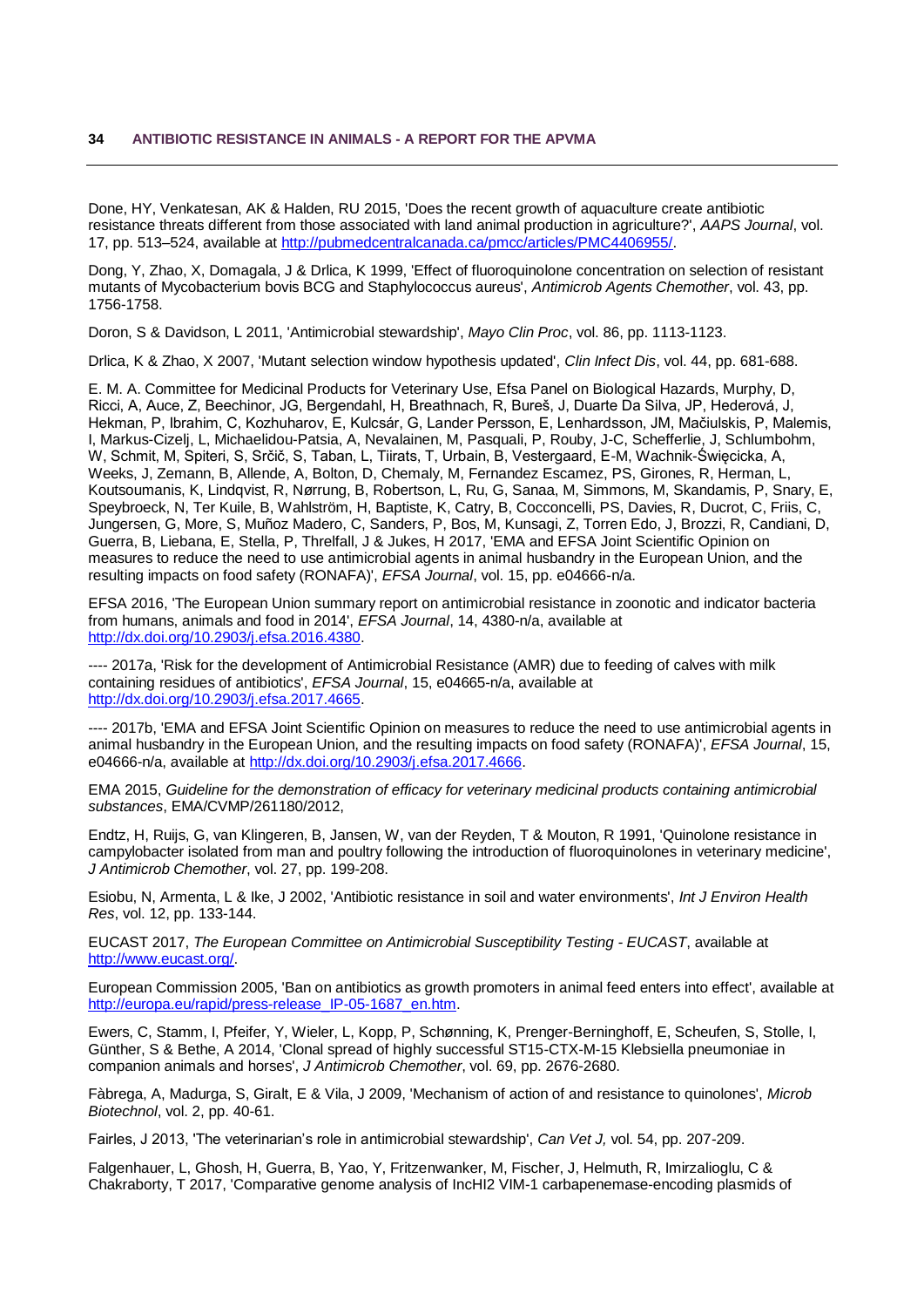Escherichia coli and Salmonella enterica isolated from a livestock farm in Germany', *Vet Microbiol*, vol. 200, pp. 114-117.

FAO 1985, *Residues of veterinary drugs in food: report of a FAO/WHO joint consultation 29 October to 5 November 1984*, FAO Food Nutr Pap. 32, FAO Rome.

<span id="page-38-4"></span>---- 2010, *The State of World Fisheries and Aquaculture, 2010*, FAO Fisheries and Aquaculture Department Rome, available at [http://www.fao.org/docrep/013/i1820e/i1820e.pdf.](http://www.fao.org/docrep/013/i1820e/i1820e.pdf)

---- 2015, *Antimicrobial resistance*, available at [http://www.fao.org/antimicrobial-resistance/en/.](http://www.fao.org/antimicrobial-resistance/en/)

Fard, R, Heuzenroeder, M & Barton, M 2011, 'Antimicrobial and heavy metal resistance in commensal enterococci isolated from pigs', *Vet Microbiol*, vol. 148, pp. 276-282.

<span id="page-38-6"></span>FDA 2012, 'Guidance for Industry #209: the judicious use of medically important antimicrobial drugs in foodproducing animals', *Food and Drug Administration Center for Veterinary Medicine*, available at [http://www.fda.gov/downloads/AnimalVeterinary/GuidanceComplianceEnforcement/GuidanceforIndustry/UCM216](http://www.fda.gov/downloads/AnimalVeterinary/GuidanceComplianceEnforcement/GuidanceforIndustry/UCM216936.pdf) [936.pdf.](http://www.fda.gov/downloads/AnimalVeterinary/GuidanceComplianceEnforcement/GuidanceforIndustry/UCM216936.pdf)

<span id="page-38-5"></span>---- 2013, 'Guidance for Industry #213: new animal drugs and new animal drug combination products administered in or on medicated feed or drinking water of food-producing animals: recommendations for drug sponsors for voluntarily aligning product use conditions with GFI #209', *Food and Drug Administration Center for Veterinary Medicine*, available at

[http://www.fda.gov/downloads/AnimalVeterinary/GuidanceComplianceEnforcement/GuidanceforIndustry/UCM299](http://www.fda.gov/downloads/AnimalVeterinary/GuidanceComplianceEnforcement/GuidanceforIndustry/UCM299624.pdf) [624.pdf.](http://www.fda.gov/downloads/AnimalVeterinary/GuidanceComplianceEnforcement/GuidanceforIndustry/UCM299624.pdf)

<span id="page-38-7"></span>---- 2015, 'Veterinary Feed Directive', available at [https://www.federalregister.gov/articles/2015/06/03/2015-](https://www.federalregister.gov/articles/2015/06/03/2015-13393/veterinary-feed-directive#h-7) [13393/veterinary-feed-directive#h-7.](https://www.federalregister.gov/articles/2015/06/03/2015-13393/veterinary-feed-directive#h-7)

<span id="page-38-8"></span>---- 2016, *FDA releases final rule related to the reporting of antimicrobial sales and distribution information*, available at [https://www.fda.gov/AnimalVeterinary/NewsEvents/CVMUpdates/ucm499990.htm.](https://www.fda.gov/AnimalVeterinary/NewsEvents/CVMUpdates/ucm499990.htm)

<span id="page-38-0"></span>Feinman, S 1998, 'Antibiotics in animal feed – drug resistance revisited', *Amer Soc Microbiol News,* vol. 64, pp. 24-30.

Finance and Public References Committee 2013, 'Progress in the implementation of the recommendations of the 1999 Joint Expert Technical Advisory Committee on Antibiotic Resistance', available at [http://www.aph.gov.au/Parliamentary\\_Business/Committees/Senate/Finance\\_and\\_Public\\_Administration/Complet](http://www.aph.gov.au/Parliamentary_Business/Committees/Senate/Finance_and_Public_Administration/Completed_inquiries/2010-13/jetacar/report/index) [ed\\_inquiries/2010-13/jetacar/report/index.](http://www.aph.gov.au/Parliamentary_Business/Committees/Senate/Finance_and_Public_Administration/Completed_inquiries/2010-13/jetacar/report/index)

Fleming, A 1929, 'On the antibacterial action of cultures of a penicillium, with special reference to their use in the isolation of B. influenzae', *Br J Exp Pathol*, vol. 10, pp. 226-236.

---- 1945, *Penicillin*, Nobel Lecture, available at [http://www.nobelprize.org/nobel\\_prizes/medicine/laureates/1945/fleming-lecture.pdf.](http://www.nobelprize.org/nobel_prizes/medicine/laureates/1945/fleming-lecture.pdf)

<span id="page-38-3"></span>Fluit, A 2012, 'Livestock-associated Staphylococcus aureus', *Clin Microbiol Infect*, vol. 18, pp. 735-744.

<span id="page-38-1"></span>Fone, D & Barker, R 1994, 'Associations between human and farm animal infections with Salmonella typhimurium DT104 in Herefordshire', *Commun Dis Rep CDR Rev*, vol. 4, pp. R136-140.

Forslund, K, Sunagawa, S, Coelho, LP & Bork, P 2014, 'Metagenomic insights into the human gut resistome and the forces that shape it', 36, 316–329, available at [http://onlinelibrary.wiley.com/doi/10.1002/bies.201300143/full.](http://onlinelibrary.wiley.com/doi/10.1002/bies.201300143/full)

Gibson, J, Cobbold, R, Kyaw-Tanner, M, Heisig, P & Trott, D 2010, 'Fluoroquinolone resistance mechanisms in multidrug-resistant Escherichia coli isolated from extraintestinal infections in dogs', *Vet Microbiol*, vol. 146, pp. 161-166.

Giske, C 2015, 'Contemporary resistance trends and mechanisms for the old antibiotics colistin, temocillin, fosfomycin, mecillinam and nitrofurantoin', *Clin Microbiol Infect*, available at [http://www.sciencedirect.com/science/article/pii/S1198743X15005546.](http://www.sciencedirect.com/science/article/pii/S1198743X15005546)

<span id="page-38-2"></span>Grave, K, Jensen, VF, Odensvik, K, Wierup, M & Bangen, M 2006, 'Usage of veterinary therapeutic antimicrobials in Denmark, Norway and Sweden following termination of antimicrobial growth promoter use', *Prev Vet Med*, vol, 75, pp. 123-132, available at [http://www.sciencedirect.com/science/article/pii/S0167587706000559.](http://www.sciencedirect.com/science/article/pii/S0167587706000559)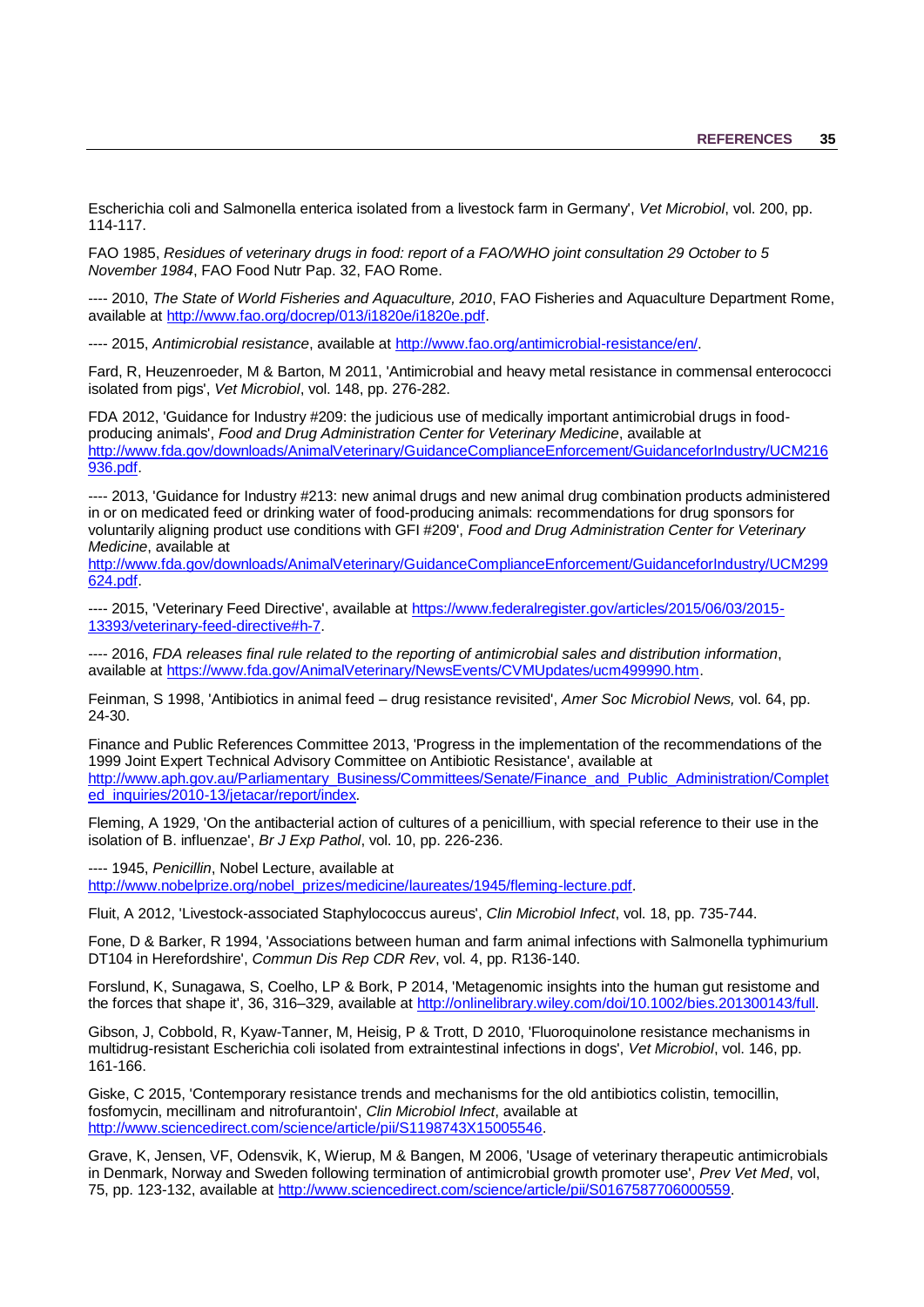<span id="page-39-4"></span>Graveland, H, Duim, B, van Duijkeren, E, Heederik, D & Wagenaar, J 2011, 'Livestock-associated methicillinresistant Staphylococcus aureus in animals and humans', *Int J Med Microbiol*, vol. 301, pp. 630-634.

<span id="page-39-1"></span>Griggs, D, Hall, M, Jin, Y & Piddock, L 1994, 'Quinolone resistance in veterinary isolates of Salmonella', *Antimicrob Agents Chemother*, vol. 33, pp. 1173-1189.

Groves, M, O'Sullivan, M, Brouwers, H, Chapman, T, Abraham, S, Trott, D, Al Jassim, R, Coombs, G, Skov, R & D, J 2014, 'Staphylococcus aureus ST398 detected in pigs in Australia', *J Antimicrob Chemother*, vol. 69, pp. 1426-1428.

<span id="page-39-5"></span>Gudding R & Van Muiswinkel, W 2013, 'A history of fish vaccination: science-based disease prevention in aquaculture', *Fish Shellfish Immunol*, vol. 35, pp. 1683-1688.

<span id="page-39-2"></span>Guerra, B, Fischer, J & Helmuth, R 2014, 'An emerging public health problem: acquired carbapenemaseproducing microorganisms are present in food-producing animals, their environment, companion animals and wild birds', *Vet Microbiol*, vol. 171, pp. 290-297.

<span id="page-39-0"></span>Hao, H, Cheng, G, Iqbal, Z, Ai, X, Hussain, H, Huang, L, Dai, M, Wang, Y, Liu, Z & Yuan, Z 2014, 'Benefits and risks of antimicrobial use in food-producing animals', *Front Microbiol*, vol. 5, pp. 288.

Harrison, E, Weinert, L, Holden, M, Welch, J, Wilson, K, Morgan, F, Harris, S, Loeffler, A, Boag, A, Peacock, S, Paterson, G, Waller, A, Parkhill, J & Holmes, M 2014, 'A shared population of epidemic methicillin-resistant Staphylococcus aureus 15 circulates in humans and companion animals', *MBio*, vol. 5, pp. e00985-13.

Hart, W, Heuzenroeder, M & Barton, M 2004, 'Antimicrobial resistance in Campylobacter spp., Escherichia coli and enterococci associated with pigs in Australia', *J Vet Med B Infect Dis Vet Public Health*, vol. 51, pp. 216-221.

Hawkey, P & Jones, A 2009, 'The changing epidemiology of resistance', *J Antimicrob Chemother*, vol. 64, pp. i3- 10.

Herrero-Fresno, A, Zachariasen, C, Hansen, MH, Nielsen, A, Hendriksen, RS, Nielsen, SS & Olsen, JE 2016, 'Apramycin treatment affects selection and spread of a multidrug-resistant Escherichia coli strain able to colonize the human gut in the intestinal microbiota of pigs', *Veterinary Research*, vol. 47, pp. 12.

<span id="page-39-7"></span>Heuer, H, Schmitt, H & Smalla, K 2011, 'Antibiotic resistance gene spread due to manure application on agricultural fields', *Curr Opin Microbiol*, vol. 14, pp. 236-243.

Ho, P, Leung, L, Chow, K, Lai, E, Lo, W & Ng, T 2014, 'Prevalence of aminoglycoside modifying enzyme and 16S ribosomal RNA methylase genes among aminoglycoside-resistant Escherichia coli isolates', *J Microbiol Immunol Infect*, vol. 49, pp. 123-126.

<span id="page-39-6"></span>Hoa, P, Managaki, S, Nakada, N, Takada, H, Shimizu, A, Anh, D, Viet, P & Suzuki, S 2011, 'Antibiotic contamination and occurrence of antibiotic-resistant bacteria in aquatic environments of northern Vietnam', *Sci Total Environ*, vol. 409, pp. 2894-2901.

Holman, D & Chénier, M 2014, 'Temporal changes and the effect of subtherapeutic concentrations of antibiotics in the gut microbiota of swine', *FEMS Microbiol Ecol*, vol. 90, pp. 599-608.

Huddleston, J 2014, 'Horizontal gene transfer in the human gastrointestinal tract: potential spread of antibiotic resistance genes', *Infect Drug Resist*, vol. 7, pp. 167-176.

Hughes, P & Heritage, J 2002, 'Antibiotic growth-promoters in food animals', *AGRIPPA*, available at [http://www.fao.org/docrep/ARTICLE/AGRIPPA/555\\_EN.HTM.](http://www.fao.org/docrep/ARTICLE/AGRIPPA/555_EN.HTM)

<span id="page-39-3"></span>Huijsdens, X, van Dijke, B, Spalburg, E, van Santen-Verheuvel, M, Heck, M, Pluister, G, Voss, A, Wannet, W & de Neeling, A 2006, 'Community-acquired MRSA and pig-farming', *Ann Clin Microbiol Antimicrob*, vol. 5, pp. 26.

Huttner, A, Harbarth, S, Carlet, J, Cosgrove, S, Goossens, H, Holmes, A, Jarlier, V, Voss, A & Pittet, D 2013, 'Antimicrobial resistance: a global view from the 2013 World Healthcare-Associated Infections Forum', *Antimicrobial Resistance and Infection Control*, 2, available at [https://aricjournal.biomedcentral.com/articles/10.1186/2047-2994-2-31.](https://aricjournal.biomedcentral.com/articles/10.1186/2047-2994-2-31)

Ingram, P, Rogers, B, Sidjabat, H, Gibson, J & Inglis, T 2013, 'Co-selection may explain high rates of ciprofloxacin non-susceptible Escherichia coli from retail poultry reared without prior fluoroquinolone exposure', *J Med Microbiol*, vol. 62, pp. 1743-1746.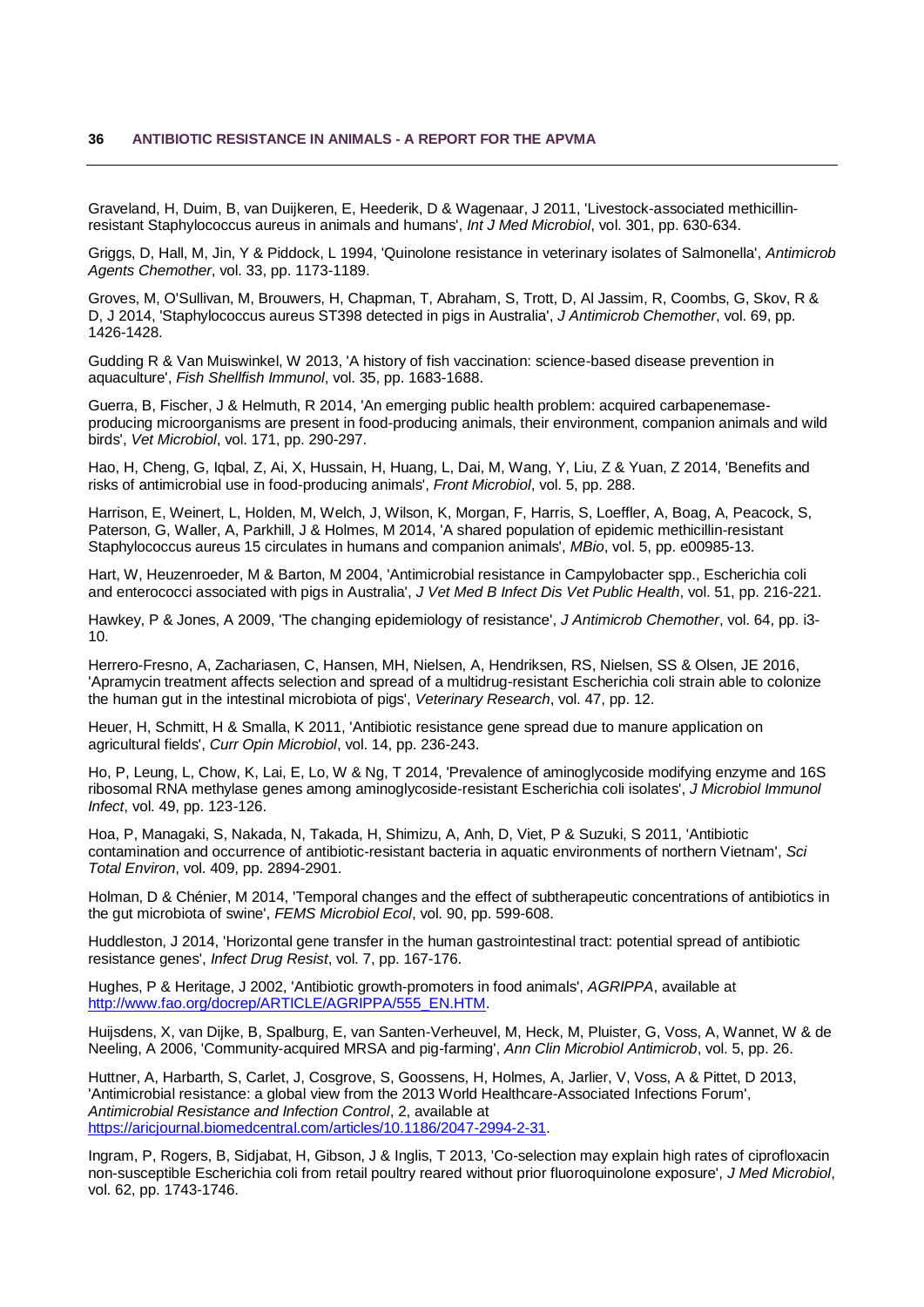Iyer, A, Barbour, E, Azhar, E, El Salabi, A, Hassan, H, Qadri, I, Chaudhary, A, Abuzenadah, A, Kumosani, T, Damanhouri, G, Alawi, M, Na'was, T, Abdel Nour, A & Harakeh, S 2013, 'Transposable elements in Escherichia coli antimicrobial resistance', *Adv Biosci Biotechnol*, vol. 4, pp. 415-423.

Izzo, M, Mohler, V & House, J 2011, 'Antimicrobial susceptibility of Salmonella isolates recovered from calves with diarrhoea in Australia', *Aust Vet J,* vol. 89, pp. 402-408.

<span id="page-40-5"></span>Jacoby, G 2009, 'AmpC beta-lactamases', *Clin Microbiol Rev*, vol. 22, pp. 161-182.

Jacoby, G, Strahilevitz, J & Hooper, D 2014, 'Plasmid-mediated quinolone resistance', *Microbiol Spectr*, 2, available at doi: 10.1128/microbiolspec.PLAS-0006-2013.

Jensen, V, Jakobsen, L, Emborg, H, Seyfarth, A & Hammerum, A 2006, 'Correlation between apramycin and gentamicin use in pigs and an increasing reservoir of gentamicin-resistant Escherichia coli', *J Antimicrob Chemother*, vol. 58, pp. 101-107.

JETACAR 1999, *The Use of Antibiotics in Food Producing Animals: Antibiotic-resistant bacteria in animals and humans*, Department of Health and Aged Care/Department of Agriculture, Fisheries and Forestry, Canberra.

---- 2000, 'The Commonwealth Government response to the report of the Joint Expert Technical Advisory Committee on Antibiotic Resistance', available at [www.aph.gov.au/DocumentStore.ashx?id=1c7e52de-45fc-4657](http://www.aph.gov.au/DocumentStore.ashx?id=1c7e52de-45fc-4657-a742-651a7ff8f234) [a742-651a7ff8f234.](http://www.aph.gov.au/DocumentStore.ashx?id=1c7e52de-45fc-4657-a742-651a7ff8f234)

Johnson, A, Burns, L, Woodford, N, Threlfall, E, Naidoo, J, Cooke, E & George, R 1994, 'Gentamicin resistance in clinical isolates of Escherichia coli encoded by genes of veterinary origin', *J Med Microbiol*, vol. 40, pp. 221-226.

Jordan, D, Simon, J, Fury, S, Moss, S, Giffard, P, Maiwald, M, Southwell, P, Barton, M, Axon, J, Morris, S & Trott, D 2011, 'Carriage of methicillin-resistant Staphylococcus aureus by veterinarians in Australia', *Aust Vet J*, vol. 89, pp. 152-159.

<span id="page-40-9"></span>Kadlec, K, Feßler, AT, Hauschild, T & Schwarz, S 2012, 'Novel and uncommon antimicrobial resistance genes in livestock-associated methicillin-resistant Staphylococcus aureus', *Clin Microbiol Infect*, vol. 18, pp. 745-755.

<span id="page-40-4"></span>Kim, M-C, Cha, M-H, Ryu, J-G & Woo, G-J 2017, 'Characterization of vancomycin-resistant Enterococcus faecalis and Enterococcus faecium isolated from fresh produces and human fecal samples', *Foodborne Pathog Dis*, vol. 14, pp, 195-201, available at [http://online.liebertpub.com/doi/10.1089/fpd.2016.2188.](http://online.liebertpub.com/doi/10.1089/fpd.2016.2188)

<span id="page-40-11"></span>Kümmerer, K 2009, 'Antibiotics in the aquatic environment--a review--part II', *Chemosphere,* vol. 75, pp. 435-441.

Lambert, T 2012, 'Antibiotics that affect the ribosome', *Rev Sci Tech*, vol. 31, pp. 57-64.

<span id="page-40-0"></span>Laxminarayan, R, Matsoso, P, Pant, S, Brower, C, Røttingen, J-A, Klugman, K & Davies, S 2015, 'Access to effective antimicrobials: a worldwide challenge', *The Lancet*, vol. 387, pp, 168-175, available at [http://dx.doi.org/10.1016/S0140-6736\(15\)00474-2.](http://dx.doi.org/10.1016/S0140-6736(15)00474-2)

<span id="page-40-6"></span>Lazarus, B, Paterson, D, Mollinger, J & Rogers, B 2015, 'Do human extraintestinal Escherichia coli infections resistant to expanded-spectrum cephalosporins originate from food-producing animals? A systematic review', *Clin Infect Dis,* vol. 60, pp. 439-452.

<span id="page-40-3"></span>Lean, I 2013, 'Effects of retailer pressure on the efficiency of agricultural industries', *Anim Prod Sci*, vol. 53, pp. 1143-1148.

<span id="page-40-8"></span>Leonard, F & Markey, B 2008, 'Meticillin-resistant Staphylococcus aureus in animals: a review', *Vet J,* vol. 175, pp. 27-36.

<span id="page-40-1"></span>Levy, S 1985, 'Man, animals and antibiotic resistance', *Pediatr Infect Dis,* vol. 4, pp. 3-5.

<span id="page-40-2"></span>Levy, SB 1978, 'Emergence of antibiotic-resistant bacteria in the intestinal flora of farm inhabitants ', *J Infect Dis, vol.* 137, pp. 688-690, available at<http://www.jstor.org/stable/30111379>

<span id="page-40-7"></span>Li, L, Wang, B, Feng, S, Li, J, Wu, C, Wang, Y, Ruan, X & Zeng, M 2014a, 'Prevalence and characteristics of extended-spectrum β-lactamase and plasmid-mediated fluoroquinolone resistance genes in Escherichia coli isolated from chickens in Anhui province, China', *PLoS One,* vol. 20, pp. e104356.

<span id="page-40-10"></span>Li, X, Watanabe, N, Xiao, C, Harter, T, McCowan, B, Liu, Y & Atwill, E 2014b, 'Antibiotic-resistant E. coli in surface water and groundwater in dairy operations in Northern California', *Environ Monit Assess*, vol. 186, pp. 1253-1260.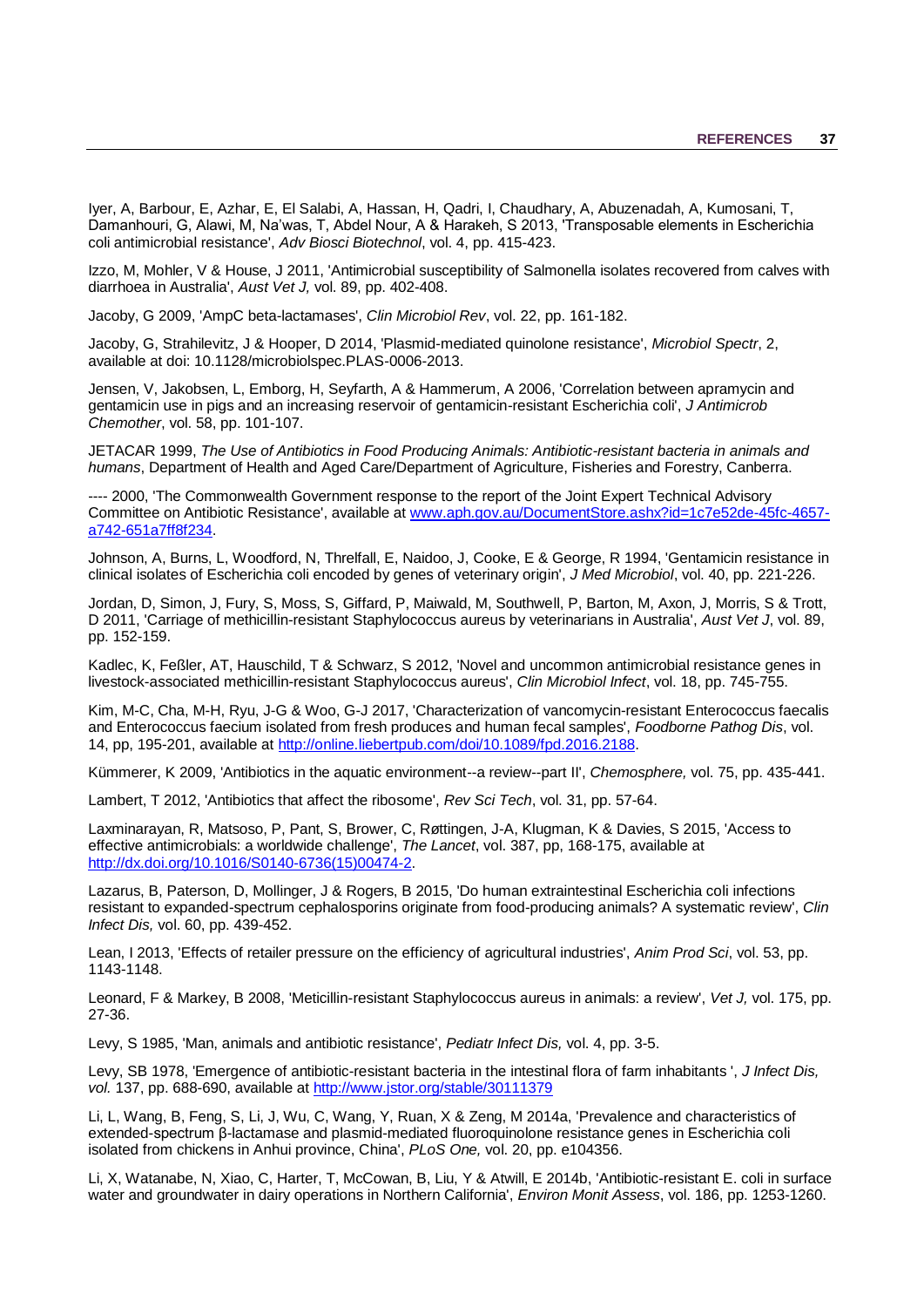Li, X, Plésiat, P & Nikaido, H 2015, 'The challenge of efflux-mediated antibiotic resistance in Gram-negative bacteria', *Clin Microbiol Rev*, vol. 28, pp. 337-418.

<span id="page-41-1"></span>Linton, A 1984, 'Antibiotic-resistant bacteria in animal husbandry', *Br Med Bull*, vol. 40, pp. 91-95.

Liu, Y-Y, Wang, Y, Walsh, TR, Yi, L-X, Zhang, R, Spencer, J, Doi, Y, Tian, G, Dong, B, Huang, X, Yu, L-F, Gu, D, Ren, H, Chen, X, Lv, L, He, D, Zhou, H, Liang, Z, Liu, J-H & Shen, J 2015, 'Emergence of plasmid-mediated colistin resistance mechanism MCR-1 in animals and human beings in China: a microbiological and molecular biological study', *Lancet Infect Dis*, vol. 16, pp. 161-168, available at [http://dx.doi.org/10.1016/S1473-](http://dx.doi.org/10.1016/S1473-3099(15)00424-7) [3099\(15\)00424-7.](http://dx.doi.org/10.1016/S1473-3099(15)00424-7)

<span id="page-41-6"></span>Lloyd, D 2007, 'Reservoirs of antimicrobial resistance in pet animals', *Clin Infect Dis*, vol. 45, pp. S148-152.

<span id="page-41-7"></span>Loeffler, A & Lloyd, D 2010, 'Companion animals: a reservoir for methicillin-resistant Staphylococcus aureus in the community?', *Epidemiol Infect*, vol. 138, pp. 595-605.

Looft, T, Allen, H, Cantarel, B, Levine, U, Bayles, D, Alt, D, Henrissat, B & Stanton, T 2014, 'Bacteria, phages and pigs: the effects of in-feed antibiotics on the microbiome at different gut locations', *ISMEJ*, vol. 8, pp. 1566-1576.

<span id="page-41-0"></span>Love, D, Davis, M, Bassett, A, Gunther, A & Nachman, K 2011, 'Dose imprecision and resistance: free-choice medicated feeds in industrial food animal production in the United States', *Environ Health Perspect*, vol. 119, pp. 279-283.

Lupindu, A, Dalsgaard, A, Msoffe, P, Ngowi, H, Mtambo, M & Olsen, J 2015, 'Transmission of antibiotic-resistant Escherichia coli between cattle, humans and the environment in peri-urban livestock keeping communities in Morogoro, Tanzania', *Prev Vet Med*, vol. 118, pp. 477-482.

<span id="page-41-3"></span>Madec, JY, Haenni, M, Nordmann, P & Poirel, L 2017, 'Extended-spectrum β-lactamase/AmpC- and carbapenemase-producing Enterobacteriaceae in animals: a threat for humans?', *Clin Microbiol Infect*, available at [http://dx.doi.org/10.1016/j.cmi.2017.01.013.](http://dx.doi.org/10.1016/j.cmi.2017.01.013)

Magiorakos, AP, Srinivasan, A, Carey, RB, Carmeli, Y, Falagas, ME, Giske, CG, Harbarth, S, Hindler, JF, Kahlmeter, G, Olsson-Liljequist, B, Paterson, DL, Rice, LB, Stelling, J, Struelens, MJ, Vatopoulos, A, Weber, JT & Monnet, DL 2012, 'Multidrug-resistant, extensively drug-resistant and pandrug-resistant bacteria: an international expert proposal for interim standard definitions for acquired resistance', *Clin Microbiol Infect*, vol. 18, pp. 268-281.

Malik, S, Coombs, G, O'Brien, F, Peng, H & Barton, M 2006, 'Molecular typing of methicillin-resistant staphylococci isolated from cats and dogs', *J Antimicrob Chemother*, vol. 58, pp. 428-431.

<span id="page-41-5"></span>Mathers, A, Peirano, G & Pitout, J 2015, 'The role of epidemic resistance plasmids and international high-risk clones in the spread of multidrug-resistant Enterobacteriaceae', *Clin Microbiol Rev*, vol. 28, pp. 565-591.

<span id="page-41-9"></span>McManus, P, Stockwell, V, Sundin, G & Jones, A 2002, 'Antibiotic use in plant agriculture', *Annu Rev Phytopathol*, vol. 40, pp. 443-465.

McMillan, K, Moore, SC, McAuley, CM, Fegan, N & Fox, EM 2016, 'Characterization of Staphylococcus aureus isolates from raw milk sources in Victoria, Australia', *BMC Microbiol*, vol. 16, pp. 169.

Meireles, D, Leite-Martins, L, Bessa, L, Cunha, S, Fernandes, R, de Matos, A, Manaia, C & Martins da Costa, P 2015, 'Molecular characterization of quinolone resistance mechanisms and extended-spectrum β-lactamase production in Escherichia coli isolated from dogs', *Comp Immunol Microbiol Infect Dis*, vol. 41, pp. 43-48.

Melnyk, A, Wong, A & Kassen, R 2014, 'The fitness costs of antibiotic resistance mutations', *Evol Appl*, vol. 8, pp. 273-283.

<span id="page-41-4"></span>Michael, G, Freitag, C, Wendlandt, S, Eidam, C, Feßler, A, Lopes, G, Kadlec, K & Schwarz, S 2015, 'Emerging issues in antimicrobial resistance of bacteria from food-producing animals', *Future Microbiol*, vol. 10, pp. 427-443.

Miflin, J, Templeton, J & Blackall, P 2007, 'Antibiotic resistance in Campylobacter jejuni and Campylobacter coli isolated from poultry in the South-East Queensland region', *J Antimicrob Chemother*, vol. 59, pp. 775-778.

<span id="page-41-2"></span>Millet, S & Maertens, L 2011, 'The European ban on antibiotic growth promoters in animal feed: from challenges to opportunities', *Vet J*, vol. 187, pp. 143-144.

<span id="page-41-8"></span>Miranda, C, Tello, A & Keen, P 2013, 'Mechanisms of antimicrobial resistance in finfish aquaculture environments', *Front Microbiol*, vol. 4, pp. 233.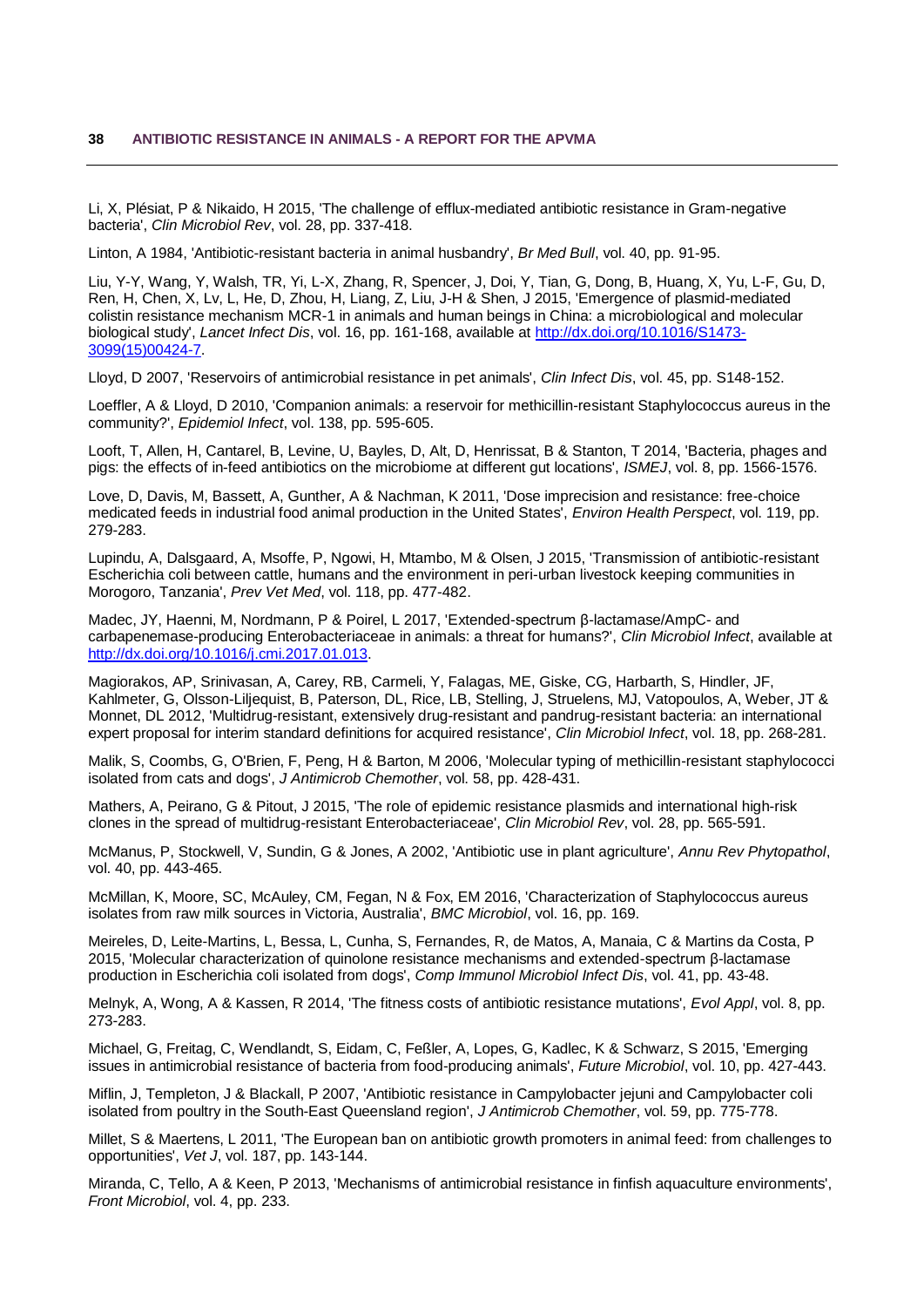<span id="page-42-4"></span>Moellering, R 2012, 'MRSA: the first half century', *J Antimicrob Chemother*, vol. 67, pp. 4-11.

<span id="page-42-5"></span>Moodley, A, Damborg, P & Nielsen, S 2014, 'Antimicrobial resistance in methicillin susceptible and methicillin resistant Staphylococcus pseudintermedius of canine origin: literature review from 1980 to 2013', *Vet Microbiol*, vol. 171, pp. 337-341.

<span id="page-42-2"></span><span id="page-42-0"></span>Moore, J, Barton, M, Blair, I, Corcoran, D, Dooley, J, Fanning, S, Kempf, I, Lastovica, A, Lowery, C, Matsuda, M, McDowell, D, McMahon, A, Millar, B, Rao, J, Rooney, P, Seal, B, Snelling, W & Tolba, O 2006, 'The epidemiology of antibiotic resistance in Campylobacter', *Microbes Infect*, vol. 8, pp. 1955-1966.

<span id="page-42-3"></span>Müller, S, Janssen, T & Wieler, L 2014, 'Multidrug resistant Acinetobacter baumannii in veterinary medicine- emergence of an underestimated pathogen?', *Berl Munch Tierarztl Wochenschr*, vol. 127, pp. 435-446.

Ndi, O & Barton, M 2011, 'Incidence of class 1 integron and other antibiotic resistance determinants in Aeromonas spp. from rainbow trout farms in Australia', *J Fish Dis*, vol. 34, pp. 589-599.

<span id="page-42-1"></span>Nelson, J, Chiller, T, Powers, J & Angulo, F 2007, 'Fluoroquinolone-resistant Campylobacter species and the withdrawal of fluoroquinolones from use in poultry: a public health success story', *Clin Infect Dis*, vol. 44, pp. 977- 980.

Nguyen, F, Starosta, A, Arenz, S, Sohmen, D, Dönhöfer, A & Wilson, D 2014, 'Tetracycline antibiotics and resistance mechanisms', *Biol Chem*, vol. 395, pp. 559-575.

Nicolas-Chanoine, M, Bertrand, X & Madec, J 2014, 'Escherichia coli ST131, an intriguing clonal group', *Clin Micobiol Rev*, vol. 27, pp. 543-574.

Nikaido, H 2009, 'Multidrug resistance in bacteria', *Annu Rev Biochem*, vol. 78, pp. 119-146.

Nobel, Y, Cox, L, Kirigin, F, Bokulich, N, Yamanishi, S, Teitler, I, Chung, J, Sohn, J, Barber, C, Goldfarb, D, Raju, K, Abubucker, S, Zhou, Y, Ruiz, V, Li, H, Mitreva, M, Alekseyenko, A, Weinstock, G, Sodergren, E & Blaser, M 2015, 'Metabolic and metagenomic outcomes from early-life pulsed antibiotic treatment', *Nat Commun,* vol. 6, pp. 7486.

<span id="page-42-6"></span>Novais, C, Freitas, A, Silveira, E, Antunes, P, Silva, R, Coque, T & Peixe, L 2013, 'Spread of multidrug-resistant Enterococcus to animals and humans: an underestimated role for the pig farm environment', *J Antimicrob Chemother*, vol. 68, pp. 2746-2754.

NRA 1998, *Vet Requirements Series: Guidelines for Registering Agricultural and Veterinary Chemicals*, NRA, Canberra.

O'Neill, J 2016, 'Tackling drug-resistant infections globally: final report and recommendations', *The review on antimicrobial resistance*, available at [https://amr](https://amr-review.org/sites/default/files/160525_Final%20paper_with%20cover.pdf)[review.org/sites/default/files/160525\\_Final%20paper\\_with%20cover.pdf.](https://amr-review.org/sites/default/files/160525_Final%20paper_with%20cover.pdf)

Obeng, A, Rickard, H, Ndi, O, Sexton, M & Barton, M 2012a, 'Antibiotic resistance, phylogenetic grouping and virulence potential of Escherichia coli isolated from the faeces of intensively farmed and free range poultry', *Vet Microbiol*, vol. 154, pp. 305-315.

Obeng, A, Rickard, H, Sexton, M, Pang, Y, Peng, H & Barton, M 2012b, 'Antimicrobial susceptibilities and resistance genes in Campylobacter strains isolated from poultry and pigs in Australia', *J Appl Microbiol*, vol. 113, pp. 294-307.

Obeng, A, Rickard, H, Ndi, O, Sexton, M & Barton, M 2013, 'Comparison of antimicrobial resistance patterns in enterococci from intensive and free range chickens in Australia', *Avian Pathol,* vol. 42, pp. 45-54.

Ochiai, K, Yamanaka, T, Kimura, K & Sawada, O 1959, 'Transfer of resistance from resistant dysentery bacteria to E. coli and vice versa in their mixed culture', *[Nippon iji shinpō] Japanese medical journal*, vol. 1861, pp. 34-37.

<span id="page-42-8"></span>OIE 2015a, *Antimicrobial agents and antimicrobial resistance*, available at [http://www.oie.int/our-scientific](http://www.oie.int/our-scientific-expertise/veterinary-products/antimicrobials/)[expertise/veterinary-products/antimicrobials/.](http://www.oie.int/our-scientific-expertise/veterinary-products/antimicrobials/)

<span id="page-42-9"></span>---- 2015b, *OIE list of antimicrobial agents of veterinary importance*, available at [http://www.oie.int/fileadmin/Home/eng/Our\\_scientific\\_expertise/docs/pdf/Eng\\_OIE\\_List\\_antimicrobials\\_May2015.p](http://www.oie.int/fileadmin/Home/eng/Our_scientific_expertise/docs/pdf/Eng_OIE_List_antimicrobials_May2015.pdf) [df.](http://www.oie.int/fileadmin/Home/eng/Our_scientific_expertise/docs/pdf/Eng_OIE_List_antimicrobials_May2015.pdf)

<span id="page-42-7"></span>---- 2015c, *Antimicrobial resistance (AMR)*, available at [http://www.oie.int/for-the-media/amr/.](http://www.oie.int/for-the-media/amr/)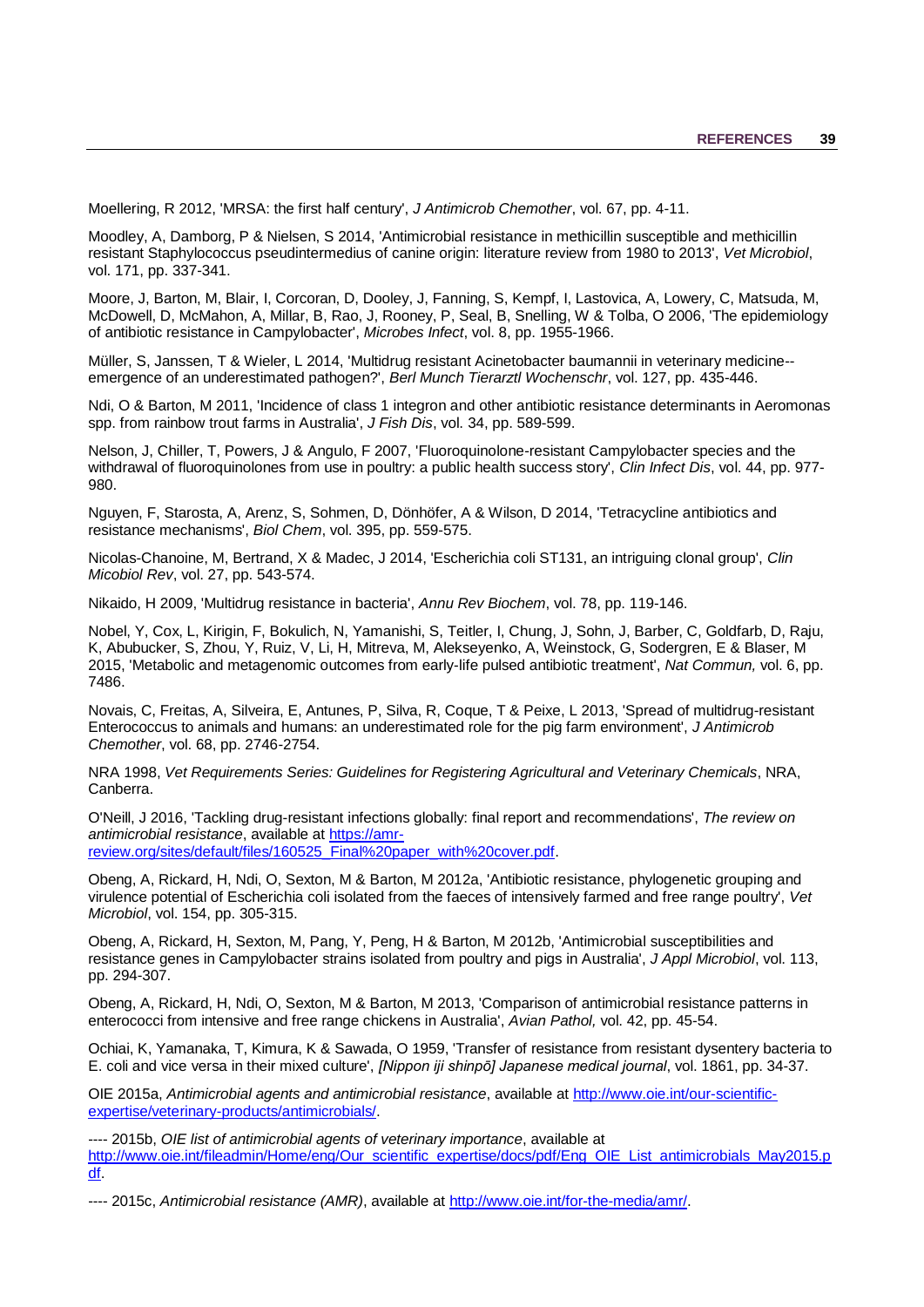Page, SW 2012, 'Does antibiotic use in farmed animals pose a risk to human health? — No', *Med J Aust*, vol. 196, pp. 303, available at [https://www.mja.com.au/journal/2012/196/5/does-antibiotic-use-farmed-animals-pose-risk](https://www.mja.com.au/journal/2012/196/5/does-antibiotic-use-farmed-animals-pose-risk-human-health-no)[human-health-no.](https://www.mja.com.au/journal/2012/196/5/does-antibiotic-use-farmed-animals-pose-risk-human-health-no)

Pál, C, Papp, B & Lázár, V 2015, 'Collateral sensitivity of antibiotic-resistant microbes', *Trends Microbiol*, vol. 23, pp. 401-407.

<span id="page-43-3"></span>Pallo-Zimmerman, L, Byron, J & Graves, T 2010, 'Fluoroquinolones: then and now', *Compend Contin Educ Vet*, vol. 32, pp. E1-9.

<span id="page-43-2"></span>Palmieri, C, Varaldo, P & Facinelli, B 2011, 'Streptococcus suis, an emerging drug-resistant animal and human pathogen', *Front Microbiol*, vol. 2, pp. 235.

<span id="page-43-9"></span>Park, A 2014, 'Obama plan to fight antibiotic resistance 'disappointing,' critics say', *Time*.

<span id="page-43-7"></span>Park, Y, Hwang, S, Hong, M & Kwon, K 2012, 'Use of antimicrobial agents in aquaculture', *Rev Sci Tech*, vol. 31, pp. 189-197.

<span id="page-43-0"></span>Phillips, I 2007, 'Withdrawal of growth-promoting antibiotics in Europe and its effects in relation to human health', *Int J Antimicrob Agents*, vol. 30, pp. 101-107.

Pitcher, J, McLellan, J, Ballard, S, Grabsch, E & Grayson, M 2014, *Superbugs in the supermarket? Assessing the rate of contamination with multi-resistant (MDR) Gram-negative bacteria (GNB) in fresh Australian chicken and pork*, available at [http://www.icaaconline.com/php/icaac2014abstracts/data/papers/2014/C-746.htm.](http://www.icaaconline.com/php/icaac2014abstracts/data/papers/2014/C-746.htm)

<span id="page-43-4"></span>Platell, J, Johnson, J, Cobbold, R & Trott, D 2011, 'Multidrug-resistant extraintestinal pathogenic Escherichia coli of sequence type ST131 in animals and foods', *Vet Microbiol*, vol. 153, pp. 99-108.

Pomba, C, Rantala, M, Greko, C, Baptiste, KE, Catry, B, van Duijkeren, E, Mateus, A, Moreno, MA, Pyörälä, S, Ružauskas, M, Sanders, P, Teale, C, Threlfall, EJ, Kunsagi, Z, Torren-Edo, J, Jukes, H & Törneke, K 2017, 'Public health risk of antimicrobial resistance transfer from companion animals', *J Antimicrob Chemother*, vol. 72, pp. 957- 968.

President's Council of Advisors on Science and Technology 2014, *Report to the President on combating antibiotic resistance*, available at

[https://www.whitehouse.gov/sites/default/files/microsites/ostp/PCAST/pcast\\_carb\\_report\\_sept2014.pdf.](https://www.whitehouse.gov/sites/default/files/microsites/ostp/PCAST/pcast_carb_report_sept2014.pdf)

<span id="page-43-5"></span>Price, LB, Stegger, M, Hasmanc, H, Aziza, M, Larsen, J, Andersen, PS, Pearson, T, Waters, AE, Foster, JT, Schuppa, J, Gillecea, J, Driebe, E, Liua, CML, Springer, B, Zdovc, I, Battisti, A, Franco, A, Żmudzkih, J, Schwarzi, S, Butaye, P, Jouyl, E, Pombam, C, Porreron, MC, Ruimyo, R, Smith, TC, Robinson, DA, Weeser, JS, Arriolas, CS, Yut, F, Laurentu, F, Keima, P, Skovb, R & Aarestrupc, FM 'Staphylococcus aureus CC398: host adaptation and emergence of methicillin resistance in livestock ', *mBio*, 3, e00305-11, available at [http://mbio.asm.org/content/3/1/e00305-11.short.](http://mbio.asm.org/content/3/1/e00305-11.short)

Ramirez, M & Tolmasky, M 2010, 'Aminoglycoside modifying enzymes', *Drug Resist Updat*, vol. 13, pp. 151-171.

<span id="page-43-6"></span>Reilly, A & Käferstein, F 1999, 'Food safety and products from aquaculture', *J Appl Microbiol*, vol. 85, pp. 249S-257S.

<span id="page-43-8"></span>Reinthaler, F, Galler, H, Feierl, G, Haas, D, Leitner, E, Mascher, F, Melkes, A, Posch, J, Pertschy, B, Winter, I, Himmel, W, Marth, E & Zarfel, G 2013, 'Resistance patterns of Escherichia coli isolated from sewage sludge in comparison with those isolated from human patients in 2000 and 2009', *J Water Health*, vol. 11, pp. 13-20.

Rhouma, M, Beaudry, F & Letellier, A 2016, 'Resistance to colistin: what is the fate for this antibiotic in pig production?', *Int J Antimicrob Agents*, vol. 48, pp. 119-126.

Roberts, M 2011, 'Environmental macrolide-lincosamide-streptogramin and tetracycline resistant bacteria', *Front Microbiol*, vol. 2, pp. 40.

<span id="page-43-1"></span>Roberts, MC, No, DB, Marzluff, JM, Delap, JH & Turner, R 2016, 'Vancomycin resistant Enterococcus spp. from crows and their environment in metropolitan Washington State, USA: Is there a correlation between VRE positive crows and the environment?', *Vet Microbiol*, vol. 194, pp. 48-54.

Rodríguez-Rojas, A, Rodríguez-Beltrán, J, Couce, A & Blázquez, J 2013, 'Antibiotics and antibiotic resistance: a bitter fight against evolution', *Int J Med Microbiol*, vol. 303, pp. 293-297.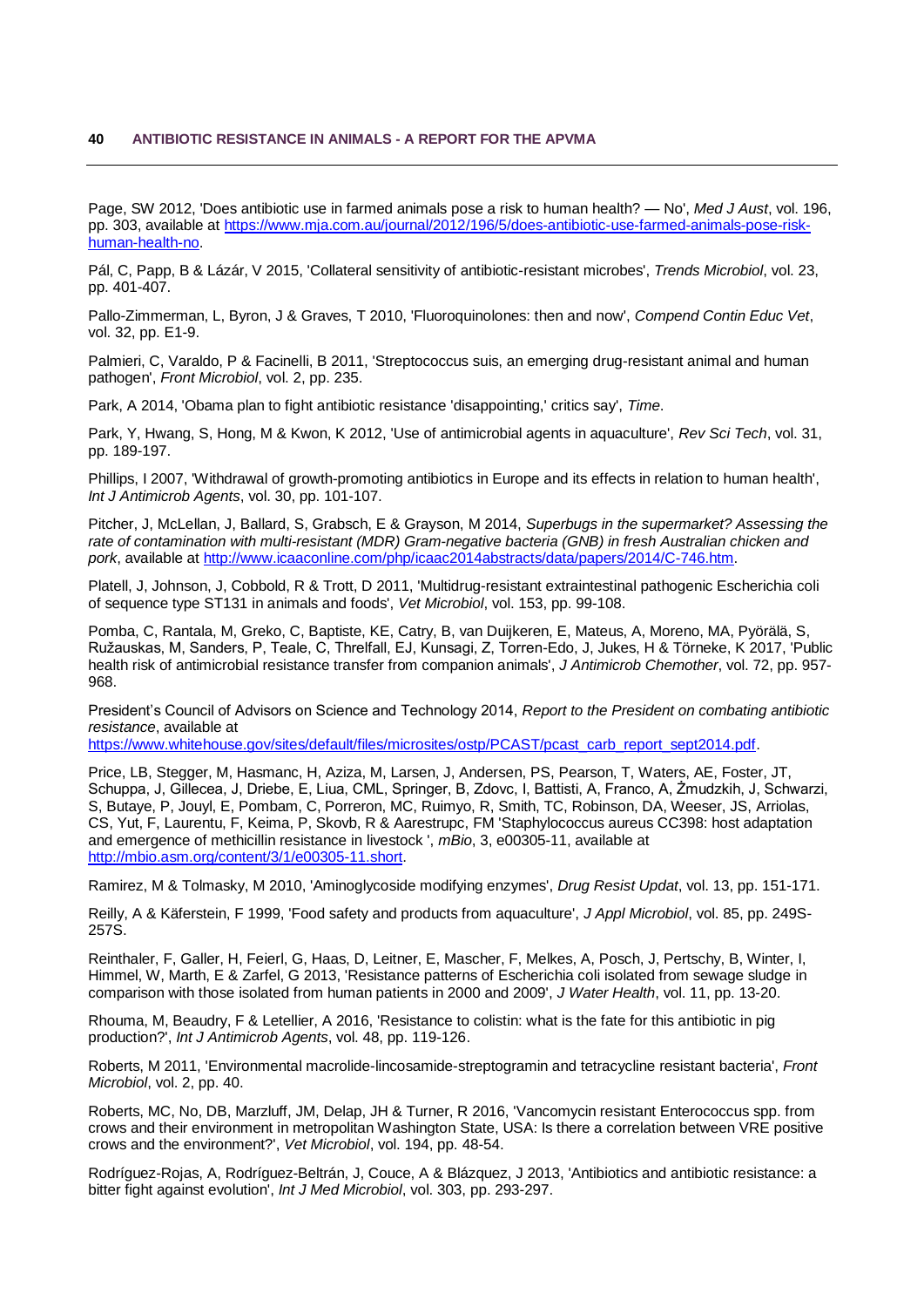Roy Chowdhury, P, McKinnon, J, Wyrsch, E, Hammond, J, Charles, I & Djordjevic, S 2014, 'Genomic interplay in bacterial communities: implications for growth promoting practices in animal husbandry', *Front Microbiol*, vol. 5, pp. 394.

<span id="page-44-3"></span>Rubin, J & Pitout, J 2014, 'Extended-spectrum β-lactamase, carbapenemase and AmpC producing Enterobacteriaceae in companion animals', *Vet Microbiol*, vol. 170, pp. 10-18.

Sandegren, L 2014, 'Selection of antibiotic resistance at very low antibiotic concentrations', *Ups J Med Sci*, vol. 119, pp. 103-107.

<span id="page-44-8"></span>SCAHLS 2014, *Antimicrobial Susceptibility Testing,* available at

[http://www.scahls.org.au/Procedures/Documents/ANZSDP/ANZSDP%20Antimicrobial%20Susceptibility%20Testin](http://www.scahls.org.au/Procedures/Documents/ANZSDP/ANZSDP%20Antimicrobial%20Susceptibility%20Testing_AHC%20Approved.pdf) [g\\_AHC%20Approved.pdf](http://www.scahls.org.au/Procedures/Documents/ANZSDP/ANZSDP%20Antimicrobial%20Susceptibility%20Testing_AHC%20Approved.pdf)

<span id="page-44-1"></span>Schmiedel, J, Falgenhauer, L, Domann, E, Bauerfeind, R, Prenger-Berninghoff, E, Imirzalioglu, C & Chakraborty, T 2014, 'Multiresistant extended-spectrum β-lactamase-producing Enterobacteriaceae from humans, companion animals and horses in central Hesse, Germany', *BMC Microbiol*, vol. 14, pp. 187.

Schulfer, A & Blaser, M 2015, 'Risks of antibiotic exposures early in life on the developing microbiome', *PLoS Pathogens,* vol. 11, pp. e1004903.

<span id="page-44-5"></span>Schultz, E, Haenni, M, Mereghetti, L, Siebor, E, Neuwirth, C, Madec, J, Cloeckaert, A & Doublet, B 2015, 'Survey of multidrug resistance integrative mobilizable elements SGI1 and PGI1 in Proteus mirabilis in humans and dogs in France, 2010-13', *J Antimicrob Chemother*, vol. 70, pp. 2543-2546.

Schwarz, S, Loeffler, A & Kadlec, K 2017, 'Bacterial resistance to antimicrobial agents and its impact on veterinary and human medicine', *Vet Dermatol*, vol. 28, pp. 82-e19.

<span id="page-44-6"></span>Seiffert, S, Hilty, M, Perreten, V & Endimiani, A 2013, 'Extended-spectrum cephalosporin-resistant Gram-negative organisms in livestock: an emerging problem for human health?', *Drug Resist Updat*, vol. 16, pp. 22-45.

<span id="page-44-4"></span>Shaheen, B, Nayak, R, Foley, S, Kweon, O, Deck, J, Park, M, Rafii, F & Boothe, D 2011, 'Molecular characterization of resistance to extended-spectrum cephalosporins in clinical Escherichia coli isolates from companion animals in the United States', *Antimicrob Agents Chemother*, vol. 55, pp. 5666-5675.

<span id="page-44-0"></span>Shen, J, Wang, Y & Schwarz, S 2013, 'Presence and dissemination of the multiresistance gene cfr in Grampositive and Gram-negative bacteria', *J Antimicrob Chemother*, vol. 68, pp. 1697-1706.

Shore, A & Coleman, D 2013, 'Staphylococcal cassette chromosome mec: recent advances and new insights', *Int J Med Microbiol*, vol. 303, pp. 350-359.

Shousha, A, Awaiwanont, N, Sofka, D, Smulders, F, Paulsen, P, Szostak, M, Humphrey, T & Hilbert, F 2015, 'Bacteriophages isolated from chicken meat and the horizontal transfer of antimicrobial resistance genes ', *Appl Environ Microbiol*, vol. 81, pp. 4600-4606.

Shryock, T & Page, S 2013, 'Performance uses of antimicrobial agents and non-antimicrobial alternatives' in *Antimicrobial Therapy in Veterinary Medicine*, 5th edition (Giguère, S, Prescott, J & Dowling, P), Wiley-Blackwell Ames.

Sidjabat, H, Hanson, N, Smith-Moland, E, Bell, J, Gibson, J, Filippich, L & Trott, D 2007, 'Identification of plasmidmediated extended-spectrum and AmpC beta-lactamases in Enterobacter spp. isolated from dogs', *J Med Microbiol*, vol. 56, pp. 426-434.

<span id="page-44-9"></span>Silley, P 2012, 'Susceptibility testing methods, resistance and breakpoints: what do these terms really mean? ', *Rev Sci Tech*, vol. 31, pp. 33-41.

<span id="page-44-10"></span>Simjee, S, Silley, P, Werling, O & Bywater, R 2008, 'Potential confusion regarding the term "resistance" in epidemiological surveys', *J Antimicrob Chemother*, vol. 61, pp. 228-229.

<span id="page-44-7"></span>Slifierz, MJ, Friendship, RM & Weese, JS 2015, 'Methicillin-resistant staphylococcus aureus in commercial swine herds is associated with disinfectant and zinc usage', *Appl Environ Microbiol*, vol. 81, pp. 2690-2695.

<span id="page-44-2"></span>Smet, A, Martel, A, Persoons, D, Dewulf, J, Heyndrickx, M, Catry, B, Herman, L, Haesebrouck, F & Butaye, P 2008, 'Diversity of extended-spectrum beta-lactamases and class C beta-lactamases among cloacal Escherichia coli Isolates in Belgian broiler farms', *Antimicrob Agents Chemother*, vol. 52, pp. 1238-1243.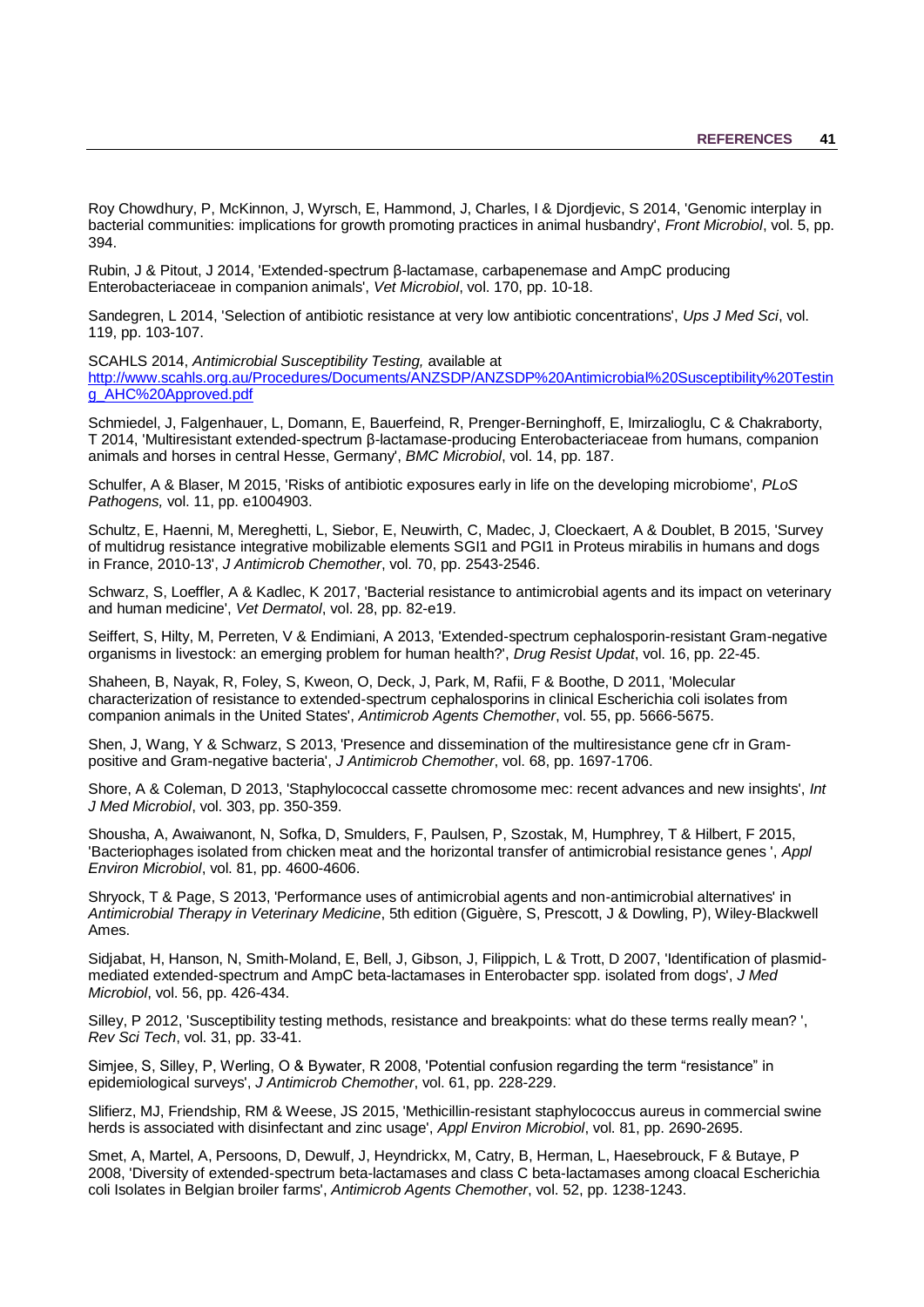Smith, H 1967, 'The effect of the use of antibacterial drugs, particularly as feed additives, on the emergence of drug-resistant strains of bacteria in animals', *NZ Vet J,* vol. 15, pp. 153-166.

Smith, M, Jordan, D, Chapman, T, Chin, J, Barton, M, Do, T, Fahy, V, Fairbrother, J & Trott, D 2010, 'Antimicrobial resistance and virulence gene profiles in multi-drug resistant enterotoxigenic Escherichia coli isolated from pigs with post-weaning diarrhoea', *Vet Microbiol*, vol. 145, pp. 299-307.

Sparham, S 2015, *From paddock to (Agar) plate*, Australasian Society for Infectious Diseases Symposium Melbourne.

<span id="page-45-6"></span>Stockwell, V & Duffy, B 2012, 'Use of antibiotics in plant agriculture', *Rev Sci Tech*, vol. 31, pp. 199-210.

Stohr, K 2000, 'Problems from antimicrobial use in farming', *Essential Drugs Monitor*, vol. 28-29, pp. 10-11.

<span id="page-45-5"></span>Sun, J, Yang, M, Sreevatsan, S & Davies, PR 2015, 'Prevalence and characterization of Staphylococcus aureus in growing pigs in the USA', *PLOS ONE*, vol. 10, pp. e0143670.

Sundqvist, M 2014, 'Reversibility of antibiotic resistance', *Ups J Med Sci*, vol. 119, pp. 142-148.

Sundsfjord, A, Simonsen, G, Haldorsen, B, Haaheim, H, Hjelmevoll, S, Littauer, P & Dahl, K 2004, 'Genetic methods for detection of antimicrobial resistance', *APMIS,* vol. 112, pp. 815-837.

Swann, M 1969, *Use of Antibiotics in Animal Husbandry and Veterinary Medicine*, HM Stationary Office, London.

<span id="page-45-1"></span>Tamang, MD, Moon, DC, Kim, S-R, Kang, HY, Lee, K, Nam, H-M, Jang, G-C, Lee, H-S, Jung, S-C & Lim, S-K 2017, 'Detection of novel oxazolidinone and phenicol resistance gene optrA in enterococcal isolates from food animals and animal carcasses', *Vet Microbiol*, vol. 201, pp. 252-256.

Tang, Y, Sahin, O, Pavlovic, N, LeJeune, J, Carlson, J, Wu, Z, Dai, L & Zhang, Q 2017, 'Rising fluoroquinolone resistance in Campylobacter isolated from feedlot cattle in the United States', *Scientific Reports*, vol. 7, pp. 494.

<span id="page-45-7"></span>Teale, C & Mouin, G 2012, 'Prudent use guidelines: a review of existing guidelines', *Rev Sci Tech*, vol. 31, pp. 342-354.

The Lancet Infectious Diseases Commission 2013, 'Antibiotic resistance—the need for global solutions', *Lancet Infect Dis*, available at [http://dx.doi.org/10.1016/S1473-3099\(13\)70318-9.](http://dx.doi.org/10.1016/S1473-3099(13)70318-9)

Theuretzbacher, U, Van Bambeke, F, Cantón, R, Giske, C, Mouton, J, Nation, R, Paul, M, Turnidge, J & Kahlmeter, G 2015, 'Reviving old antibiotics', *J Antimicrob Chemother*, vol. 70, pp. 2177-2181.

<span id="page-45-3"></span>Trott, D 2013, 'β-lactam resistance in Gram-negative pathogens isolated from animals', *Curr Pharm Des*, vol. 19, pp. 239-249.

<span id="page-45-2"></span>Tyrrell, JM, Wootton, M, Toleman, MA, Howe, RA, Woodward, M & Walsh, TR 2016, 'Genetic & amp; virulence profiling of ESBL-positive E. coli from nosocomial & amp; veterinary sources', *Vet Microbiol*, vol. 186, pp. 37-43.

Valentin, L, Sharp, H, Hille, K, Seibt, U, Fischer, J, Pfeifer, Y, Michael, G, Nickel, S, Schmiedel, J, Falgenhauer, L, Friese, A, Bauerfeind, R, Roesler, U, Imirzalioglu, C, Chakraborty, T, Helmuth, R, Valenza, G, Werner, G, Schwarz, S, Guerra, B, Appel, B, Kreienbrock, L & Käsbohrer, A 2014, 'Subgrouping of ESBL-producing Escherichia coli from animal and human sources: an approach to quantify the distribution of ESBL types between different reservoirs', *Int J Med Microbiol*, vol. 304, pp. 805-816.

<span id="page-45-0"></span>Van Boeckel, T, Brower, C, Gilbert, M, Grenfell, B, Levin, S, Robinson, T, Teillant, A & Laxminarayan, R 2015, 'Global trends in antimicrobial use in food animals', *Proc Natl Acad Sci USA*, vol. 112, pp. 5649-5654.

van Hoek, A, Mevius, D, Guerra, B, Mullany, P, Roberts, A & Aarts, H 2011, 'Acquired antibiotic resistance genes: an overview', *Front Microbiol*, vol. 2, pp. 203.

<span id="page-45-4"></span>Voss, A, Loeffen, F, Bakker, J, Klaassen, C & Wulf, M 2005, 'Methicillin-resistant Staphylococcus aureus in pig farming', *Emerg Infect Dis*, vol. 11, pp. 1965-1966.

Wall, BA, Mateus, A, Marshall, L, Pfeiffer, DU, Lubroth, J, Ormel, HJ, Otto, P & Patriarchi, A 2016, *Drivers, dynamics and epidemiology of antimicrobial resistance in animal production*, FAO Rome, available at [http://www.fao.org/documents/card/en/c/d5f6d40d-ef08-4fcc-866b-5e5a92a12dbf/.](http://www.fao.org/documents/card/en/c/d5f6d40d-ef08-4fcc-866b-5e5a92a12dbf/)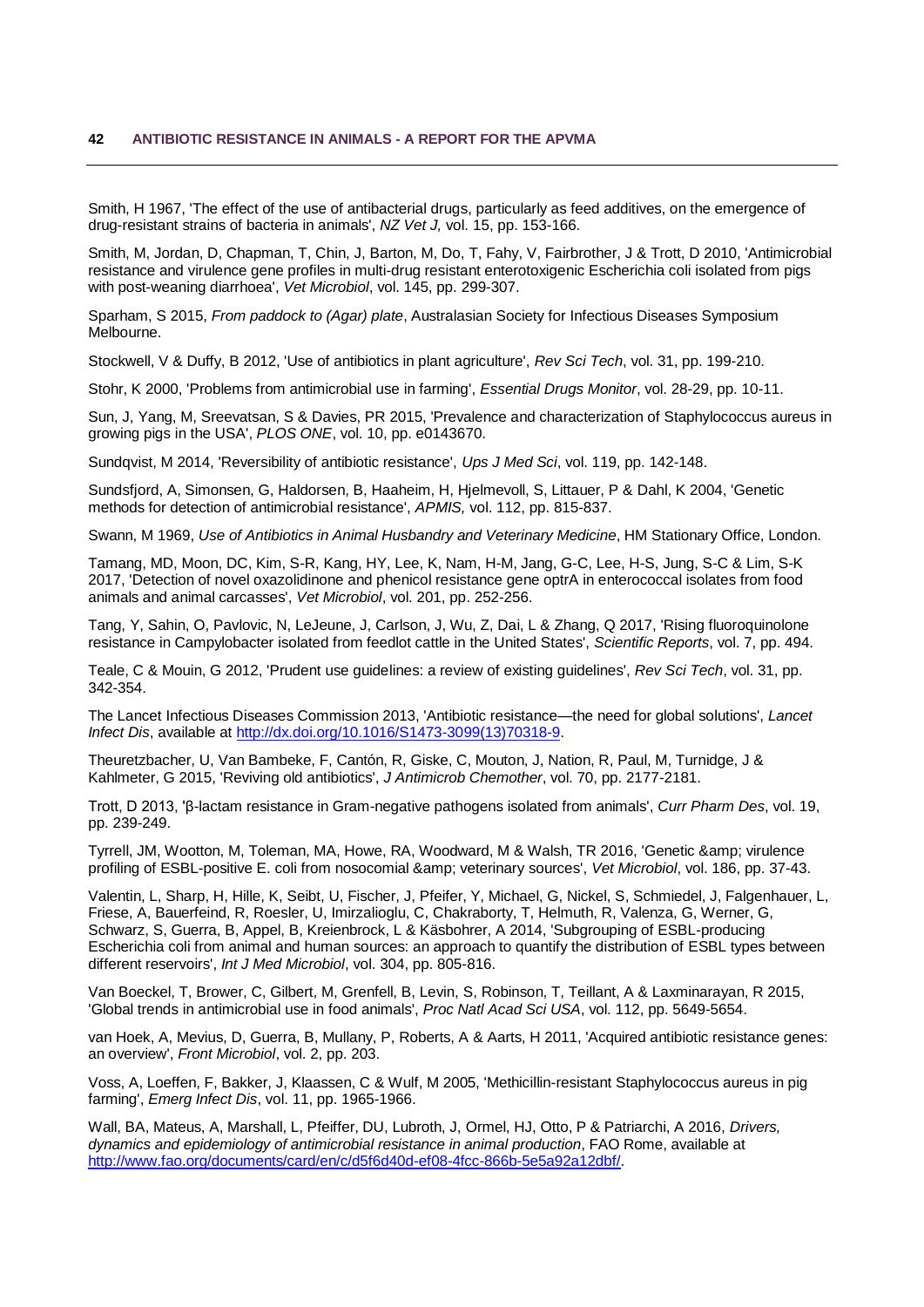<span id="page-46-8"></span>Walther, B, Monecke, S, Ruscher, C, Friedrich, A, Ehricht, R, Slickers, P, Soba, A, Wleklinski, C, Wieler, L & Lübke-Becker, A 2009, 'Comparative molecular analysis substantiates zoonotic potential of equine methicillinresistant Staphylococcus aureus', *J Clin Microbiol*, vol. 47, pp. 704-710.

<span id="page-46-6"></span>Walther, B, Lübke-Becker, A, Stamm, I, Gehlen, H, Barton, A, Janssen, T, Wieler, L & Guenther, S 2014, 'Suspected nosocomial infections with multi-drug resistant E. coli, including extended-spectrum beta-lactamase (ESBL)-producing strains, in an equine clinic', *Berl Munch Tierarztl Wochenschr*, vol. 127, pp. 421-427.

Wang, H, McEntire, J, Zhang, I, Li, X & Doyle, M 2012, 'The transfer of antibiotic resistance from food to humans: facts, implications and future directions', *Rev Sci Tech*, vol. 31, pp. 249-260.

<span id="page-46-5"></span>Wasyl, D, Kern-Zdanowicz, I, Domańska-Blicharz, K, Zając, M & Hoszowski, A 2015, 'High-level fluoroquinolone resistant Salmonella enterica serovar Kentucky ST198 epidemic clone with IncA/C conjugative plasmid carrying bla(CTX-M-25) gene', *Vet MIcrobiol*, vol. 75, pp. 85-91.

<span id="page-46-2"></span>Wegener, H 2003, 'Antibiotics in animal feed and their role in resistance development', *Curr Opin Microbiol*, vol. 6, pp. 439-445.

Wegener, H 2012, 'Antibiotic resistance—linking human and animal health' in *Improving Food Safety Through a One Health Approach: Workshop Summary*, (Institute of Medicine), National Academies Press Washington D.C.

<span id="page-46-1"></span>Werner, G, Klare, I & Witte, W 1998, 'Association between quinupristin/dalfopristin resistance in glycopeptideresistant Enterococcus faecium and the use of additives in animal feed', *Eur J Clin Microbiol Infect Dis*, vol. 17, pp. 401-402.

<span id="page-46-3"></span>Werner, G, Coque, T, Franz, C, Grohmann, E, Hegstad, K, Jensen, L, van Schaik, W & Weaver, K 2013, 'Antibiotic resistant enterococci-tales of a drug resistance gene trafficker', *Int J Med Microbiol*, vol. 303, pp. 360- 379.

WHO 2000, *WHO global principles for the containment of antimicrobial resistance in animals intended for food*, available at [http://whqlibdoc.who.int/hq/2000/who\\_cds\\_csr\\_aph\\_2000.4.pdf.](http://whqlibdoc.who.int/hq/2000/who_cds_csr_aph_2000.4.pdf)

---- 2001, *Global Strategy for Containment of Antimicrobial Resistance*, available at [http://www.who.int/drugresistance/WHO\\_Global\\_Strategy\\_English.pdf?ua=1.](http://www.who.int/drugresistance/WHO_Global_Strategy_English.pdf?ua=1)

<span id="page-46-12"></span>---- 2002, *Use of antimicrobials outside human medicine and resultant antimicrobial resistance in humans*, available at [http://whqlibdoc.who.int/fact\\_sheet/2002/FS\\_268.pdf.](http://whqlibdoc.who.int/fact_sheet/2002/FS_268.pdf)

<span id="page-46-11"></span>---- 2015a, *Draft global action plan on antimicrobial resistance*, available at [http://apps.who.int/gb/ebwha/pdf\\_files/WHA68/A68\\_20-en.pdf?ua=1.](http://apps.who.int/gb/ebwha/pdf_files/WHA68/A68_20-en.pdf?ua=1)

---- 2015b, *Drug resistance*, available at [http://www.who.int/drugresistance/use/en/.](http://www.who.int/drugresistance/use/en/)

<span id="page-46-0"></span>Wierup, M 2001, 'The Swedish experience of the 1986 year ban of antimicrobial growth promoters, with special reference to animal health, disease prevention, productivity, and usage of antimicrobials', *Microb Drug Resist*, vol. 7, pp. 183-190.

<span id="page-46-7"></span>Williamson, D, Coombs, G & Nimmo, G 2014, 'Staphylococcus aureus 'Down Under': contemporary epidemiology of S. aureus in Australia, New Zealand, and the South West Pacific', *Clin Microbiol Infect*, vol. 20, pp. 597-604.

<span id="page-46-10"></span>Wooldridge, M 2012, 'Evidence for the circulation of antimicrobial-resistant strains and genes in nature and especially between humans and animals', *Rev Sci Tech*, vol. 31, pp. 231-247.

World Economic Forum 2013, *The Dangers of Hubris on Human Health*, available at [http://reports.weforum.org/global-risks-2013/risk-case-1/the-dangers-of-hubris-on-human-health/.](http://reports.weforum.org/global-risks-2013/risk-case-1/the-dangers-of-hubris-on-human-health/)

Xavier, BB, Lammens, C, Butaye, P, Goossens, H & Malhotra-Kumar, S 2016, 'Complete sequence of an IncFII plasmid harbouring the colistin resistance gene mcr-1 isolated from Belgian pig farms', *Journal of Antimicrobial Chemotherapy*, 71, 2342-2344, available at [http://dx.doi.org/10.1093/jac/dkw191.](http://dx.doi.org/10.1093/jac/dkw191)

<span id="page-46-4"></span>Yanat, B, Rodríguez-Martínez, J-M & Touati, A 2017, 'Plasmid-mediated quinolone resistance in Enterobacteriaceae: a systematic review with a focus on Mediterranean countries', *Eur J Clin Microbiol Infect Dis*, vol. 36, pp. 421-435.

<span id="page-46-9"></span>Yang, Q, Ren, S, Niu, T, Guo, Y, Qi, S, Han, X, Liu, D & Pan, F 2014a, 'Distribution of antibiotic-resistant bacteria in chicken manure and manure-fertilized vegetables', *Environ Sci Pollut Res Int*, vol. 21, pp. 1231-1241.